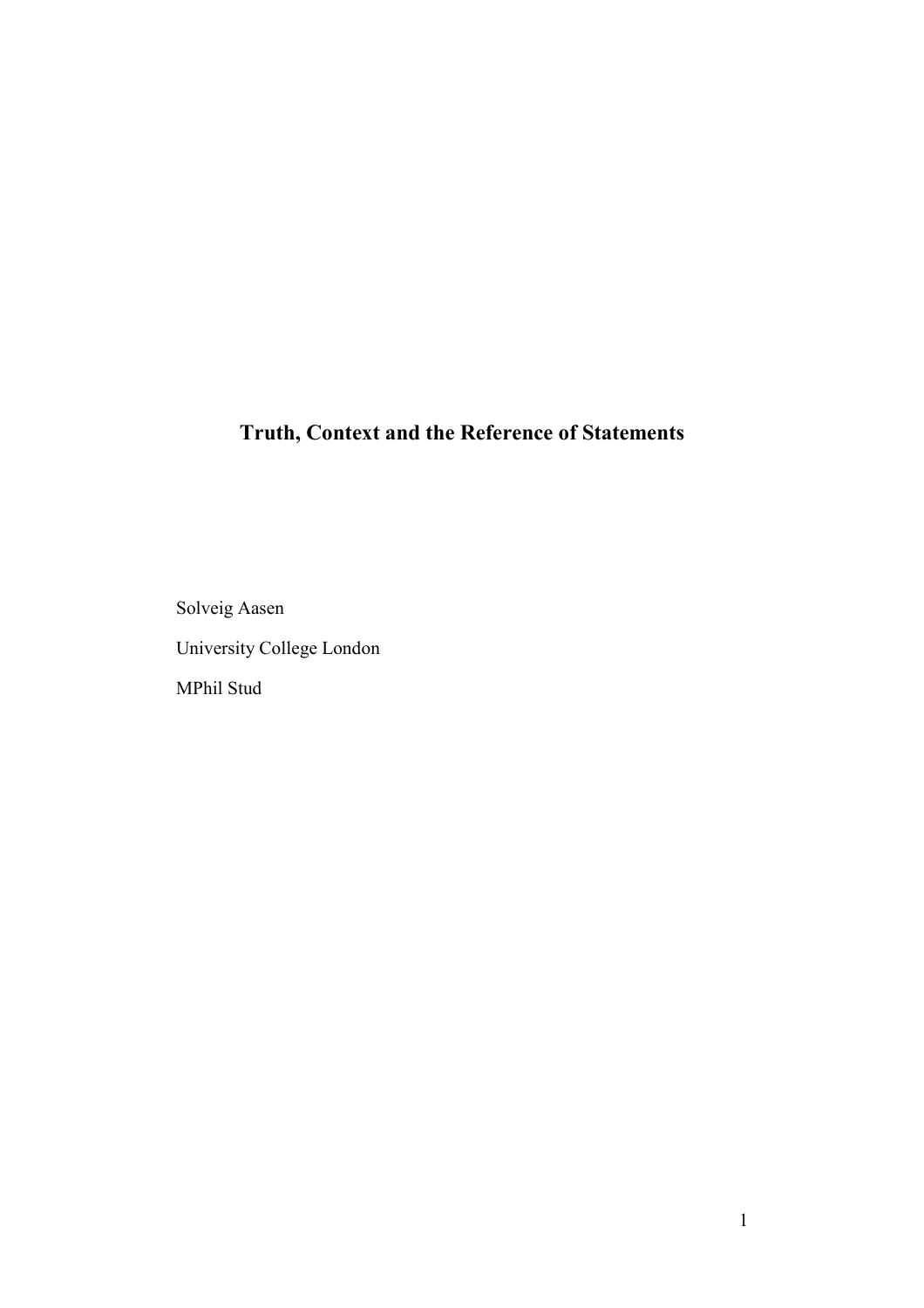I, Solveig Aasen, confirm that the work presented in this thesis is my own. Where information has been derived from other sources, I confirm that this has been indicated in the thesis.

Signed: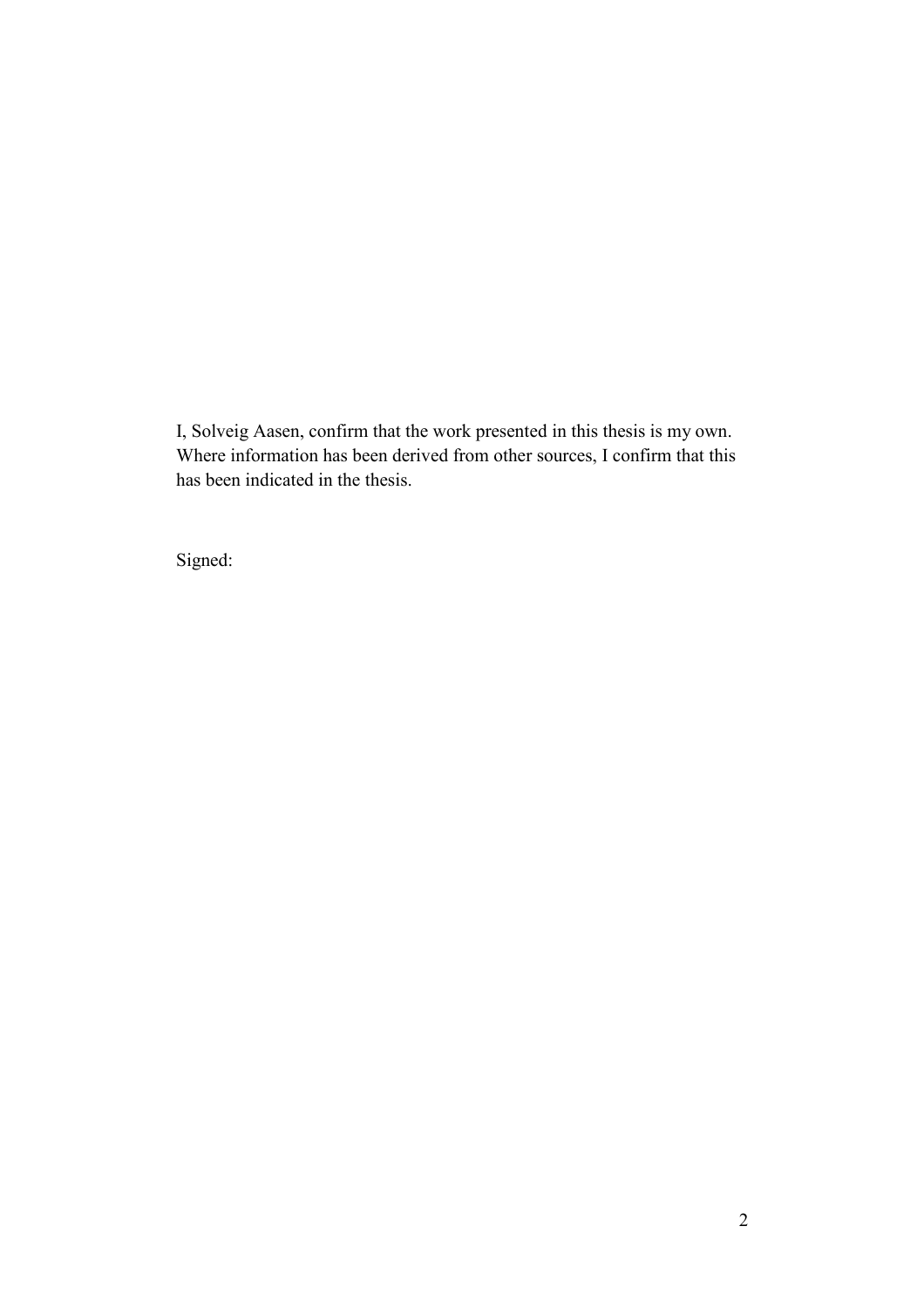## Abstract

The overall project of this MPhil thesis is to defend a version of the view that is often called *contextualism* in philosophy of language, namely the version of the view that I take Charles Travis to hold. His view is that the meaning a sentence is insufficient for deciding on questions about truth and falsity, and that in arriving at the truth-conditions of an utterance the occasion on which the utterance is made *always* plays a determining role. In order to defend this view, I focus on a particular sort of example – which I refer to as a '*Travis case*' – and that Travis uses to support his view. Travis cases, as I present Travis as conceiving of them, are supposed to show that the truth-values of utterances made by using the same sentence can differ, although the meaning of constituent expressions is the same and the sentence is used to speak about the same state of things in the world. I consider two alternative ways of analysing the example, from which Travis's view does not receive support, and I give arguments as to why these analyses are problematic. By doing this, I aim both to give reasons as to why Travis cases support Travis's view and to highlight in what respects his view differs from the views that are assumed in the alternative analyses.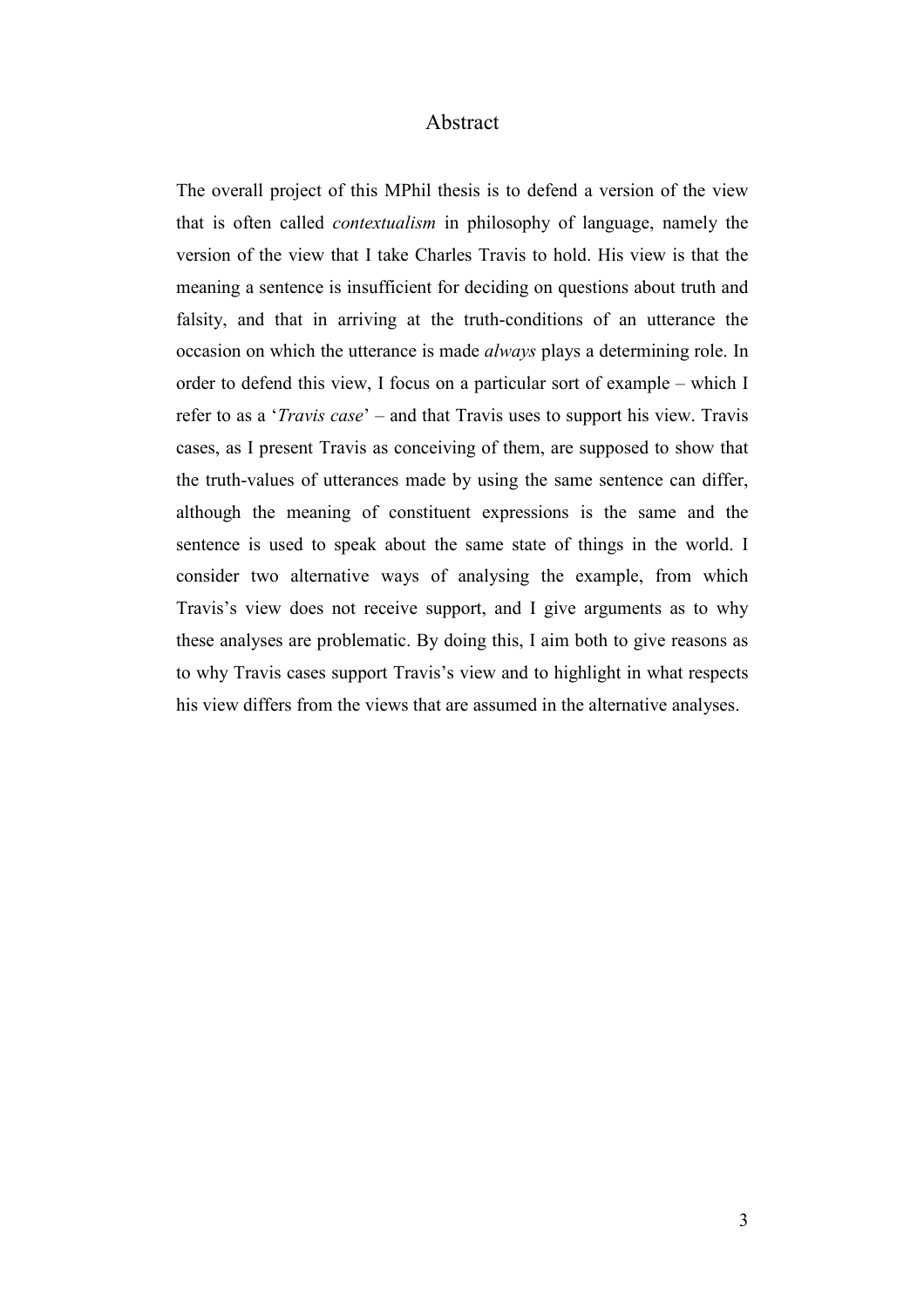## **Table of Contents**

| Preface                                                                                                                                   | 5  |
|-------------------------------------------------------------------------------------------------------------------------------------------|----|
|                                                                                                                                           | 6  |
|                                                                                                                                           | 12 |
|                                                                                                                                           |    |
|                                                                                                                                           | 16 |
|                                                                                                                                           |    |
|                                                                                                                                           | 28 |
|                                                                                                                                           |    |
|                                                                                                                                           |    |
| 2.2 Sainsbury's analysis<br>33                                                                                                            |    |
| 2.3 A different condition for the minimal meaning 2.3 A different condition for the minimal meaning                                       |    |
|                                                                                                                                           |    |
|                                                                                                                                           |    |
| 2.4.1 An example from Barwise and Etchemendy _______________ 42                                                                           |    |
| 2.4.2 An internal problem with Sainsbury's account ____________ 44                                                                        |    |
| 2.5 Conclusion 48                                                                                                                         |    |
|                                                                                                                                           | 50 |
|                                                                                                                                           |    |
| 3.2 Travis's argument from the indefiniteness of the number of possible                                                                   |    |
|                                                                                                                                           |    |
| 3.3 Travis's rejection of a constraint on generality ___________________________ 62                                                       |    |
|                                                                                                                                           |    |
|                                                                                                                                           | 71 |
| <b>References</b><br><u> 1980 - Jan Stein Stein Stein Stein Stein Stein Stein Stein Stein Stein Stein Stein Stein Stein Stein Stein S</u> | 77 |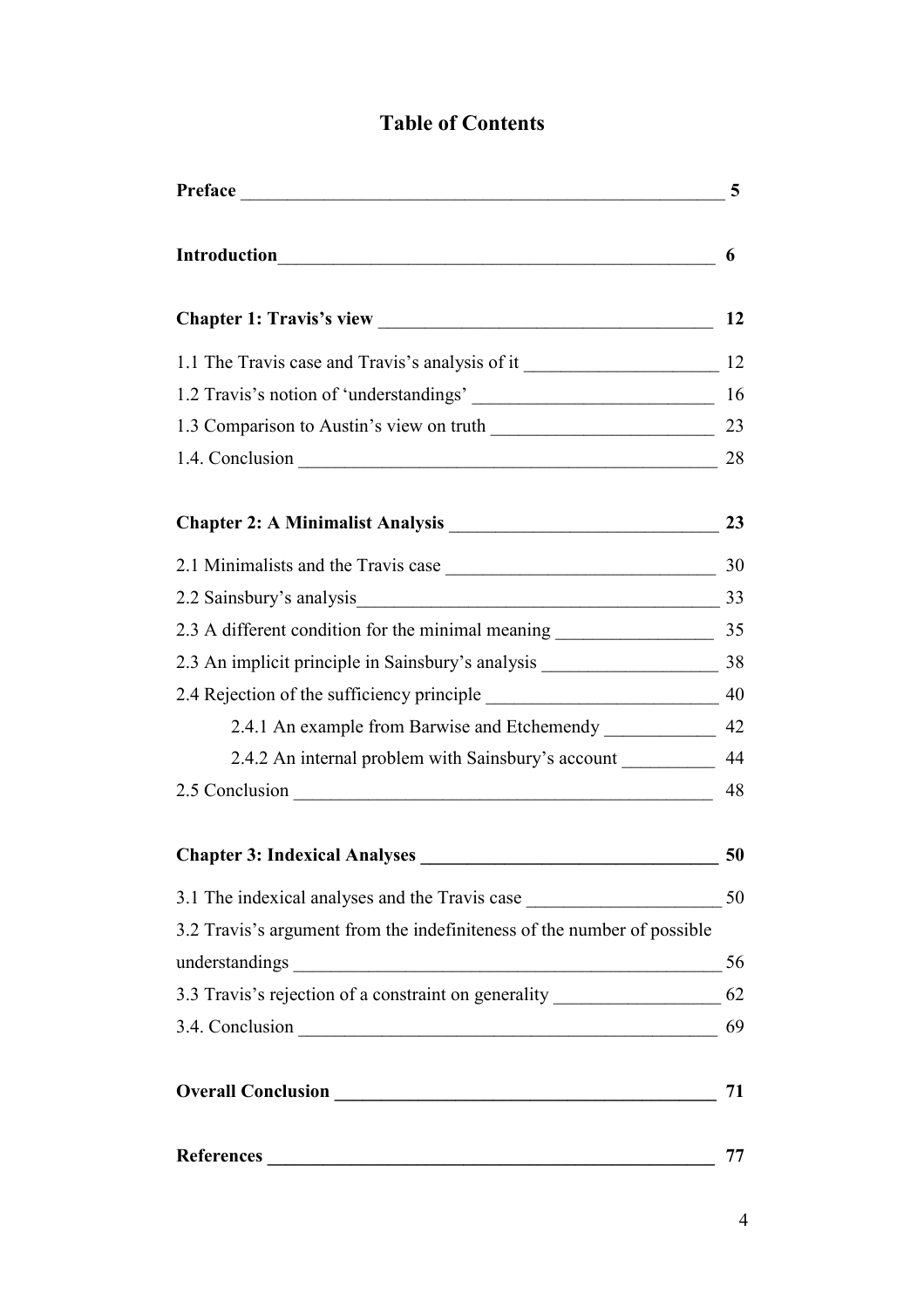## **Preface**

For a long time, I intended this thesis to defend a different and significantly more ambitious claim than what it does. I had this intention also at the time when I decided on a title, and had I chosen a title today, it would probably have been a different one. The original plan was to centre the thesis on the notion of 'the reference of a statement', which was a notion I thought I could to develop on the basis of J. L. Austin's notions of 'states of affairs' and 'statement', and where the claim I was planning to defend was that we cannot make the same statement twice. However, it gradually became clear that Charles Travis held a view that largely coincided with the view I wanted to argue for. The project of interpreting and presenting some arguments in favour of his view was initially a step towards the mentioned, more ambitious aim, and is the concern of the thesis I have written. The notion of the reference of a statement has a part to play also in the present argument, but a much less central one than what was intended in the original vision of the thesis.

Some acknowledgements are in order. First of all, I would like to thank my supervisor, Mark Eli Kalderon, for kind help and insightful guidance in relation to my work with this thesis, and also Marcus Giaquinto for supervising me in the early stages of the project. In addition, I would like to thank Michael Martin and Fiona Leigh for their comments in connection with the UCL Thesis Seminar. I also thank the following students for helpful discussion and advice: Edward Nettel, Sophie Archer, Jonathon McIntosh, Alexander Davies, Arthur Schipper, Craig French, Lee Walters, David Tait, Christopher Jay, Mario Santos-Sousa, Tom Eckersley-Waites, Linda O'Halloran, Helen Robertson, Joseph Cregan and Joseph Cunningham. And, finally, I would like to thank my mum for her love and support, as well as for philosophical inspiration.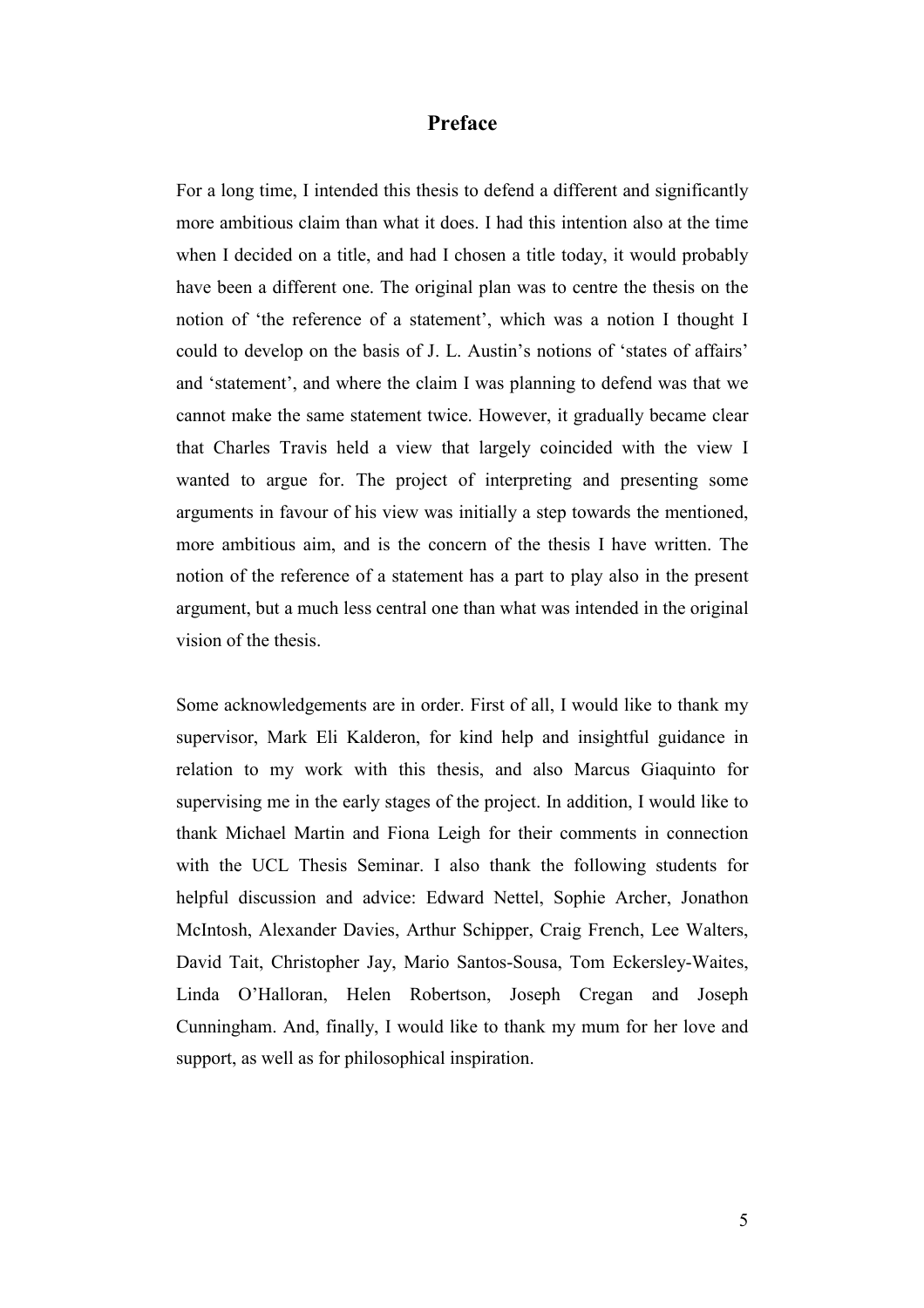## **Introduction**

It is a platitude that every sentence that gets uttered or written gets uttered or written in a context.<sup>1</sup> One need not think, however, that being uttered in a context matters much for most sentences. One may think that most sentences are such that in whichever context they get uttered they are used to speak of the same, and state a truth or falsity depending on the same conditions. Indeed, the traditional view on the matter is that only a few expressions are such that when they are used by a speaker, features of the context must be taken into account in order to understand what is spoken of and what the truth-conditions of the sentence are. So traditionally, contextsensitivity is thought to be a feature only of certain few expressions, namely so-called indexical expressions<sup>2</sup>.

Thus, according to the most restrictive and conservative view on the market, indexicals are the *only* context-sensitive expressions. However, there is also a moderate view, according to which the phenomenon of context-sensitivity extends to certain other classes of expressions as well. Thirdly, a radical view can be defended, according to which context-sensitivity pertains to all language use. In this thesis, I will be defending a version of the radical view, but before I commence with that, it is useful to briefly present how contextsensitivity is understood on the three mentioned kinds of views.

On the conservative view, there is, as mentioned, only one class of contextsensitive expressions, namely indexicals. On the moderate view, by contrast, there are several classes of expressions that have been argued to be contextsensitive. Although not an exhaustive list, a few of these classes of

<sup>&</sup>lt;sup>1</sup> This might not be a platitude if one has a specialised enough notion of context. In this essay, however, I will by 'context' mean something very broad and only vaguely defined; time, place, the preceding conversation, the speaker's intentions, gestures made by speakers and audience, background knowledge and beliefs shared by the participants, etc.

<sup>2</sup> Indexical expressions are expressions such as 'I', 'you', 'it', 'we', 'yesterday', 'now', 'ago', etc. So-called demonstrative expressions, such as 'that', 'this', 'here', etc. are sometimes distinguished from indexical expressions, but for present purposes I mean to include also this kind of expressions when talking about indexcials.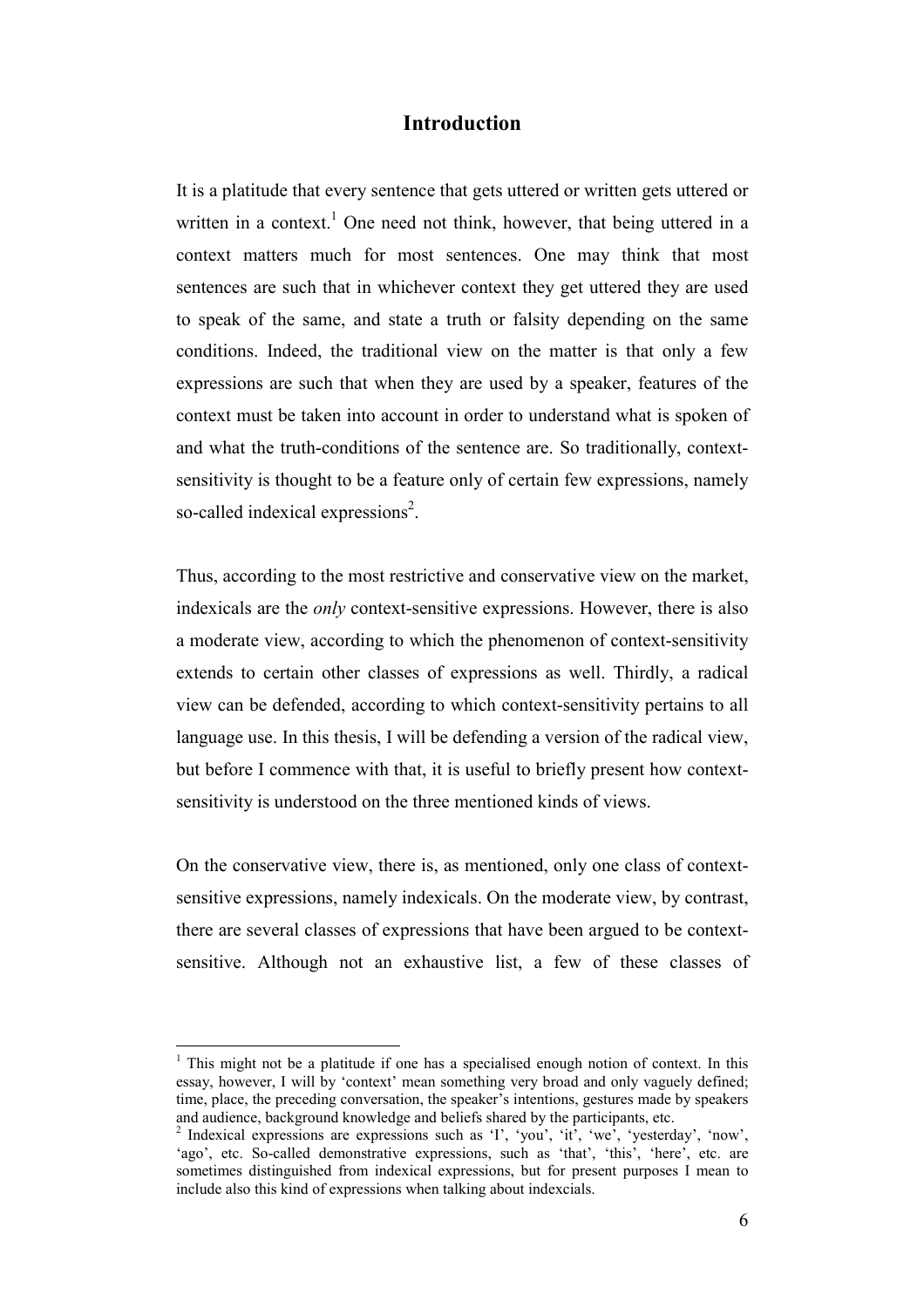expressions are the following.<sup>3</sup> Quantifiers can be thought to be contextsensitive in that their domain gets restricted by the context. Comparative adjectives like 'tall' can be thought to have a comparison class that is contextually determined. Belief reports, such as 'Pierre believes that London is pretty', can be thought to depend upon context for the notion or notions that are involved in the reported belief, which in Pierre's case can vary between a notion of London as he is acquainted with it through a picture, or a notion of London as the city he just moved to. Counterfactual conditionals, knowledge attributions and moral attributions can be thought to be context-sensitive to a standard of similarity, a standard of knowledge, or a standard of what is good. Weather reports can be thought to be contextsensitive with respect to which location they concern. And expressions about geometrical shape, such as 'France is hexagonal', can be thought to be context-sensitive with respect to a standards of precision.

Now, there are two strategies on the moderate view for accounting for the context-sensitivity of these different classes of expressions.<sup>4</sup> On one strategy, the context-sensitivity of all of the expressions is modelled after the context-sensitivity of indexicals. On this version of the moderate view, expressions like 'hexagonal', 'rain', 'good' etc. are taken either to be simple indexicals or indexicals relative to certain parameters, where, in the latter case, it is thought that a function or rule can be specified for how a certain feature of the context contributes to the content of the expression. For the expression 'rain', for instance, one may find it likely that this is an indexical with a location parameter, so that the logical form is 'rain $_{\text{III}}$ ', where 'l' is a location that needs to be provided by the context. For the expression 'hexagonal', on the other hand, one may find it likely that there is not *one* particular feature of the context that determines the reference of the expression, and one may for this reason regard it as a simple indexical. The version of the moderate view where context-sensitivity is equated with

<sup>3</sup> The classes of expressions I list are taken from Cappelen and Lepore's (2005, pp. 18-30) overview of cases of context-dependence.

<sup>&</sup>lt;sup>4</sup> I follow Recanti (2007, pp. 1-9) in distinguishing between the forms of contextdependence that are to be outlined below with regard to the moderate and the radical view respectively.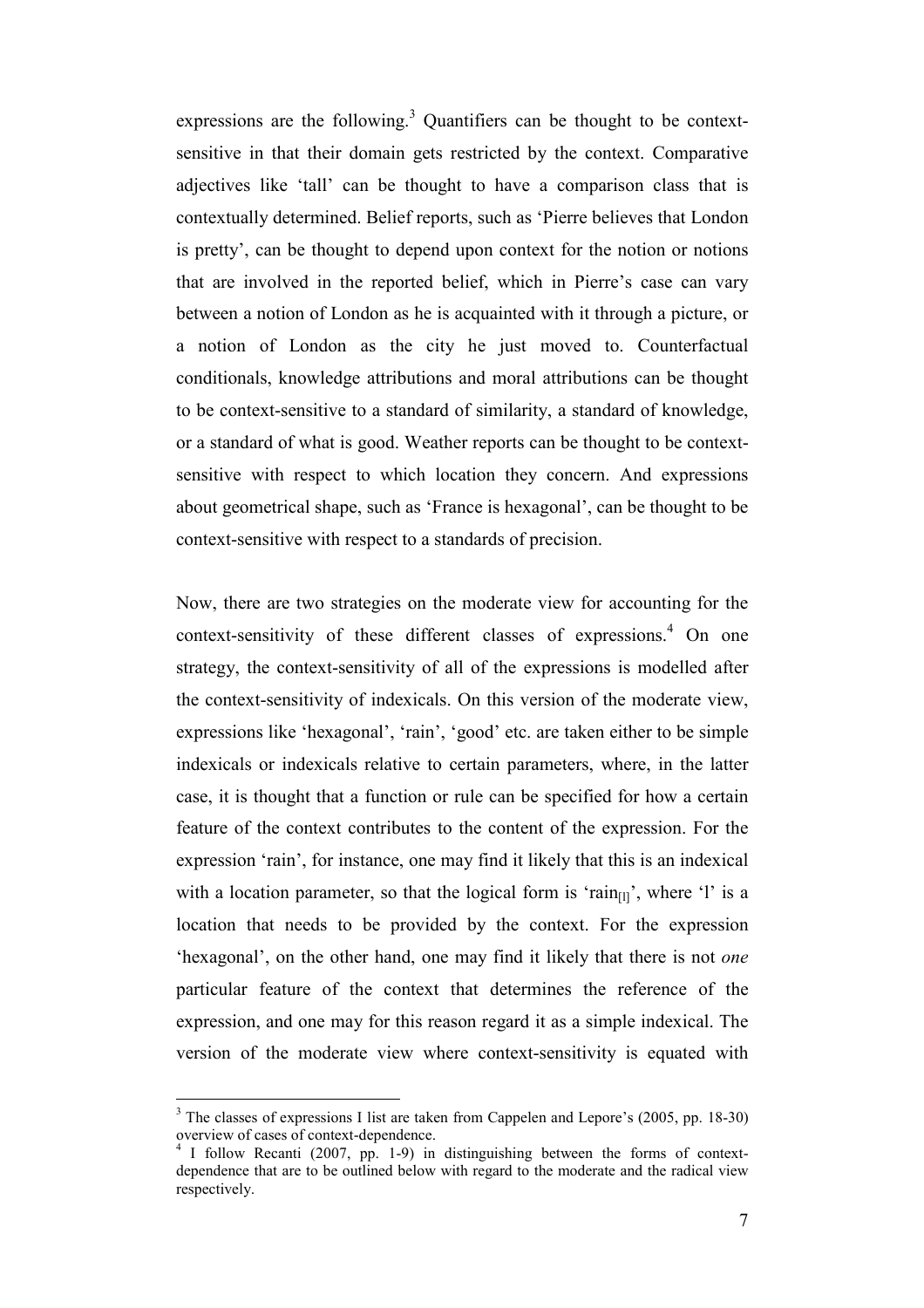indexciality is the closest to the traditional view, as both views maintain that indexicality is the only form of context-sensitivity.

The other possible strategy on the moderate view for explaining the contextsensitivity of the different types of expressions mentioned is to claim that the expressions are pre-semantically dependent on context. Rather than thinking that the context-sensitivity consists in the fact that a reference cannot be determined for the expressions without a context, one can think that it consists in the fact that there are several possible readings of the expressions, and that when the expression is uttered in a context, we disambiguate between the readings. The most striking difference to the indexicality view of context-sensitivity is that when a reading of the expression is chosen, the linguistic material of the expression is thought to be just like the linguistic material of any other non-context-sensitive expression. So, for instance, the sentence 'Every student failed' can be thought to be ambiguous between 'Every student in the universe failed' and 'Every student in the class failed', or it can be thought to be elliptical for one of these sentences. When one of these readings is chosen on an occasion of use, however, the sentence functions like one of the non-ambiguous or non-elliptical sentences, i.e. as a sentence that is not context-sensitive according to the moderate view.

We should note that, compared to the radical view, there is a commonality between the conservative view and the two versions of the moderate view as concerns to the general picture of language use that they involve. Both on the conservative and the moderate views, context-sensitive expressions are the exceptional rather than the standard case of language use. The standard case is thought to be that an expression has a fixed meaning across all uses of it and a fixed way of contributing to the meaning of a sentence in which it is used. In the exceptional case of expressions that are context-sensitive, on the other hand, the shared thought between the conservative and the moderate view is that information about the context is required in order to fix or complete the meaning of the expression before its contribution to the meaning of a sentence can be determined in the standard way.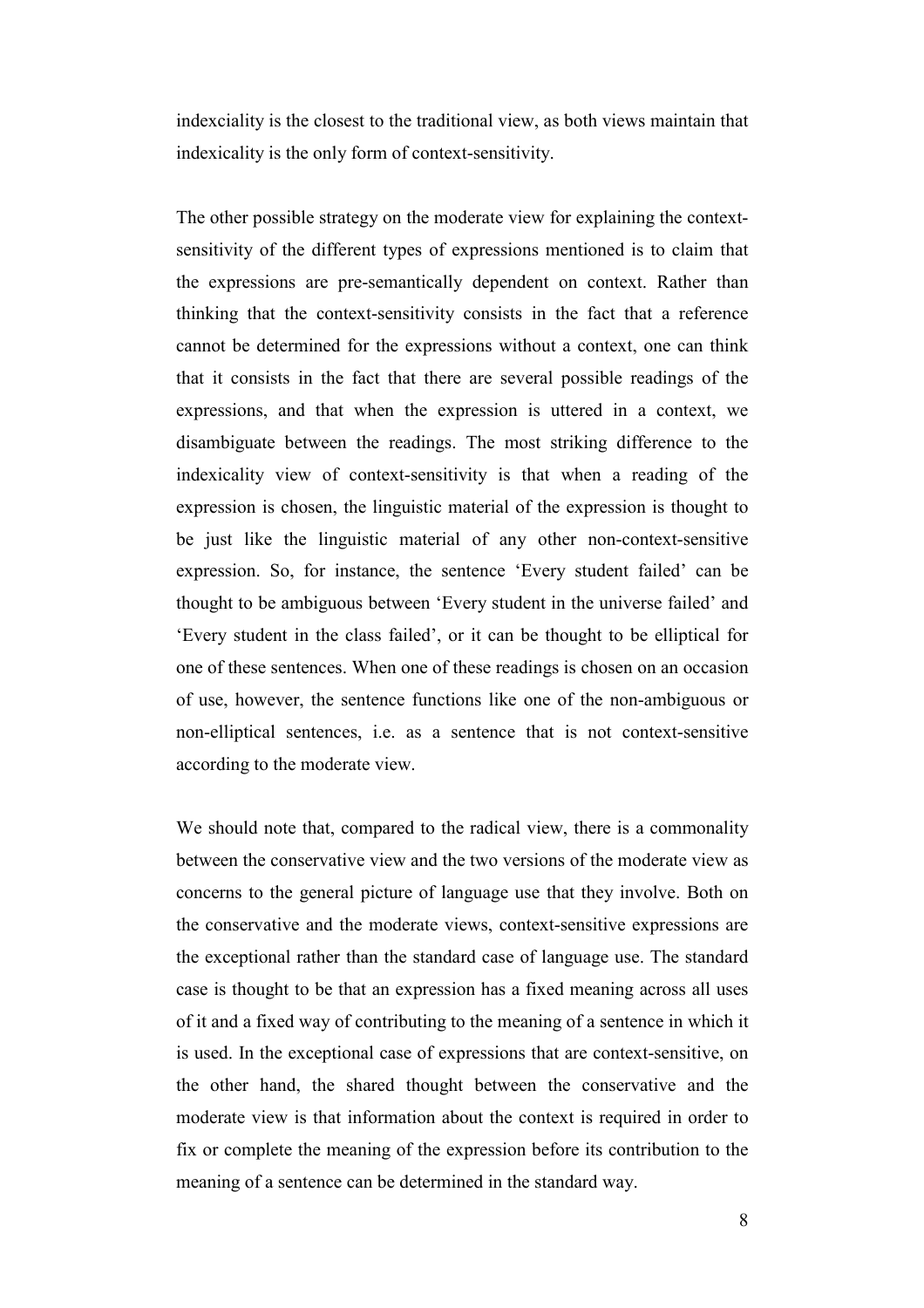It is important to emphasise that when one on the radical view holds that context-sensitivity is a feature of all language use one is not holding that it is the exceptional case, as just described, that obtains for all expressions. On the radical view, context-sensitivity is not thought to be tied to particular classes of expressions and be triggered by an incompleteness of the linguistic material. Context-sensitivity is not a matter of context being needed to complete the meaning of context-sensitive expressions, so that they then can function in the standard, compositional way, and so that sentences in which they are used can be determined as true or false. Rather, on the radical view, sensitivity to context is a phenomenon that occurs for what are considered to be contents that have been contextually completed according to the conservative and moderate views, or for what these views consider to be contents that require no such completion from context.

How, then, is context-sensitivity to be understood on the radical view? As on the moderate view, there are also on the radical view two different strategies for explaining it. Firstly, one might think that what the context does is not only to determine a complete content along the lines that the conservative and moderate views envisage, but that it also, after this is done, determines a context with respect to which the content is determined as true or false, which might be different from the context where the expression is uttered. Recanati describes these two roles that that context plays as 'the context of utterance' and 'the circumstance of evaluation' or 'the index' respectively. This view of context-dependence, which Recanati calls 'circumstance-relativity', is in agreement with the conservative and moderate view in that all contents need not be completed or disambiguated by means of the context of utterance. But it differs from the conservative and moderate views in holding that there is always a further kind of determination provided by the context that is in play, namely the determination of the circumstance of evaluation, and that this kind of determination is required with respect to all use of expressions, i.e. it is a feature of all language use. As MacFarlane (2009) puts it, the difference between a view which holds that context-sensitivity is equivalent with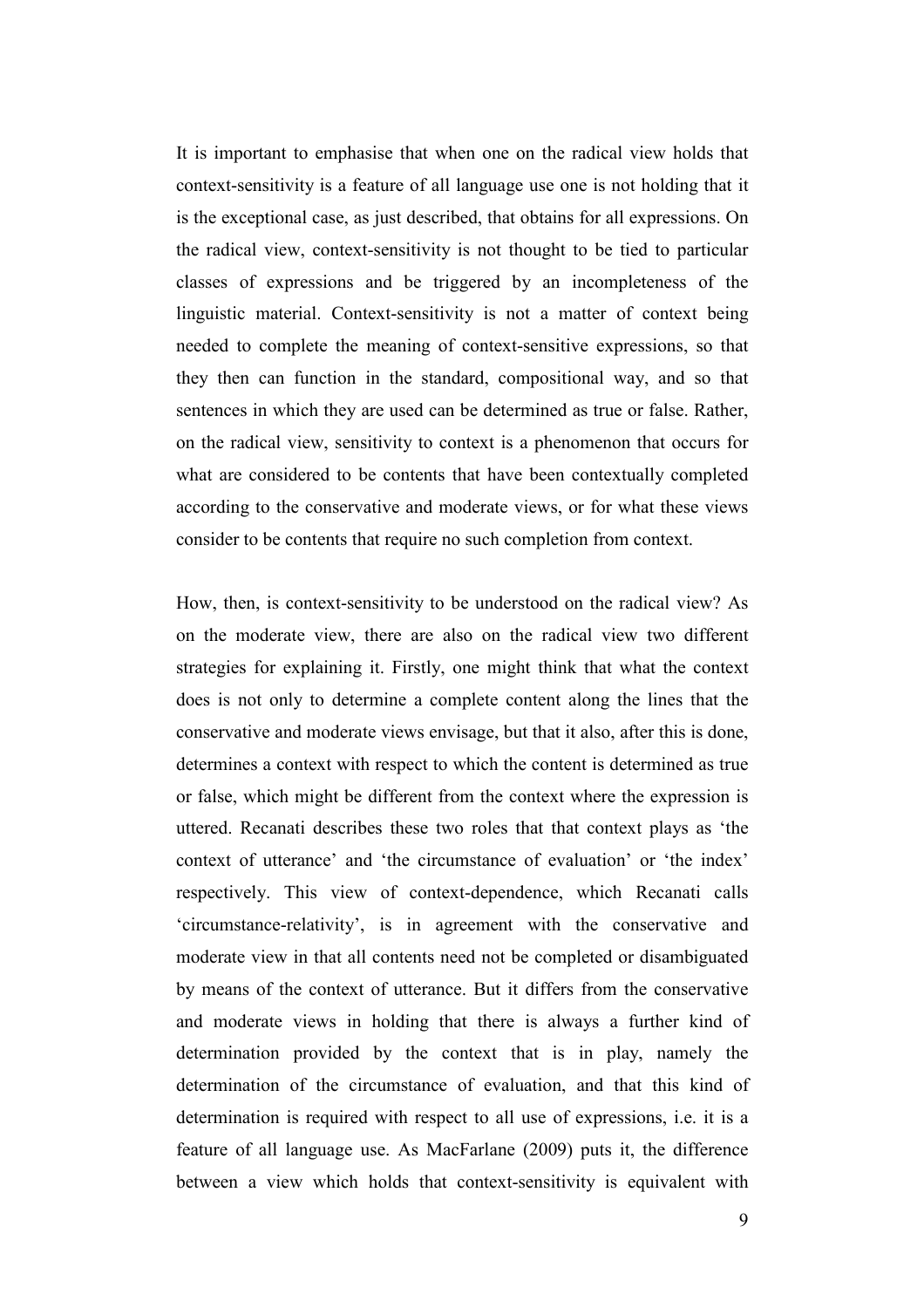indexicality and the 'circumstance-relativity' view is that, on the former, context-sensitivity is understood as being a matter of the content of an expression varying with context, while, on the latter, it is understood more broadly as a matter of the extension of an expression varying with context.<sup>5</sup> Thus the change in extension that proponents of circumstance-relativity envisage is not a change that influences the content an expression acquires in the context of utterance.

By way of contrast to the circumstance-relativity view of contextdependence, the second way in which one may think of context-sensitivity on the radical view *does* see context-sensitivity as changing the content an expression acquires in a context. On this second view, which Recanati calls the 'modulation' view, contents which the conservative and moderate views regard as complete is thought to be further refined or modulated by the context. As Recanati explains it, the meaning of an expression is modulated or modified either by that the words' meaning is adjusted to the other words used, or by that their meaning is adjusted according to the discourse topic and the situation that the words are used to talk about (Recanati 2004, pp. 131-133). The adjustment of content is not motivated by a property of the linguistic expression. Rather, as Recanati puts it, modulation 'takes place only to make sense of what the speaker is saying' (Recanati 2007, p. 3).<sup>6</sup> The version of the radical view that I will concentrate on and seek to defend is an instance of the modulation view. The particular variant of the modulation view I will concentrate on is the view advocated by Travis

<sup>&</sup>lt;sup>5</sup> When giving this characterisation, MacFarlane is describing a view he calls 'nonindexical contextualism', which is a variant of the view that I, following Recanati (2007), have called the 'circumstance-relativity' view.

<sup>&</sup>lt;sup>6</sup> Recanati (2004) writes that modulation is optional, but if one holds the radical view one may also think that the adjustment to context takes place every time a sentence gets uttered. What could be said to be optional in that case is the *extent* to which the meaning is modulated, or in what way it is. Recanati's (2007) view, on the contrary, seems to be that modulation is optional in that it need not always take place in order for us to determine a truth-value of a sentence. Recanati seems to think that all of the four kinds of contextdependence mentioned – indexicality, pre-semantic adjustment, circumstance-relativity and modulation – can be in play in order to determine the truth-value of the use of a sentence. Given the differences with respect to language use that I mentioned as the standard, truthconditional picture belonging to the indexicality and pre-semantic adjustment view on the one hand, and the picture belonging to the circumstance-relativity and modulation views on the other, I think it is problematic to hold that all four kinds of context-sensitivity can be in play, as this must mean endorsing two conflicting pictures of language use.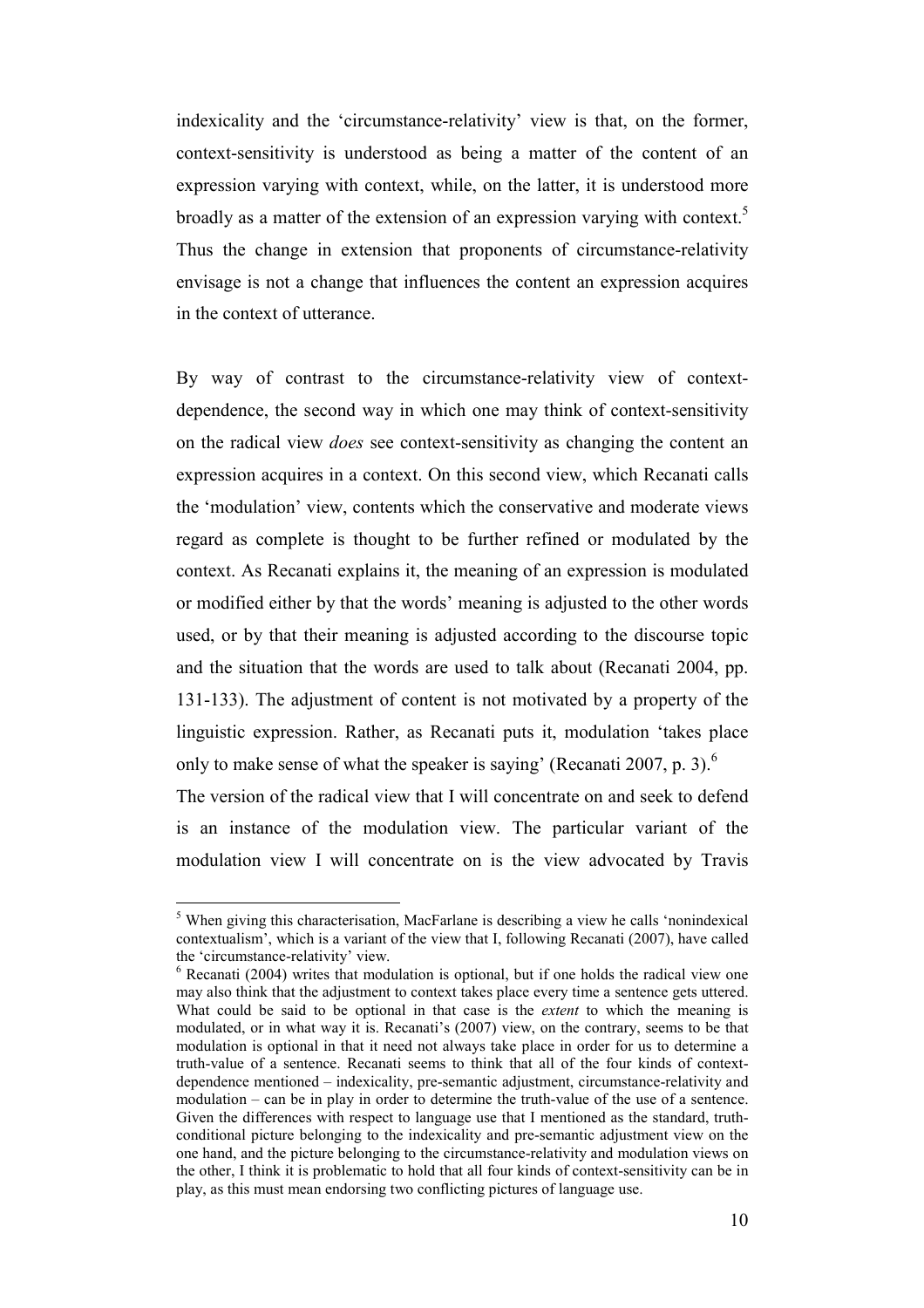(2008a). Travis's view is often included under the general label '*contextualism*' (for instance in Cappelen and Lepore (2005) and Recanati (2004)). Borg (2010), on the other hand, has argued that Travis's position must be distinguished from views that have been characterised as contextualist (such as Recanati (2004) and Carston (2002)), and gives the label '*occasionalism*' to his view.

In order to get clear on what I take Travis's view to consist in, chapter one is devoted to a presentation of the view. In this chapter, as well as throughout the thesis, I focus on a particular example that is of a kind from which some claims central to Travis's position can be seen to follow. However, the claims only follow given that the example is analysed in a particular way. The plan for how to defend Travis's position is therefore as follows. In chapter one I present the analysis that Travis favours of the example, and I introduce some terminology in terms of which he formulates the conclusions that he draws from it. In chapter two and three, I then present two alternative kinds of analyses of the example. These are analyses that proponents of two versions of the traditional and the moderate views give. I give arguments as to why these analyses are problematic, so that, in so far as these arguments are accepted, the presented analyses ought to be rejected. Thus, the way in which I try to defend Travis's view is by a method of elimination. As far as I get to argue in this thesis, the process of elimination is not complete, as there are other views – most notably other versions of the radical view – that are still viable alternatives for all I argue. But although the arguments I give do not constitute conclusive reasons for favouring Travis's view, they do come some way towards so doing. The hope is also that it can highlight some aspects of the view that set it apart from the views that underlie the analyses to be discussed.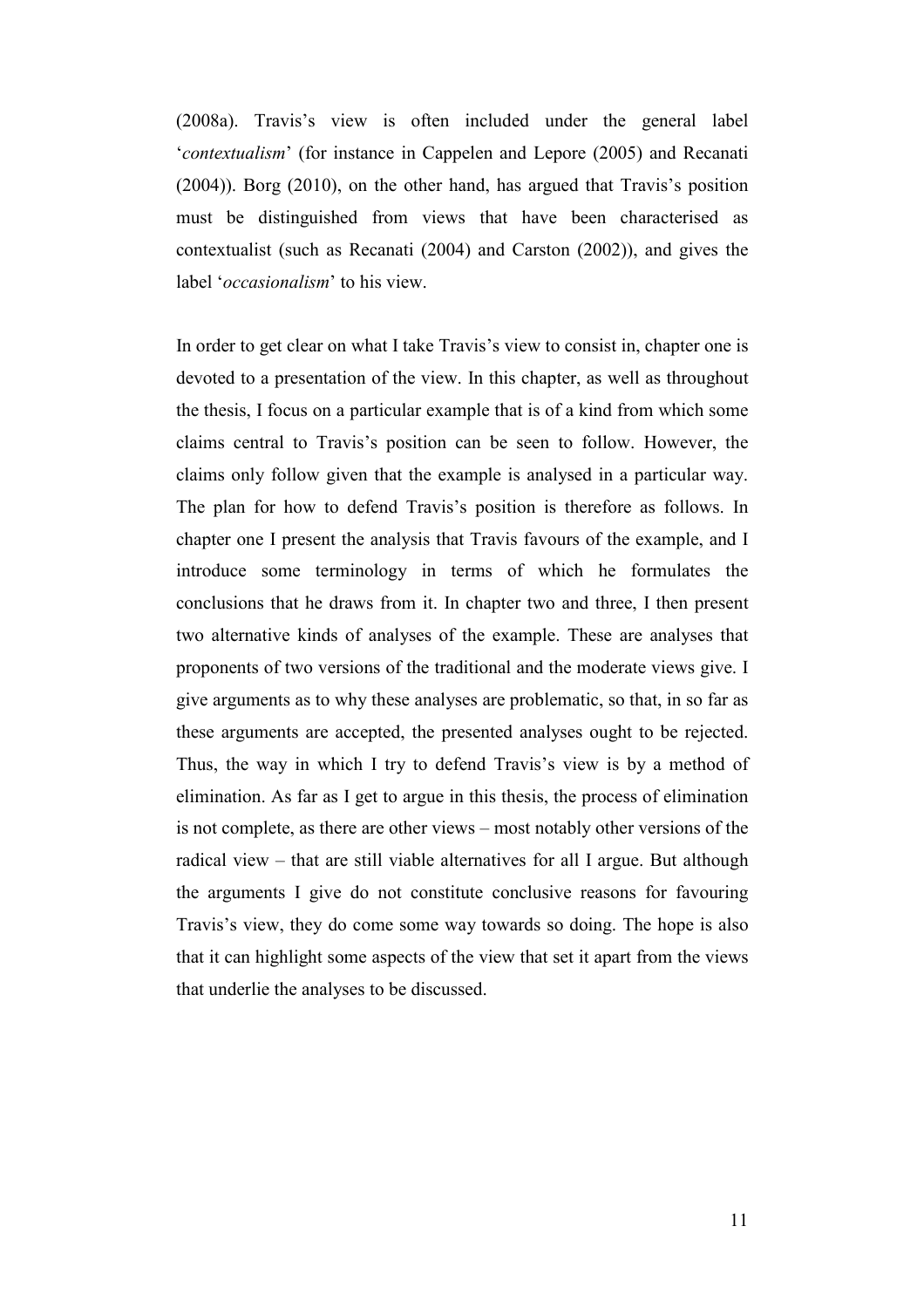## **Chapter 1: Travis's View**

The present chapter is meant as a presentation of Travis's version of what I called the radical view on context-sensitivity. The chapter has three sections. I first present an example that is an instance of what I stipulate a *Travis case* to consist in. I then present the analysis I take Travis to give of it and the conclusions he takes to follow from the analysis. In the second section, I give an account of how I understand Travis's notion of 'understandings' of words, as this will prove a useful notion in the discussion in preceding chapters. That words 'admit of understandings' is also what Travis takes to be part of the explanation of the examples that Travis cases constitute, and, centrally to this chapter, I think an investigation into this explanation reveals a fundamental difference between Travis's picture of language use and what I in the Introduction sketched as the standard picture of language use, belonging to the conservative and moderate views. The third section of this chapter is concerned with bringing out more clearly what that the difference consists in by comparing Travis's view to the view of truth advocated by Austin (1979).

#### **1.1 A Travis case and Travis's analysis of it**

Let me start with presenting an instance of the kind of examples Travis gives that I will refer to as '*Travis cases*'. Travis's rendering of the example in his 'Pragmatics' (Travis 2008a) is as follows:

Pia's Japanese maple is full of russet leaves. Believing that green is the colour of leaves, she paints them. Returning, she reports, 'That's better. The leaves are green now.' She speaks truth. A botanist friend then phones, seeking green leaves for a study of green-leaf chemistry. 'The leaves (on my tree) are green,' Pia says. 'You can have those.' But now Pia speaks falsehood. (ibid., p. 111.)

Pia paints some russet leaves green, and then she speaks about these leaves twice by uttering the sentence 'The leaves are green'. The first time, she speaks to herself after having painted them. The second time, she speaks to her friend, the botanist, when he or she calls and asks for leaves to study.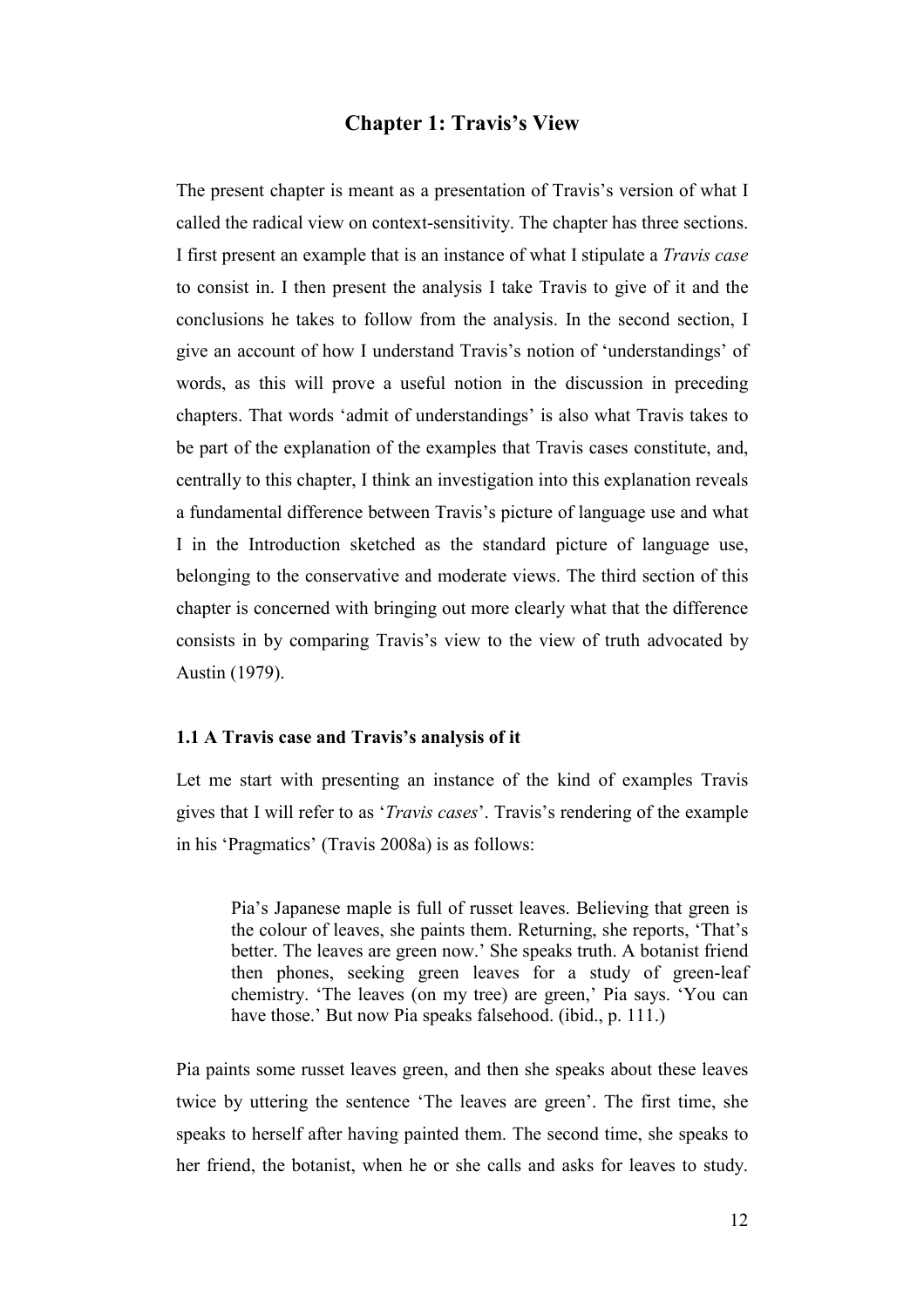What I understand to be Travis's analysis of the example is as follows. Firstly, there are three assumptions that he takes for granted and that I take to be constitutive of what a Travis case is.

- (1) (World Invariance): The leaves that the sentence is used to speak of are the same on both occasions<sup>7</sup>.
- (2) (Semantic Invariance): The sentence is on both occasions used with the following semantics: some leaves are spoken of as being green.
- (3) (Truth-value Variation): The utterance of 'The leaves are green' is false on occasion and true on the other.

Let us look at how these three assumptions work together towards the conclusions Travis draws from them. Firstly, we can note that assumption (2) and (3), i.e. the assumptions that the same semantics is in play while the truth-values differ, would not on their own amount to any significant result had it not also been for that assumption (1) holds, i.e. that what the sentences are used to speak of is the same. Had the sentence been used to speak about different leaves, or the same leaves in a different state, this would simply be a case where the same sentence was used with the same semantics to say something true about some leaves, but used to say something false about some other leaves. That is, it would just be a normal case of the same sentence being used to speak about different things. There is no problem on anyone's view that an utterance about some leaves being green can be true, whilst an utterance about some other leaves being green, false. It is only a problem if the leaves are the *same* leaves in the *same* state, for then it would seem that both utterances would have to be either true or false, given Semantic Invariance.

Secondly, we see that assumption (2) about Semantic Invariance does important work in that it assures that the difference in truth-value cannot be blamed on there being a difference in the meaning of the sentences. There

 $<sup>7</sup>$  As I defined 'context' in footnote one, the two different occasions on which Pia utters</sup> 'The leaves are green' are also different contexts. I will use 'context' and 'occasion' interchangeably throughout.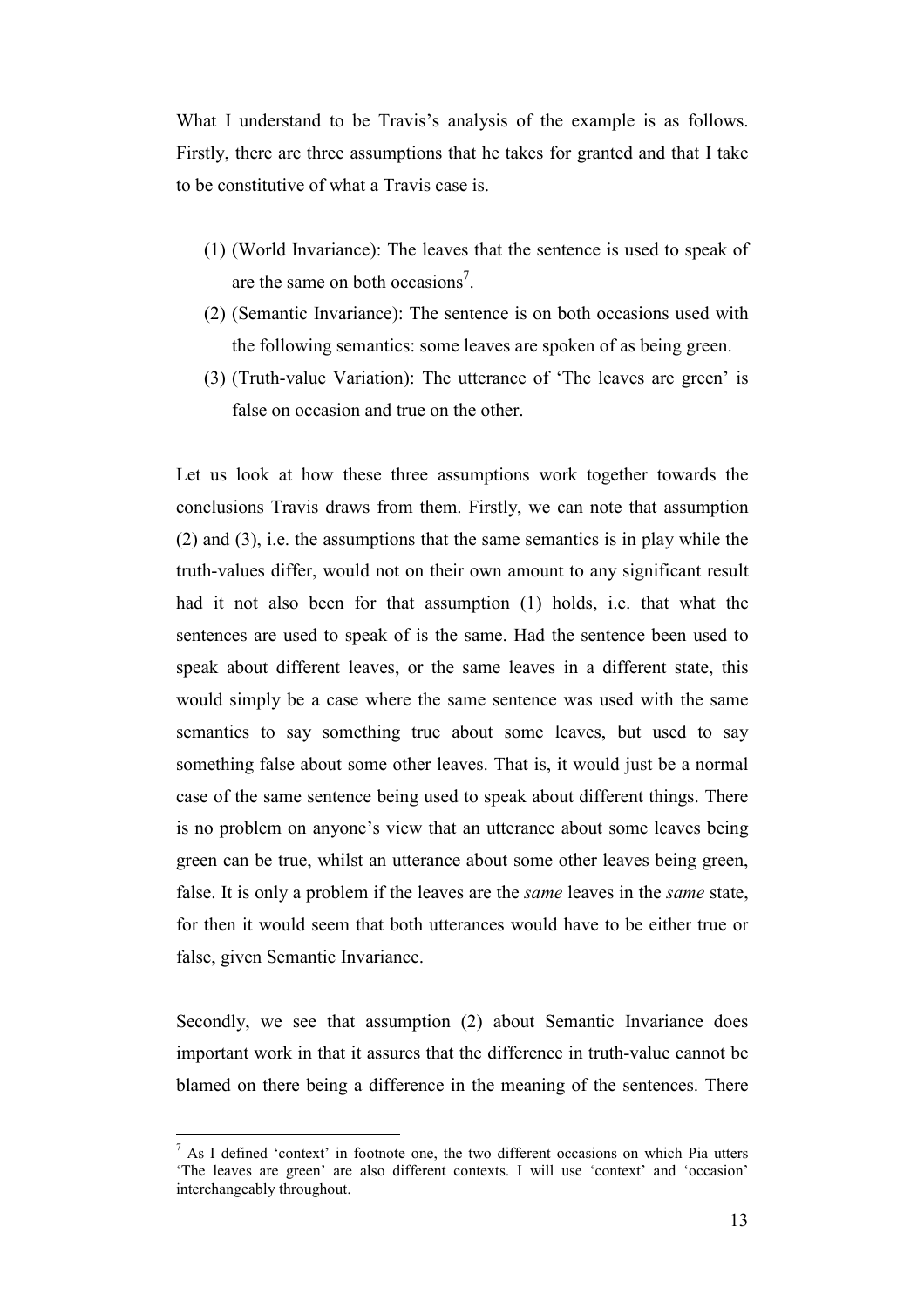would be no problem in explaining two utterances being true and false respectively about the same leaves in the same state if the sentences were used with different semantics. This could happen if the sentence used was lexically or syntactically ambiguous, or if it was used as elliptical for some other sentence on one or both of the occasions – for example, if on the occasion with the botanist, it was used as elliptical for 'The leaves are green beneath the paint'. If ellipsis or ambiguity were in play, it would mean that the phenomenon at work in the example would have been identified, and hence there would be no difficulty with explaining what is going on in the example. Of course, there can be attempts to account for the Travis case by appealing to ambiguity or ellipsis, since there are many possible accounts of ellipsis and ambiguity under which the sentence 'The leaves are green' can be accounted for. However, in making assumption (2) Travis rejects that such 'domestications', as he calls such attempts, succeed. We will get to look at what reason Travis has for making this assumption in chapter 3, where indexical approaches, which typically reject assumption  $(2)$ , are considered. For the moment, we simply observe that assumption (2) means that the sentence 'The leaves are green' is assumed to be a non-ambiguous and non-elliptical sentence. In general, assumption (2) is important because it means that there is nothing special about the semantics of the sentence 'The leaves are green'. For this reason, conclusions that can be drawn from the particular example the Travis case provides can be generalised to all sentences that are used so that there is nothing special, such as ambiguity or ellipsis, at work in their semantics.

Finally, we can observe that if assumption (3) about Truth-value Variation were left out, and assumption (2) and (1) kept, so that it was assumed that both utterances were true, this would not be a significant result either, as it would mean that the same thing was said twice about the same leaves in the same state. However, granting that assumption (1)-(3) holds, Travis takes it to follow from the fact that the truth-values of the utterances are distinct that the utterances must have different truth-conditions. So he assumes that, in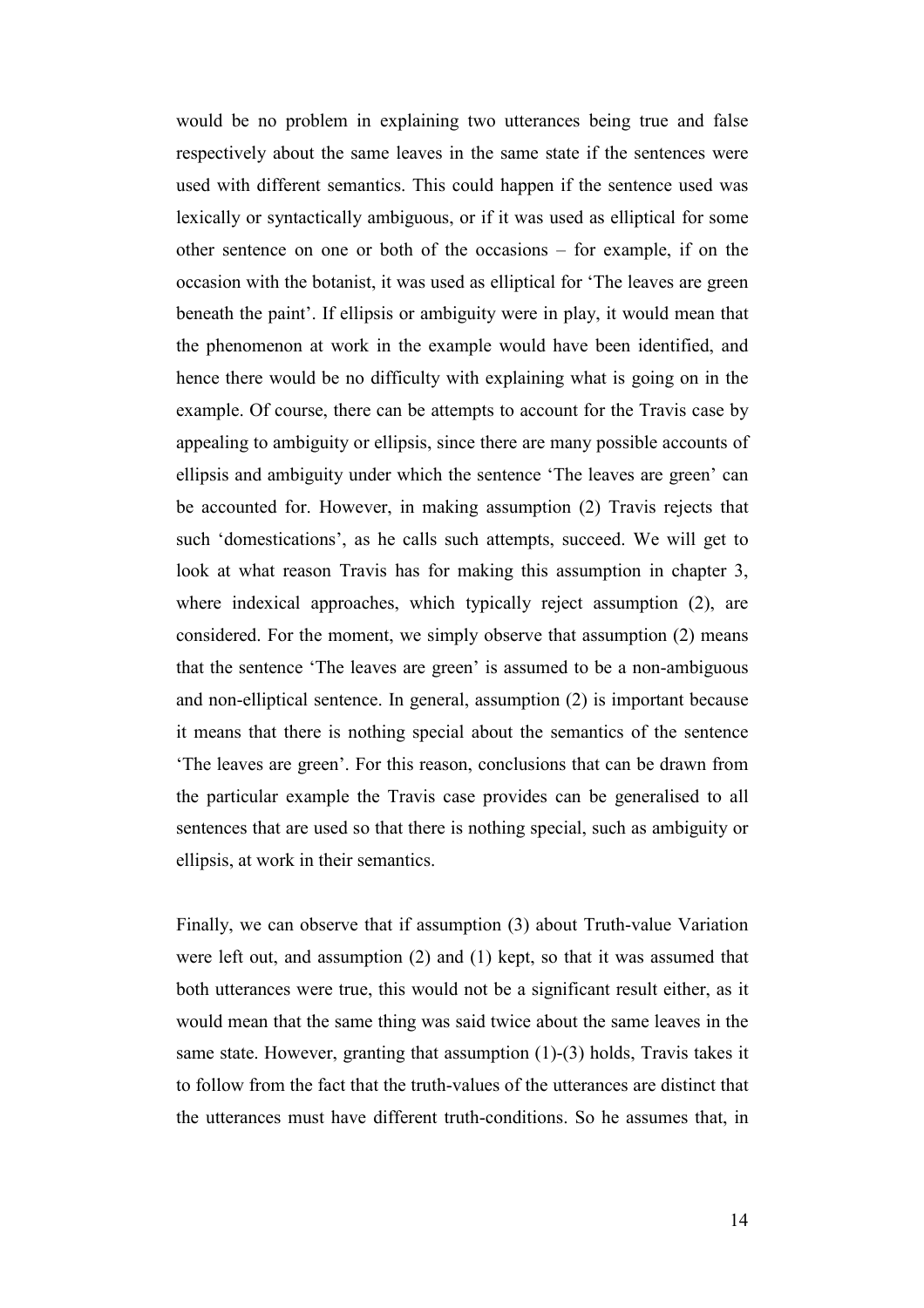general, a difference in truth-values must imply a difference in truthconditions. <sup>8</sup>

From the conclusion that the truth-conditions of the utterances on the two occasions are different, Travis can draw a few striking conclusions from his case. The general diagnosis of the case is that the semantics stipulated in (2) is compatible with several distinct truth-conditions. Or, as one can also put it, the case shows that meaning underdetermines the truth-conditions of an utterance. There are two aspects to this conclusion about the underdetermination of truth-conditions:

(i) On the one hand, Travis takes the fact that the semantics of the constituent words of the sentence is the same on both occasions while the truth-conditions differ to show that the constituents 'may make any of many semantic contributions to wholes of which they are part' (ibid., p. 115). This is a significant result, because it means that principles of compositionality – principles that assert that there is a fixed meaning of constituents such that this fixed meaning and the structure of the sentence determine the meaning of the sentence – are false, since the idea is that there is not just one fixed contribution that the constituents make.

<sup>&</sup>lt;sup>8</sup> In making this assumption, Travis must be excluding some possibilities for explaining the difference in truth-values. Predelli (2005) has argued that the utterances in the Travis case are evaluated with respect to different 'points of evaluation', where such points can be understood in different ways, for instance as possible worlds. Although there is a sense in which the same world in the same state is in question on both occasions, different interests and attitudes are in play on the two occasions, and this can be understood as the utterances being evaluated for truth and falsity with respect to different possible worlds (ibid., pp. 364- 365). The interests and attitudes are clearly different when Pia remarks upon the look of the leaves and when she remarks upon their botany. In this way, a difference in truth-value need only mean that the utterances are evaluated with respect to different points of evaluation, whilst the truth-conditions of the utterances may be the same. Another possible way to reject the assumption could be put forward from what has been suggested by Wright (1994) with regard to pluralism about truth. Wright thinks that there are different discourses such that what could be true in one discourse could fail to be so in another (ibid., p. 234- 235). In Pia's case one could claim, although I am not certain if Wright would approve, that there is one artistic discourse on the first occasion and a scientific one on the other. In that case, the same truth-condition could be evaluated as true with respect to one discourse and false with respect to another, so although there is a difference in truth-values, there is no difference in truth-conditions.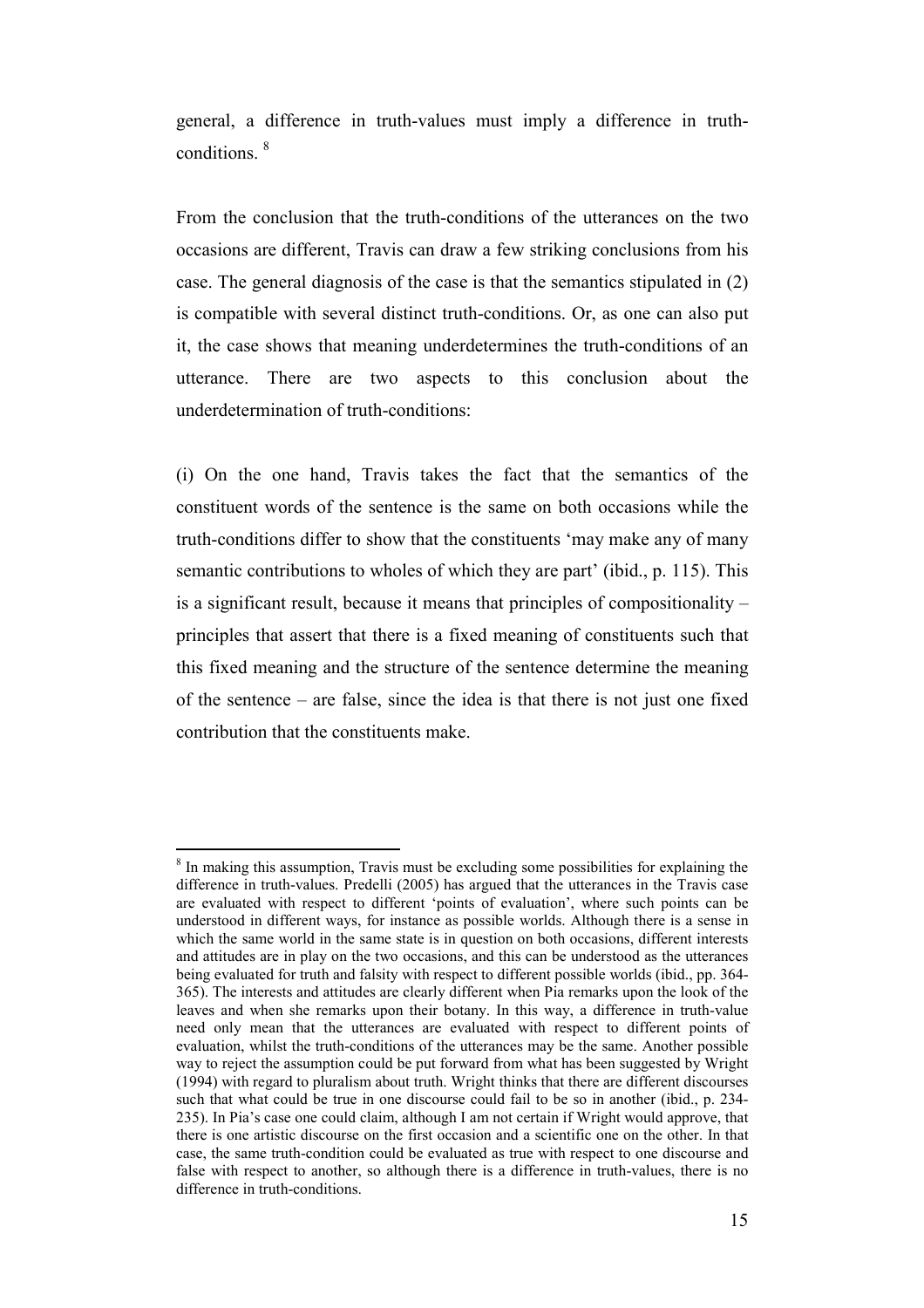(ii) On the other hand, the example is meant to show that when uttered on different occasions, a sentence may have any of many different truthconditions. However, if this is the case, Travis points out, then the different truth-conditions we get on different occasions cannot be conditions for the truth of the *sentence*, since the sentence may be true according to some of the conditions, but not according to others. Rather, the truth-conditions must be conditions for the truth of the utterance that the sentence is used to make. So truth is a property of utterances, not of sentences.<sup>9</sup>

#### **1.2 Travis's notion of 'understandings'**

 $\overline{a}$ 

Let me introduce some Travisian terminology. As I put it in (ii), a conclusion from the Travis case is that it must be the use of a sentence on an occasion that is true or false. Travis, on the other hand, would refer to this use of a sentence on an occasion as a 'speaking', and in what follows I will use these terms interchangeably. Also, according to Travis, when a sentence is used on an occasion there is 'a thought that it expresses'. And further, Travis says that when words or sentences are used on occasions, they 'admit of understandings'. Hence, a different way of putting the above conclusion that sentences are compatible with many different truth-conditions would be to say that sentences can express many different thoughts, or that sentences admit of many different understandings – understandings or thoughts that correspond to the different utterances or speakings that the sentence can be used to make, and where understandings, thoughts and speakings are individuated by truth-conditions.

For my purposes, it will be useful to focus on Travis's notion of understandings. In the case with Pia and the leaves, Travis would explain that the difference between the occasions is the different understandings that the words 'The leaves are green' bear on the different occasions. On one

<sup>&</sup>lt;sup>9</sup> Travis gives several examples that fulfil the same three assumptions and that he uses to establish the same conclusions. Also, there are several versions of the example with the green leaves – some used by Travis and some that can be found in discussions of this kind of examples. Although Sainsbury (2001) seems to think that different phenomena are at work in the different examples, I think the analysis that I have presented Travis as giving and the alternative analyses to be considered in later chapters are analyses that could be transferred to the other examples Travis gives.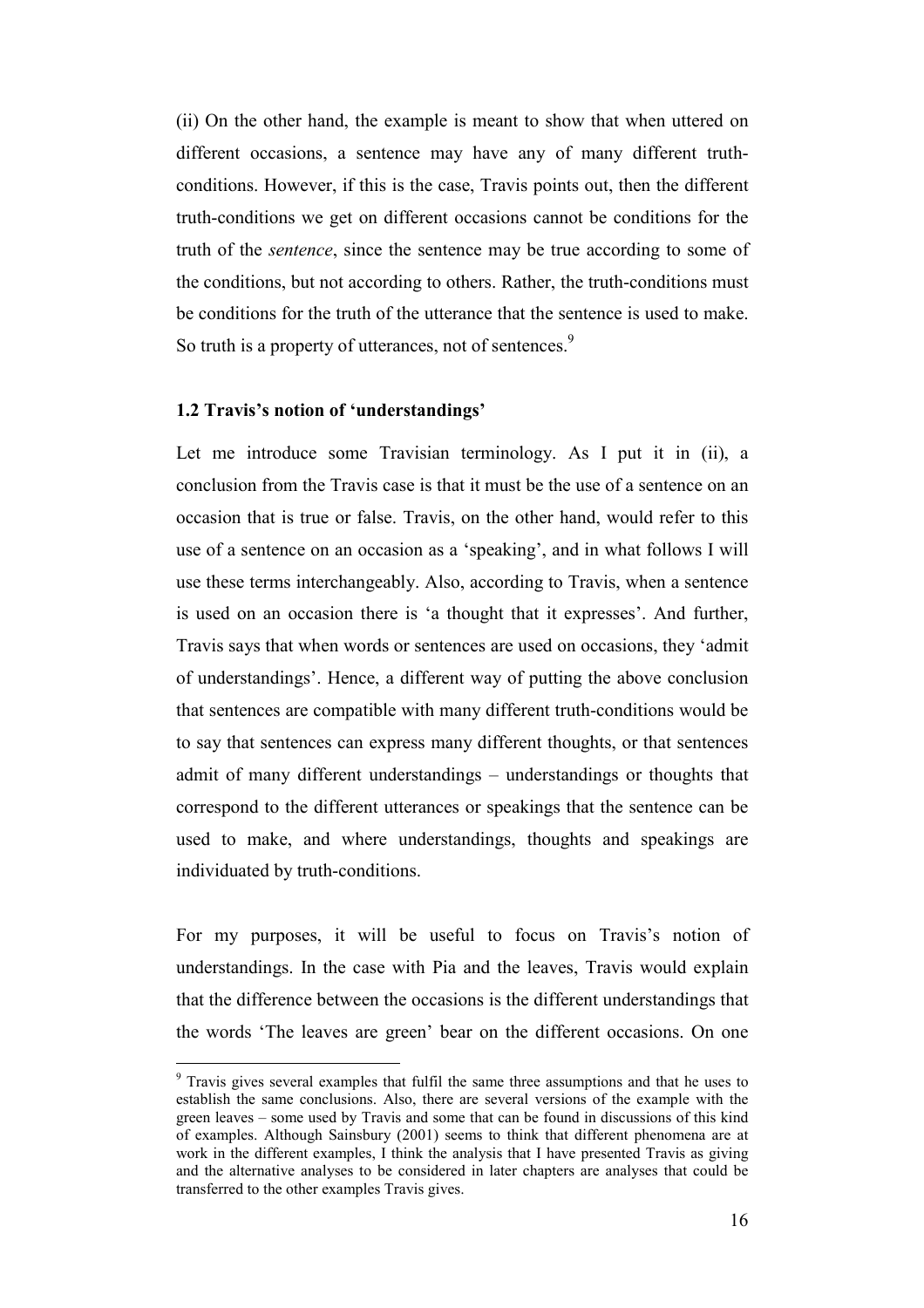understanding of those words – the aesthetic understanding, as we may call it, since it is concerned with appearances – they are true, because the leaves in question look green. But on the other understanding – the botanical understanding – they are false, since the leaves are russet maple leaves. The reason as to why it is important for my purposes to focus on understandings is that the way Travis seems to think that we acquire an understanding of a sentence proceeds from a sensitivity to that which the sentence is used to speak of. In this way, there is a story to be told about how understandings arise, which I will attempt to tell in this section.

Firstly, we can note that although Travis thinks that sentences as such do not give us truth-conditions, he does not think that what sentences or words mean is completely irrelevant to the truth-conditions that speakings of them can have. The point he is making with his case is only that it cannot be the meaning that words have *alone* that gives us the truth-conditions of a speaking. As Travis puts it, '[w]hat words mean plays a role in fixing when they would be true; but not an exhaustive one' (ibid., p. 94), where, as I explained under (i), the meaning words have is not such that they make the same contribution to truth-conditions on every occasion of use. What is it, then, that plays a role in addition to the meaning of words in fixing when the words as used on a given occasion would be true? Travis's answer is, in short, that it is 'what truth is' in the particular circumstances where the speaking is made. However, by 'what truth is' Travis does not mean something that is the same in every case, or on every occasion where a given sentence is uttered. For different speakings of words with the same semantics, there are 'different ways the world must be' in order for the speaking to be true. The Travis case presented can serve as an example, since the reason as to why one speaking is true and the other false in this case is that the speakings require 'different ways the world must be' in order to be true. So even though both the world and the semantics stay the same, what is required for truth in the one case is met by the leaves in their condition, while what is required for truth in the other case is not met by the leaves in that same condition.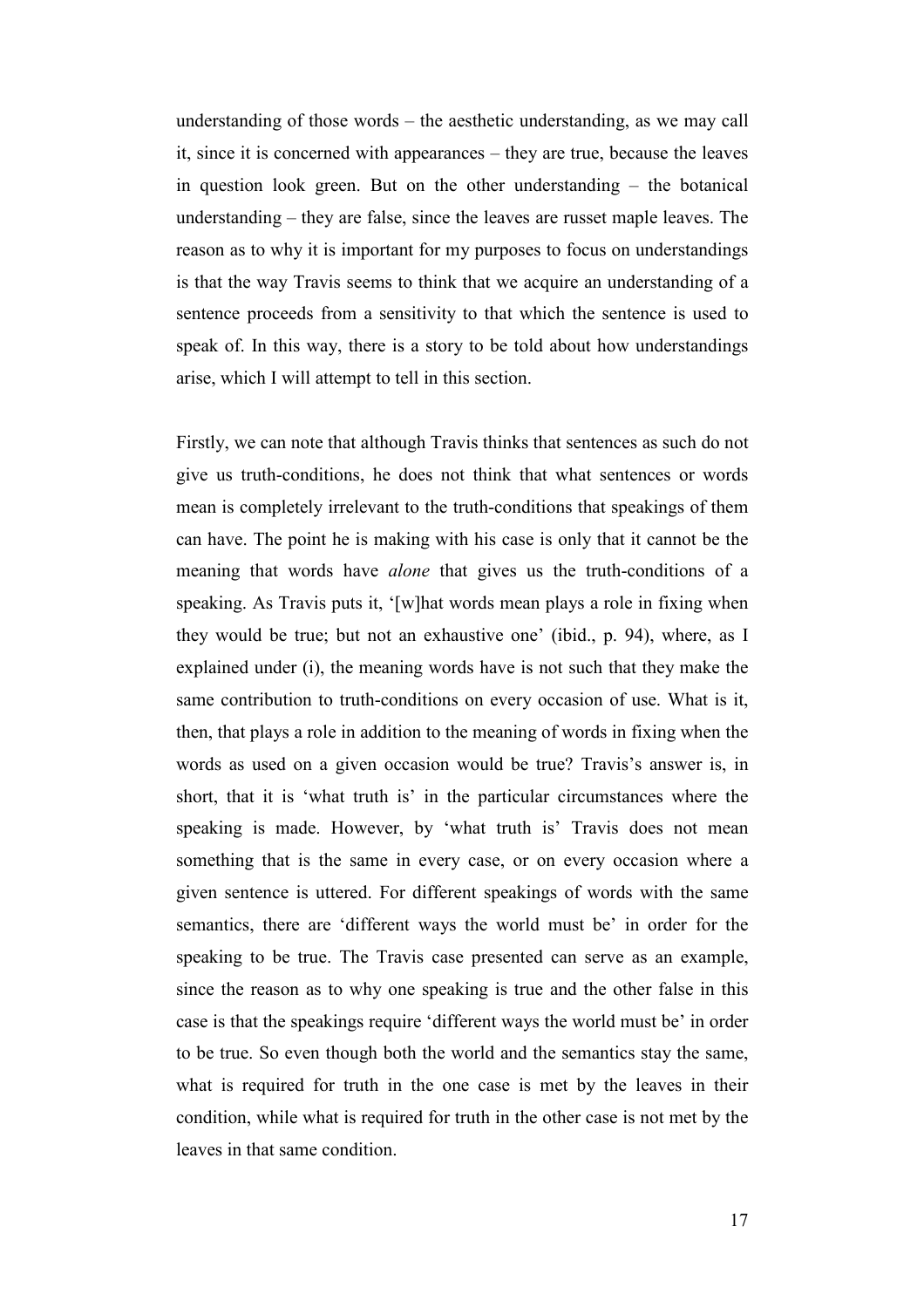Since what is required of how the world must be in order for a sentence to be true is not the same on every occasion, it follows that Travis should have some account of why words spoken on a certain occasion have a certain understanding, and how we grasp what that understanding is. Travis's account of this consists in claiming that both knowing what truth is and grasping the understanding that words bear on an occasion involve a certain kind of sensitivity to the occasion. He writes:

Understanding requires sensitivity. Understanding words consists, in part, in sensitivity to how they fit with the circumstances of their speaking. Part of that sensitivity is how they need to fit in order to be true. So adequate sensitivity requires grasping what truth is, and how that notion applies in particular cases. (Ibid., p. 102.)

Although in the quote Travis says that understanding in part *consists in* sensitivity, I think he is not of the opinion that the sensitivity is (partly) identical to the understanding of the words. Rather, I think he must mean that the sensitivity guides us in arriving at this understanding. What also guides us in arriving at the understanding of the words is the meaning they have, but, as aforementioned, the Travis case shows that the meaning is insufficient for arriving at this understanding, so the sensitivity to the occasion where they are used is required in addition. The reason as to why I think the sensitivity to the occasion only guides, but does not constitute, the understanding of the words is that Travis seems to be operating with an ontological distinction between what the sensitivity is a sensitivity to and what the understanding of the words is of. The ontological distinction is between '*ways for things to be*' and '*things being as they are*'. Ways for things to be are possible ways to think – they are part of what Travis calls the conceptual – and hence understandings of words, being something we grasp as thoughts, are of ways for things to be. Things being as they are, on the other hand, is that which words speak of. One could say that things being as they are is a worldly condition, or a state, or, as Travis does, part of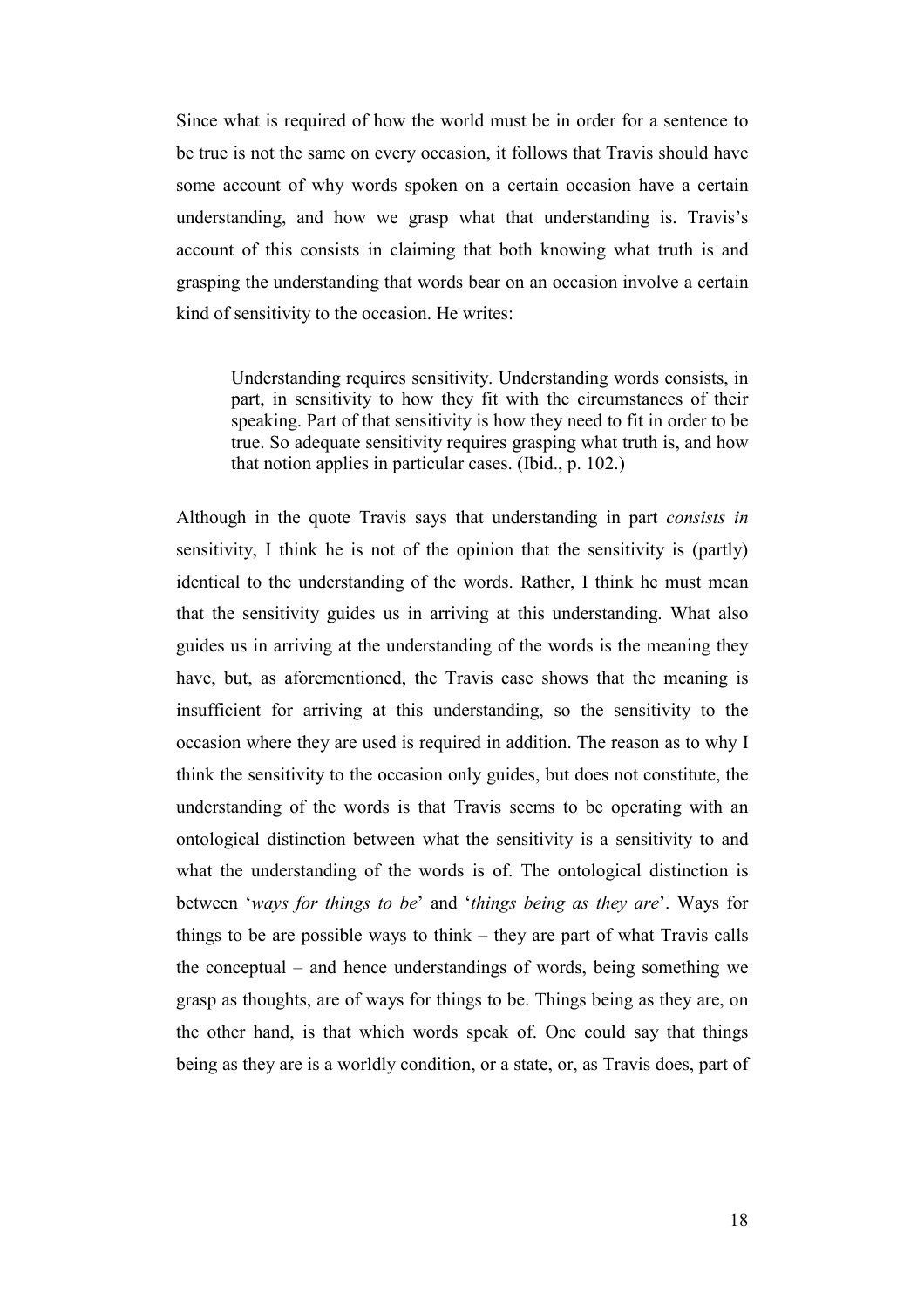the non-conceptual.<sup>10</sup> I think it is something like this distinction that Travis has in mind when he writes the following:

There are different things being on a rug may, sometimes rightly, be taken to be; each with its own results for when things would be that way. Thus for *all* the ways for things to be our words speak of. (Travis 2008b, p. 17.)

However, the distinction is perhaps the clearest where Travis talks about the 'plasticity' of language, which refers to a point Frege makes about the fact that natural language can be used for many purposes because it is not strict and precise like a formal language should be, but its expressions can be mutated for use in connection with many purposes. Frege takes this mutability of language to be a deficiency formal languages must surpass, where it is precisely how to make a system such that that all signs are given precise and fixed meanings that Frege strives to give guidelines for.<sup>11</sup> Travis, on the other hand, being occupied with natural language, sees the plasticity of language as the feature of it that explains why understandings of expressions are required (in addition to word meaning), of why the linguistic meaning an expression has does not play an exhaustive role in fixing the truth-conditions the expression has on an occasion of use. In relation to this, Travis writes:

We come to see – the world may teach us – novel understandings of being thus and so, where our language provides us one or more descriptions which are, specifically, descriptions of being *that*. For any understanding of a thing, or things, being that, we may, in so describing things, say them to be as they are if that on that understanding. We learn new things one might understand by being that; new things being that might be taken to be. We thereby gain the ability to use old descriptions (ones already at our disposal) to new ends; for expressing new thoughts. (Travis 2008a, p. 136.)

 $10$  The conceptual, in Travis's usage, has the feature that for a certain way for things to be, there would still be such a way for things to be even if things were not the way they are. So there is a certain kind of generality to the conceptual. The non-conceptual lacks this feature. (See Travis 2008b, pp. 4-7.) Although this distinction is of independent importance and interest to Travis, it is for my present purposes mainly relevant in what it means for the way understandings of words are acquired.

<sup>&</sup>lt;sup>11</sup> Frege is explicitly concerned with this task in 'Logic in Mathematics' (Frege 1979) and it is also a recurring theme and driving motivation in *The Foundations of Arithmetic* (Frege 1980).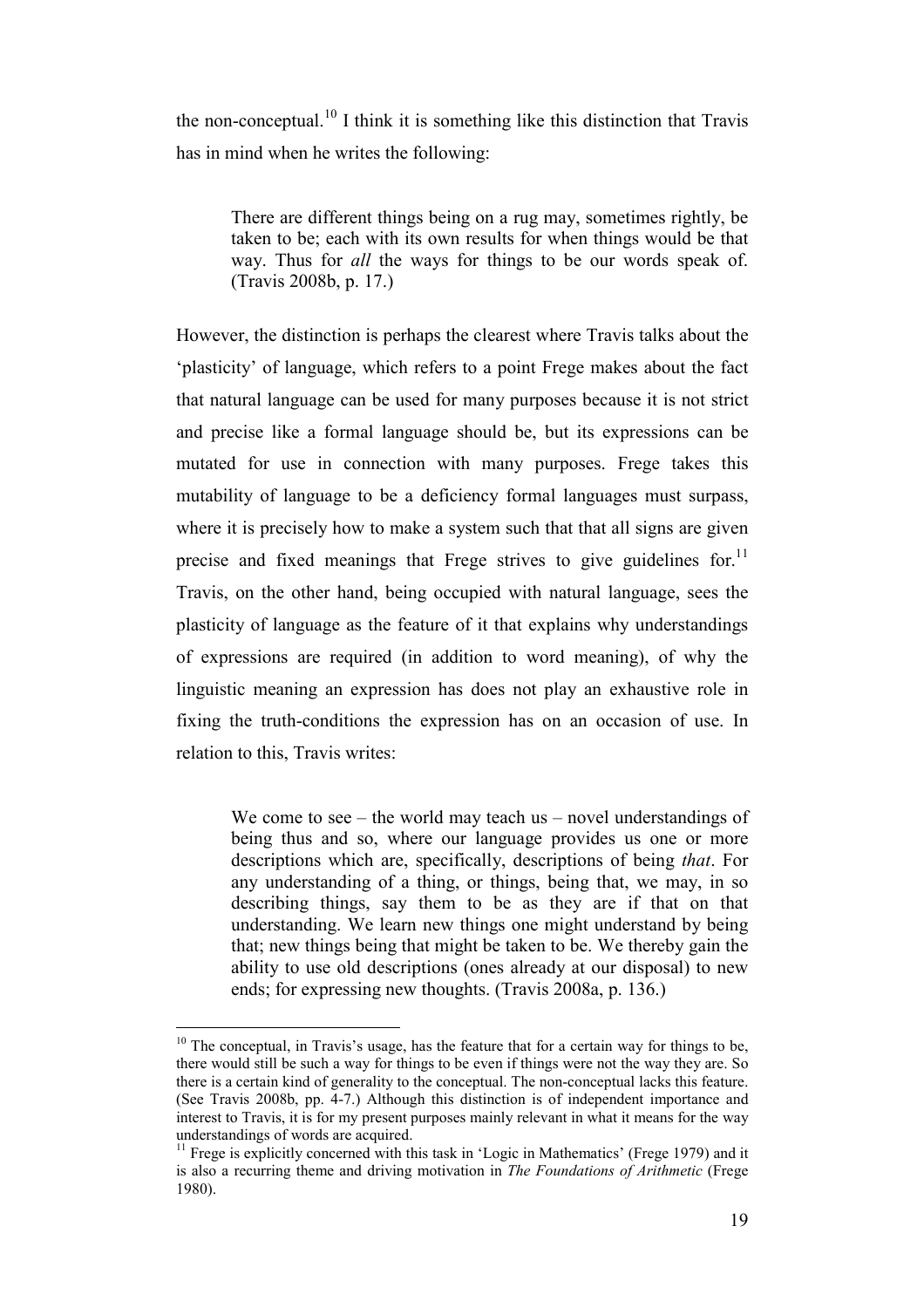I read the thought in these quotes to be that the understandings we have of expressions stem from a sensitivity to how things are with what the expression is used to speak of, i.e. of a sensitivity to a way for things to be. It is because we are sensitive to that which the words are used to speak of  $$ which is the world, or a state for it to be in  $-$  that understandings of words can be had. The way I think of this sensitivity to ways for things to be is that there is something we understand about the state of the world. But this understanding of worldly conditions is different from and explanatorily prior to the understandings that we have of words. An example from Recanati (2004, p. 23) is useful here. As he writes, in the sentence 'Mary took out her key and opened the door' we (normally) understand that Mary first took out her key and then opened the door with it.<sup>12</sup> The way to explain that the sentence often bears this understanding that I think is suggested by the present point is that the understanding of the sentence stems from a sensitivity to, or understanding of, how keys (normally, or in this case) open doors. Understanding how keys open doors is an understanding of a worldly condition, not of words, but, as the present claim is, it is this understanding that the understanding of the words is derived from. What we fundamentally understand is therefore the world around us, and only derivatively from this do we understand words.

The focus in the latter quote is on the world teaching us new understandings, and 'old descriptions' being used to 'new ends'. As I read Travis, the significance of the understanding being a new one is not necessarily that it is completely different from the understandings we have had of the sentence on previous occasions. Of course, this can happen too; a sentence can come to be used in a way that is surprising to us and where we have to adjust our understanding of the words considerably in order to grasp what the speaker is saying. This will typically be cases where, as we say in

 $12$  Recanati seems to think that this is the only way in which we can understand this sentence. However, I think Travis would claim that there can be other understandings of this sentence too. For instance, a different understanding would be had in a case where the door in question had no lock, but where Mary planned on using a key to distract attention once she was at the other side of the door.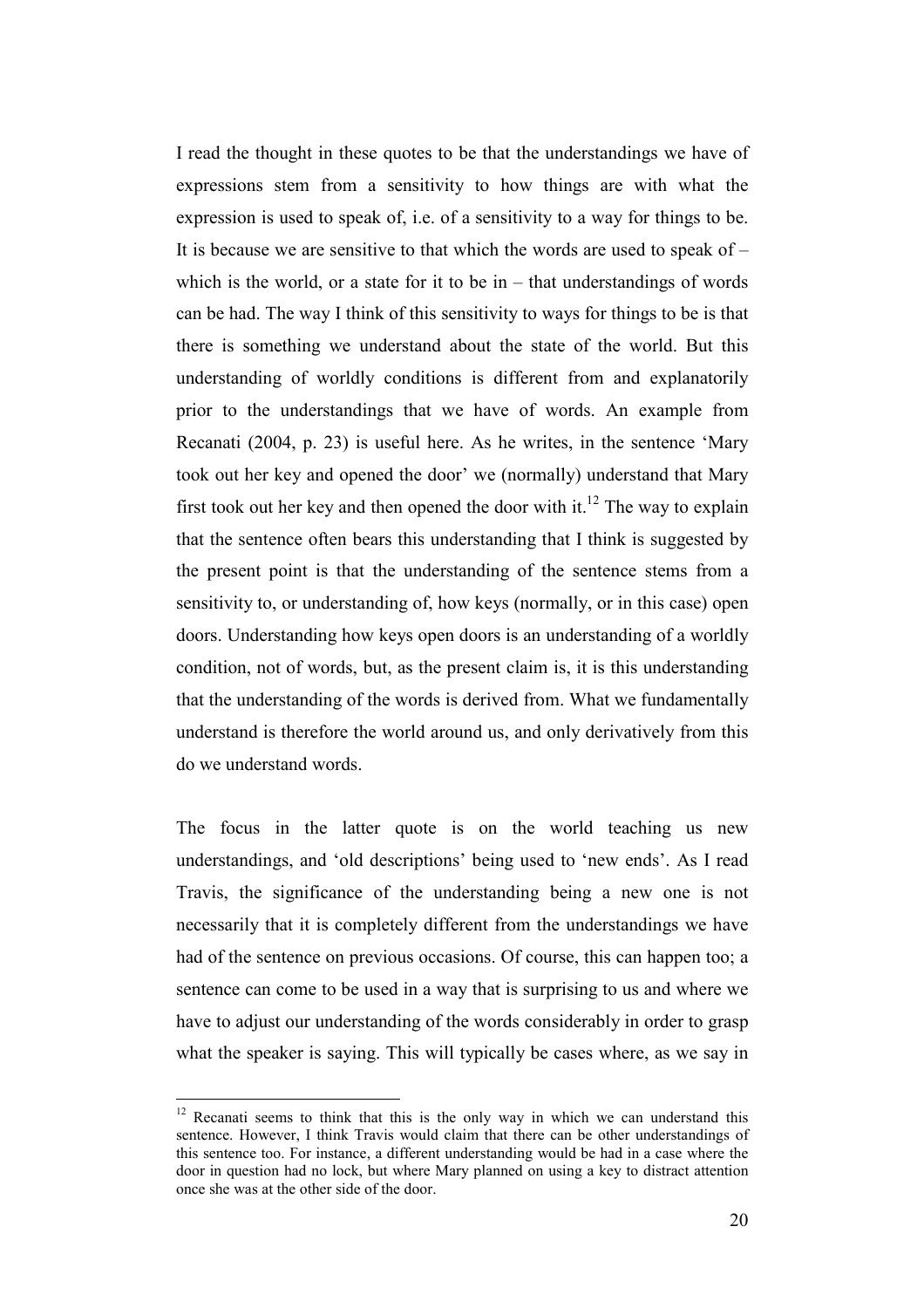everyday speech, the speaker stretches the meaning of an expression. As explained with regard to the understanding of 'Mary took out her keys and opened the door', I think Travis's view would be that we also in 'stretched' cases would have to look at that which the sentence is used to speak about in order to arrive at an understanding of the sentence used. However, it is not just in special cases that such adjustment – or, to use Recanati's term, modulation – to the ways things are is required. In fact, Travis seems to think that on every occasion where words are used successfully they admit of an understanding, which is an understanding they admit of due to that which they are used to speak of. So when Travis talks about 'new' understandings in the quote, the uses need not be of a particularly revolutionary kind. Every use of a sentence is new, in the sense that, because the word meaning is insufficient to give truth-conditions that will allow us to determine whether the speaker said something true or false, an understanding is derived from our sensitivity to the way things are on that occasion.

That there always must be an understanding of a sentence to be grasped when a sentence is successfully used on an occasion to make an utterance is thus a point that has a close connection to what I presented as Travis's conclusion (ii) from his case, which was that it cannot be the sentence that is true or false, but only the speaking. However, with the view in mind that understandings of words are derived from a sensitivity to the occasion, I think the point can be made in a different way as well. The idea that word meaning is not enough to understand whether a speaker's utterance is true or not is something one can easily recognise with respect to sentences containing indexicals, because we see that we need to be sensitive to what the indexical is used to refer to. Also for sentences with names, one might easily see that we need to be sensitive to, say, who the name 'Smith' is referring to on this occasion, since there are many Smiths in this world. Along similar lines one could think that for general names, i.e. nouns, it is essential to recognise which ways for things to be that the sentence with the noun is being used to talk about in order to understand whether an utterance of it is true or false. The sentence 'The cat is on the mat', for instance, may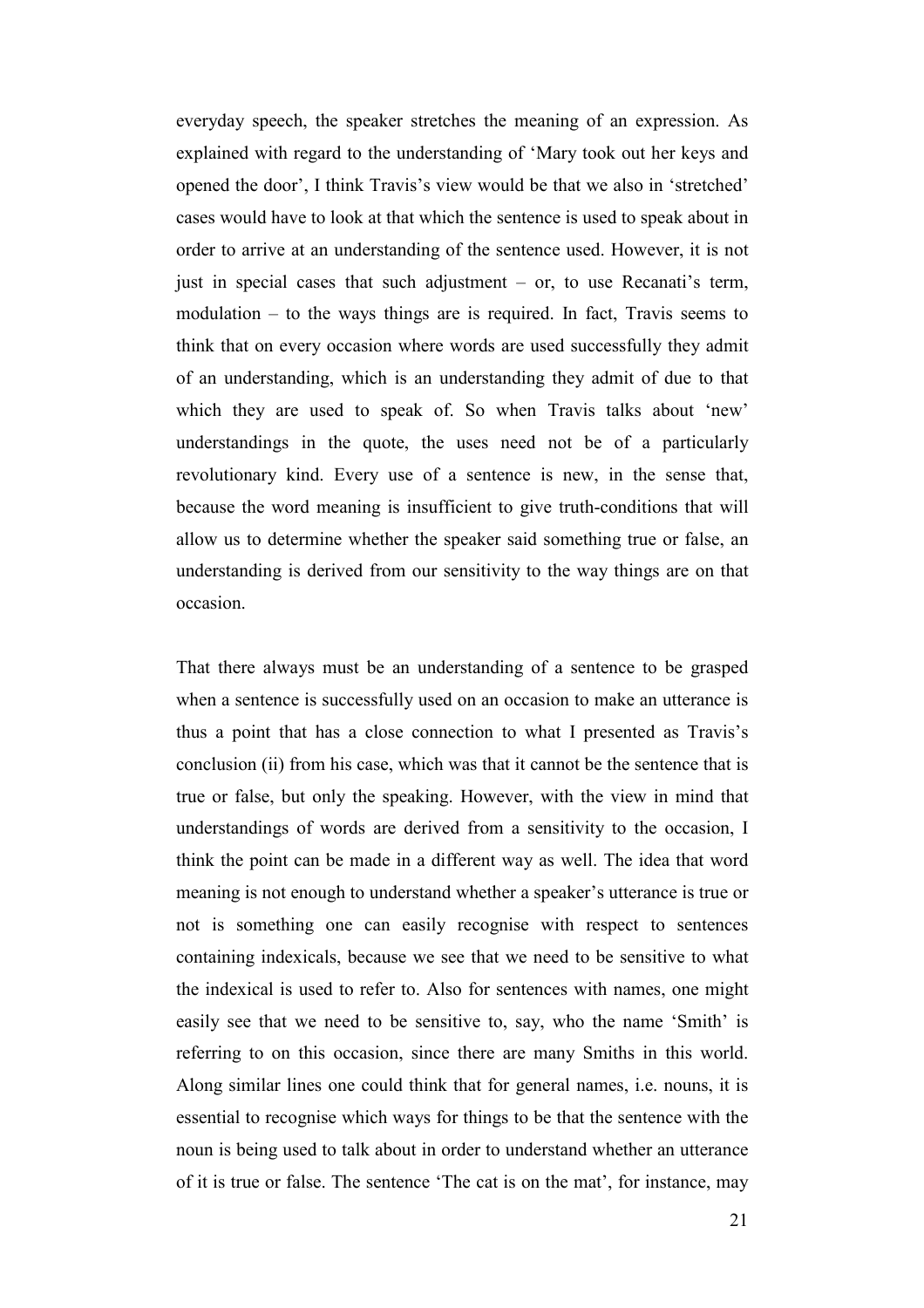be used to talk about many different cats and different mats on different occasions, some for which an utterance of that sentence will be true and others for which an utterance will be false. And also for sentences containing verbs, one could perhaps start to think that, disregarding presemantic adjustments like ambiguity and ellipsis, what it is to, for instance, sit can be different on different occasions; I can sit on a chair, but not in the same way as a book sits on my bookshelf. In general, it may start to look plausible that there are many sentences – perhaps all – for which it is the case that the ways for things to be that they are used to talk about on a given occasion guide what utterance the sentence is used to make on that occasion.<sup>13</sup>

Now, one might think, as I mentioned that the first quote in this section (from Travis 2008a, p. 102) could seem to suggest, that the understanding of words we have on a given occasion, rather than being *derived from* a sensitivity to or understanding of things being as they are, *consists in* this latter sensitivity or understanding. If it is agreed, as I put it above, that what we fundamentally understand is the world around us, one could think that the understanding we have of words just is an understanding of the state of the world. In that case, there would be no distinction between the understanding of an expression and the understanding of or sensitivity to things being as they are. However, this is not how I understand Travis to picture it. For as I noted above, he seems to endorse an ontological distinction between ways for things to be and things being as they are. He writes that a way for things to be – such as leaves being green, which is a possible way to think – admits of understandings. By this he seems to mean that our sensitivity to things being as they are, to worldly conditions, makes us able to modify or adjust the general possible way to think, so that it is narrowed down or made particular, but not that this general way to think is

<sup>&</sup>lt;sup>13</sup> I should emphasise that although it may appear as if I am arguing that there is an understanding to be had of the constituent words that function as names, nouns or verbs within the sentence, this is not my view. Nor is it Travis's; as I will explain in chapter three, Travis argues that we cannot separate the understanding of a constituent word in a sentence used on an occasion from the understanding of the sentence as a whole. The reason as to why I focus on particular types of expressions above is that I hope this might be a way to make those sceptical of the idea that there are understandings of sentences see why they should not be.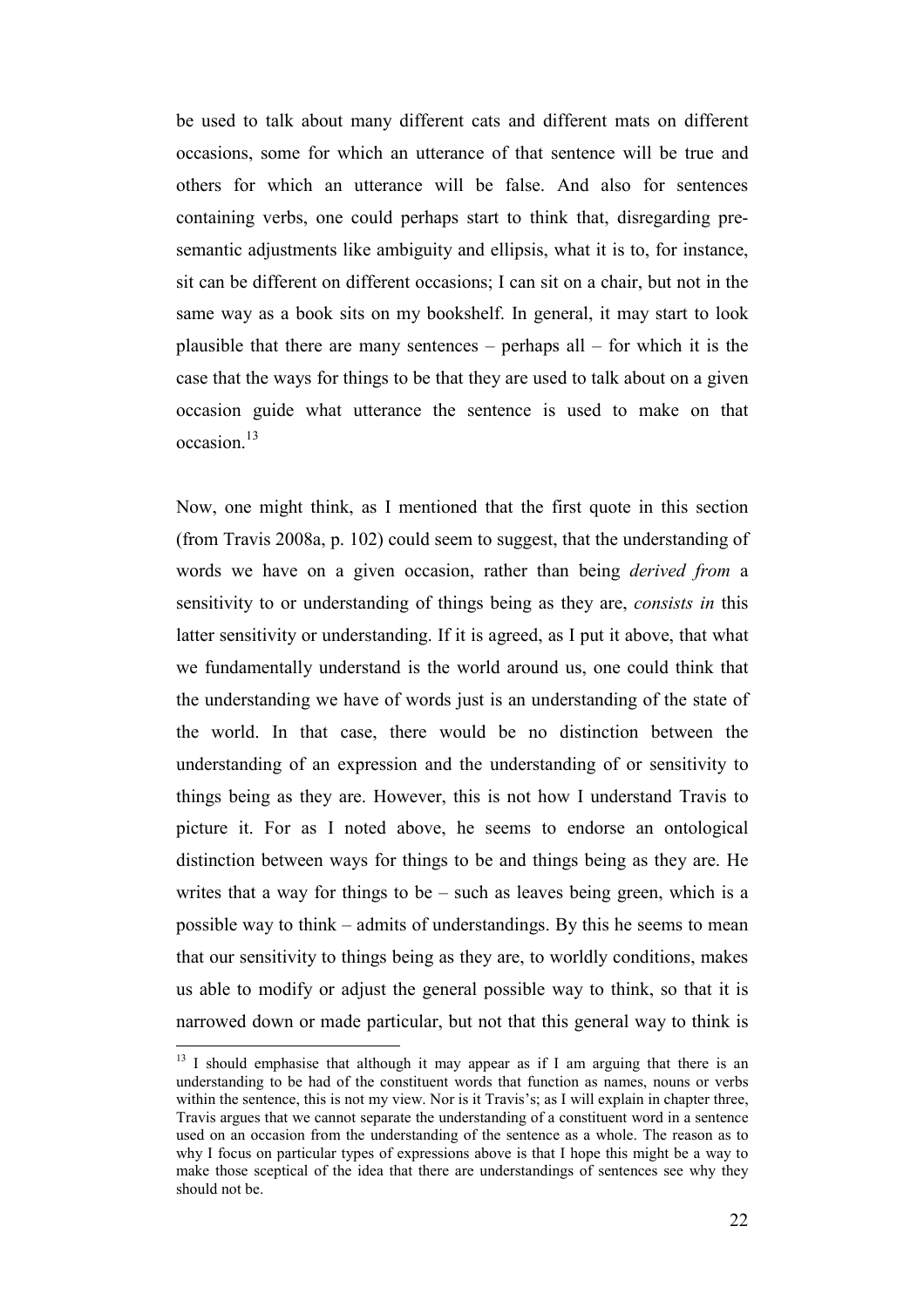*replaced* by the sensitivity to the state of the world. This means that the understanding of words on an occasion of use is still an understanding of something conceptual, so that it is an understanding we can continue to have, although the state of the world changes. However, Travis seems to think that the possibility of having an understanding of words is conditioned by the fact that the world has been in the state that the understanding of the words takes it to be. This is what I think he means when he writes that 'one could not have thought of things as precisely what they in fact are had things not been precisely as they in fact are' (Travis 2008b, p. 6). So things being as they are is necessary in order for us to acquire a particular understanding of words on a given occasion, although, when we grasp this understanding of the words, what we grasp is a way for things to be, and if the world changes we can still grasp this way for things to be.<sup>14</sup>

#### **1.3 Comparison to Austin's view on truth**

 $\overline{a}$ 

In the previous section I tried to show how it seems to be part of Travis's view that the understanding we have of a sentence when it is used on an occasion derives from a sensitivity to the state of things that the sentence is used to speak of on that occasion. However, it seems that if this is so, then we need to know what state of things is that the sentence is used to speak of *before* we have an understanding of it on the occasion in question. In fact, it seems that not only need we know what state of things the sentence is used to speak of; we also need to understand something about the state of things in question in order to use this to shape the understanding of the words. It is the former observation, that we need to know what state of things the words are used to speak of before we have an understanding of them, that is central to the concerns of the present section, as this can be seen to exhibit a fundamental difference between the picture of language use that follows with Travis's view and what I in the Introduction outlined as the standard picture belonging to the conservative and moderate view.

 $14$  Perhaps it is possible to say that the way in which Travis seems to think that things being as they are facilitates understandings is a way in which the non-conceptual makes possible an extension of the conceptual.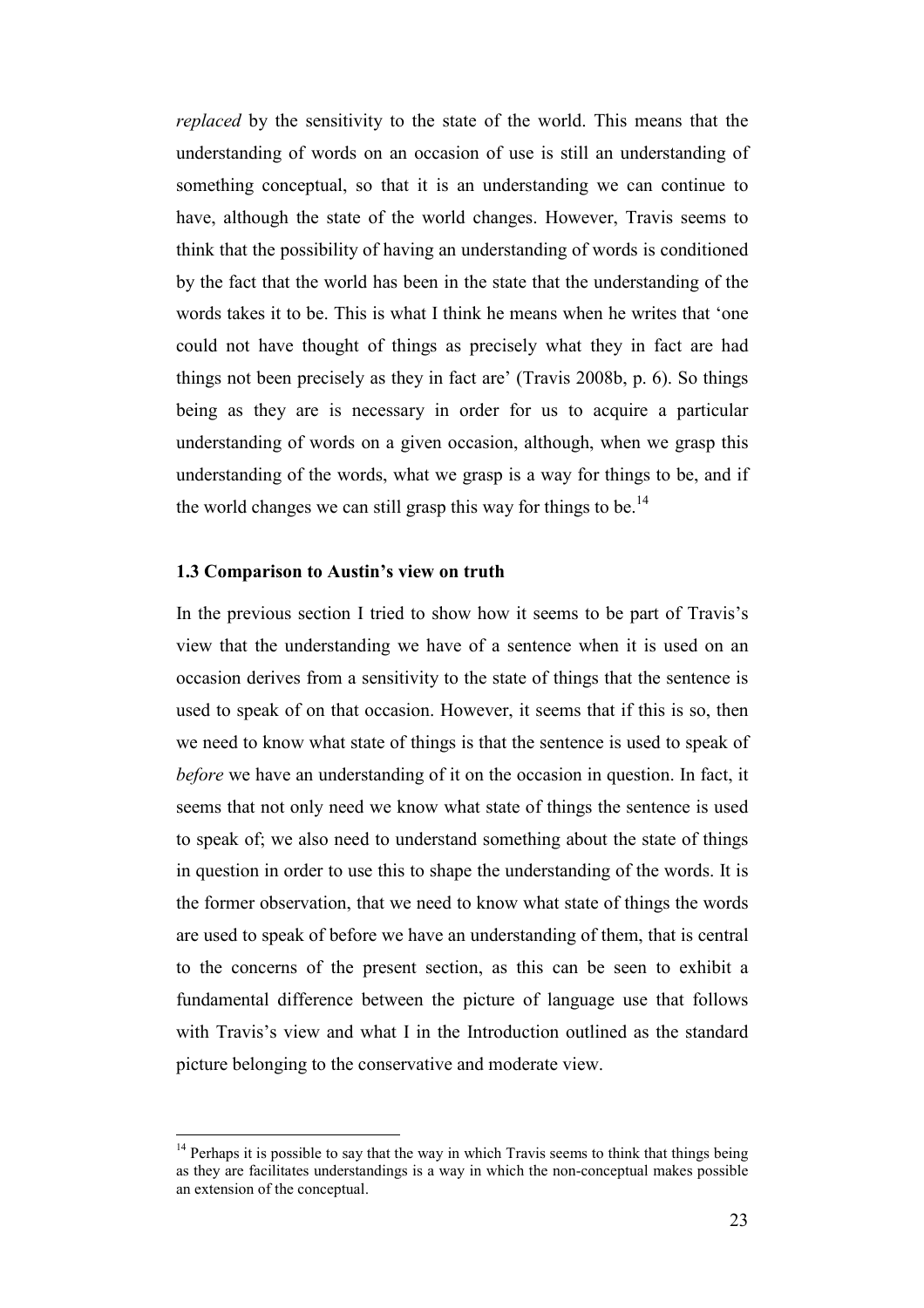In an attempt to make this observation clearer, I will briefly draw a comparison with Austin's (1979) view. As we have seen, Travis thinks that what the sentence is used to speak of is things being as they are, which I have also referred to as 'the state of things' or a 'worldly condition'. Although Travis does not use the phrase, I think it would not be out of line with his intentions to follow Austin and call that which a sentence is used to speak of on an occasion a state of affairs. In Austin's usage, I think a state of affairs can be thought of as a spatiotemporal part of the world. It is a datable and local state of the world, where the fact that it is datable is underlined by Austin in that he often speaks of *historical* states of affairs.

Austin thinks of the notion of states of affairs as that which *statements*, which correspond to what Travis calls speakings and what I throughout also have been calling utterances, are made with reference to.<sup>15</sup> Austin makes a famous generalisation about when a statement is true from which it follows that all statements are made with respect to a particular state of affairs. Austin's generalisation is as follows:

A statement is said to be true when the historic state of affairs to which it is correlated by the demonstrative conventions (the one to which it 'refers') is of a type with which the sentence used in making it is correlated by the descriptive conventions. (Austin 1979, p. 122.)

Austin's thought is that we on the one side have the particular, i.e. the statement and the and the historic state of affairs, and that we on the other have the general, i.e. the sentence and the type of state of affairs, and that when the historic state of affairs falls under the general type of state of affairs, the statement is true. Travis does not, as far as I know, make any claims that correspond directly to this claim of Austin's. However, one aspect of the generalisation that Austin makes could be put as being that conventions, both of which kinds Austin says are included under semantics, are not enough to determine the truth and falsity of a statement. In that

<sup>&</sup>lt;sup>15</sup> Like Travis, Austin is concerned to point out that truth must be a property of speakings, or statements, and not of sentences. An early statement of the point is the following: 'the question of truth and falsehood does not turn only on what a sentence is, nor yet on what it *means*, but on, speaking very broadly, the circumstances in which it is uttered. Sentences are not *as such* either true or false' (Austin 1964, p. 111, original emphasis).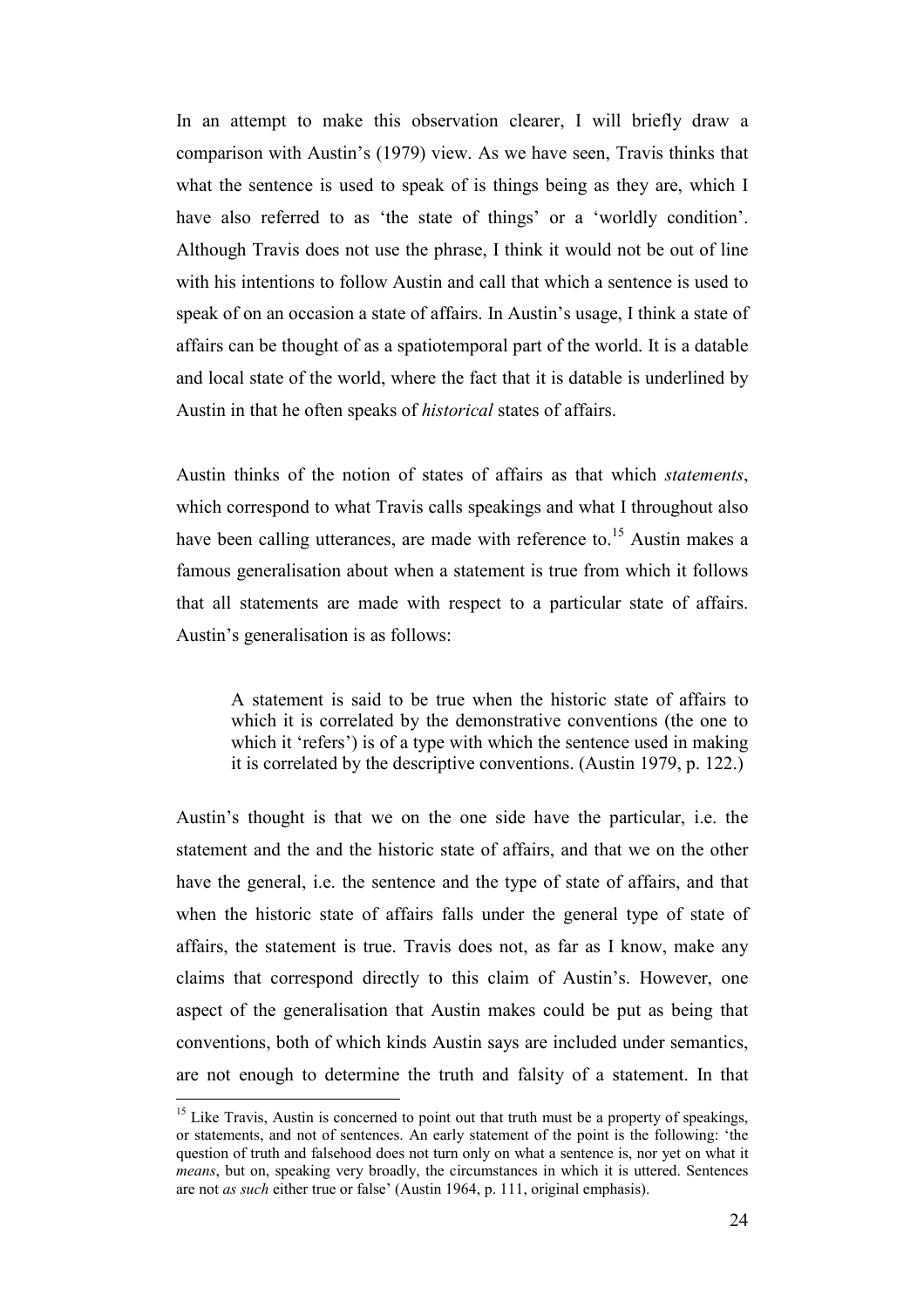respect, Austin's generalisation is similar to Travis's claim that the meaning of words is not enough to determine the truth and falsity of an utterance they are used in making. What also follows from Austin's generalisation is that what is needed in addition to conventions in order to determine truth and falsity is a connection to the particular state of affairs that the words are used to speak of or refer to. As we looked at in the previous section, Travis seems to think that on all occasions where a sentence is spoken and successfully used in a speaking, there is an understanding of the sentence, which is derived from a sensitivity to how the words used fit with the circumstances of their speaking. So in every case where we have a (successful) speaking, what speaking is made or what the speaker said, i.e. what understanding the words used bear, depends upon the state of things on that occasion. As I see it, this is similar to how Austin thinks that every statement is made with respect to a particular state of affairs, which also for him means that what statement that is made depends upon which state of affairs it is made with respect to. At least, the idea that there is a state of things or state of affairs that words are used to make speakings or statements with respect to seems to have a similar place in Travis's and Austin's view. So it seems as if we could call the state of things that the understanding depends on a state of affairs in the Austinian sense.

What is in my view particularly noteworthy with regard to the above-argued point that the idea of things being as they are seems to be playing a similar role in Travis's view as states of affairs do in Austin's, is that Austin talks of states of affairs as the *reference* of statements. For instance, in saying what a statement is Austin writes:

'A statement is made and its making is an historic event, the utterance by a certain speaker or writer of certain words (a sentence) to an audience *with reference to* an historic situation, event or what not' (Austin 1979, p. 119-120, my emphasis).

Also in the generalisation rendered above, Austin says in parentheses that the state of affairs that is in question is the one to which the statement 'refers'. In light of this, we could perhaps also call the state of things that a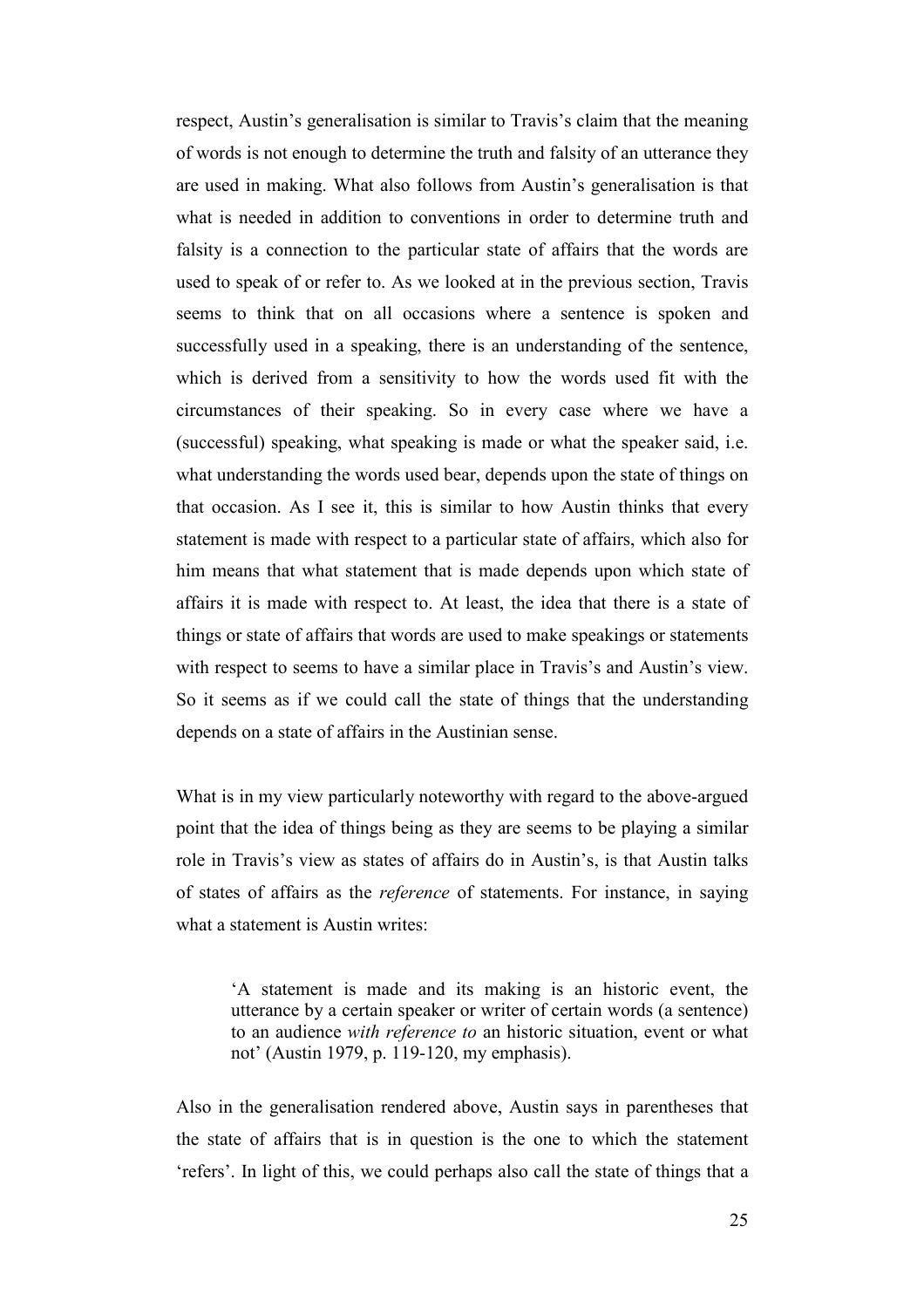statement or a speaking is used to speak of the referent of that statement or speaking. What is problematic about talking about there being a reference of statements, however, is that there is an argument, often called the slingshot argument<sup>16</sup>, to the effect that if sentences have a reference, then they must all refer to the same. To the extent that it is right to call states of affairs for Austin and things being as they are for Travis the reference of statements or speakings, the referents are certainly not the same for every speaking or statement made. However, this is not the place to go into the details of the slingshot argument.

The reason as to why I point out that states of affairs and things being as they are can be thought of as the reference of statements or speakings, despite the difficulties that this may get one into, is that I think this makes clear a contrast between views like Travis's and Austin's and what I have outlined as the standard picture of language use. The observation I started this section with was that if our understanding of words on an occasion is to be derived from a sensitivity to the state of things – or to a state of affairs – then we need to be able to know what the state of things that the words are used to speak of is before we have an understanding of the words. With the possibility of calling the state of affairs the reference of the statement or the reference of the speaking, we can see why many may think it impossible that we should know what the reference is before we understand how the sentence is used. On a Fregean picture of sense and reference, we learn that an expression can have a sense and lack a reference, but that the opposite is

<sup>&</sup>lt;sup>16</sup> The slingshot argument is put forward in many different forms. For a detailed account of these, see Neale (2001). In a very general and non-technical formulation, I take the idea behind the slingshot argument to be that because we would like to say that some sentences have the same reference – for instance the sentences 'Sir Walter Scott is the author of Waverley' and 'Sir Walter Scott is the man who wrote the twenty-nine Waverley novels altogether' as is Barwise and Perry's (2001) example – it becomes impossible to resist the conclusion that all sentences have the same reference, for where is one to set the limit? One reason as to why one might think that the slingshot does not apply to Austin's and Travis's view is that these two are concerned with statements or speakings, and not with sentences, which is what the slingshot argument concerns. Perhaps one way to avoid the conclusion of the slingshot argument is to claim that no two speakings have the same reference. I think this is not too implausible to claim with respect to speakings, although it may seem implausible if one thinks that it is sentences that are true or false. Immediately there may seem to arise a problem with regard to how one manages to report truly on someone's utterance if it is the case that no two speakings have the same reference, but I think this problem is only an appearance, although I will not go into the details of why here.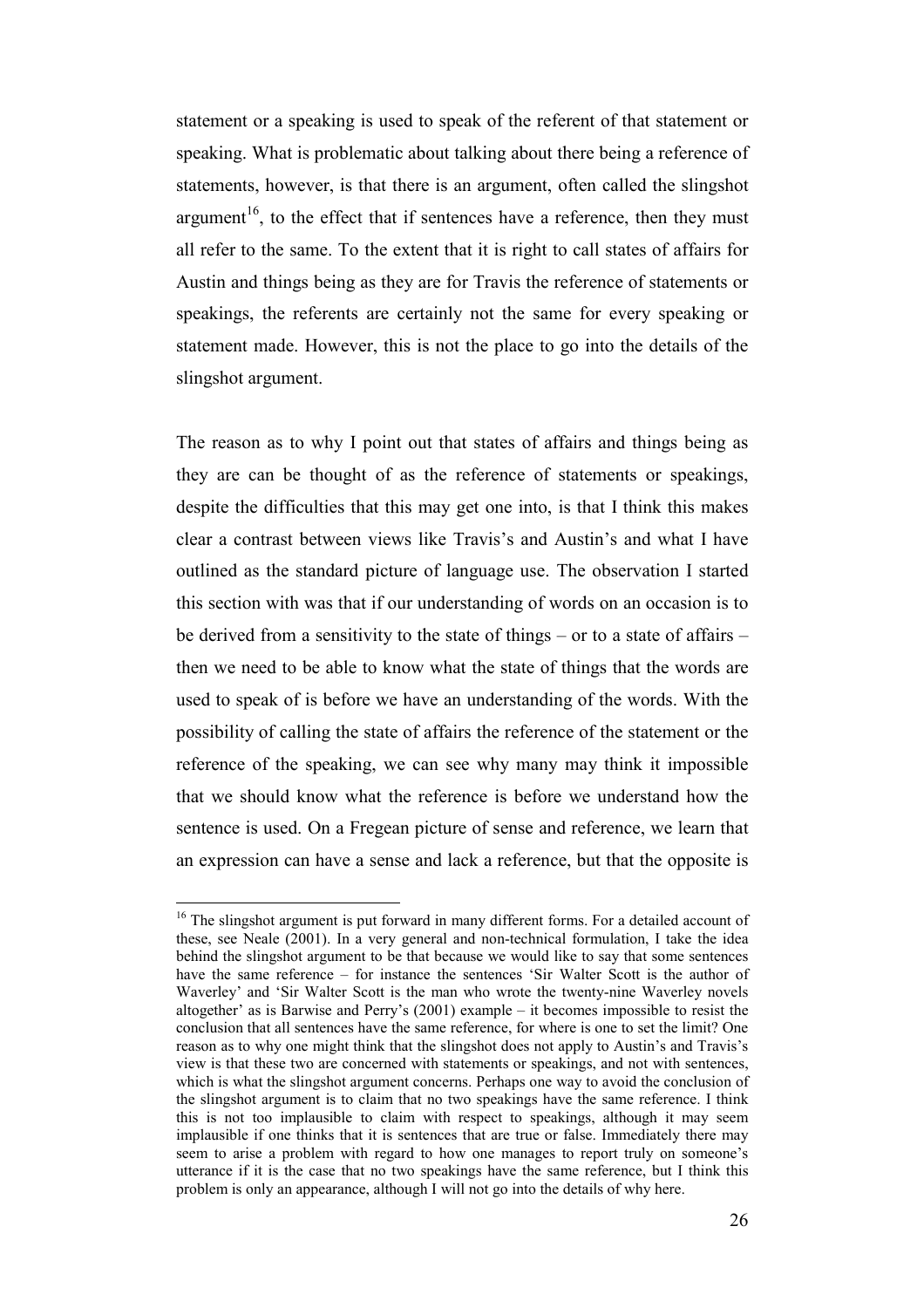not possible, and this seems to suggest that in order to be able to know what the reference of an expression is, we need to go via its sense. Indeed, on the standard picture of language use, the reason as to why we need to have a complete content of all constituent expressions is that if referring expressions lack a referent, as context-sensitive expressions are thought to do outside context, we cannot determine whether what the sentence as a whole is used to say is true or false. The picture of language use that Travis's view gives us is reversed compared to this standard picture. Instead of arriving at what the words are used to speak of by considering what they mean, we, on Travis's view, draw on that which the words are used to speak of – the reference of the speaking – in order to arrive at an understanding of the words. A question from the point of view of someone holding the standard view, I imagine, could be how we can know what the reference of the speaking is before we have an understanding of the words that are used to refer to it, since this presumably seems impossible on the standard picture. Both Austin's and Travis's reply would be, I think, that exactly how we get to know what the reference is is a complex process that will vary between cases, and since it varies between cases no uniform explanation can be given of it. What could be relevant to how we get to know what the reference is is our knowledge of the preceding conversation, our observation of the speaker's movement and expression, what we take to be the speaker's purposes for speaking etc.  $-$  in short, aspects of the context could be relevant.

An important difference between the standard picture and Travis's view is of course that the reference that I have argued Travis could talk of is not a reference of the individual words, but of the speaking as a whole, where the latter reference cannot be understood as the conjunction of the referents of what on the standard picture are called the referring terms of the sentence. As Austin emphasises, we could have a language where a single word was used to refer to a complex state of affairs. However, to make the language more learnable, bits of language are often made to ''mirror' in conventional ways features described in the world' (Austin 1979, p. 125). But even so, Austin maintains, it remains the case that the truth of statements depends on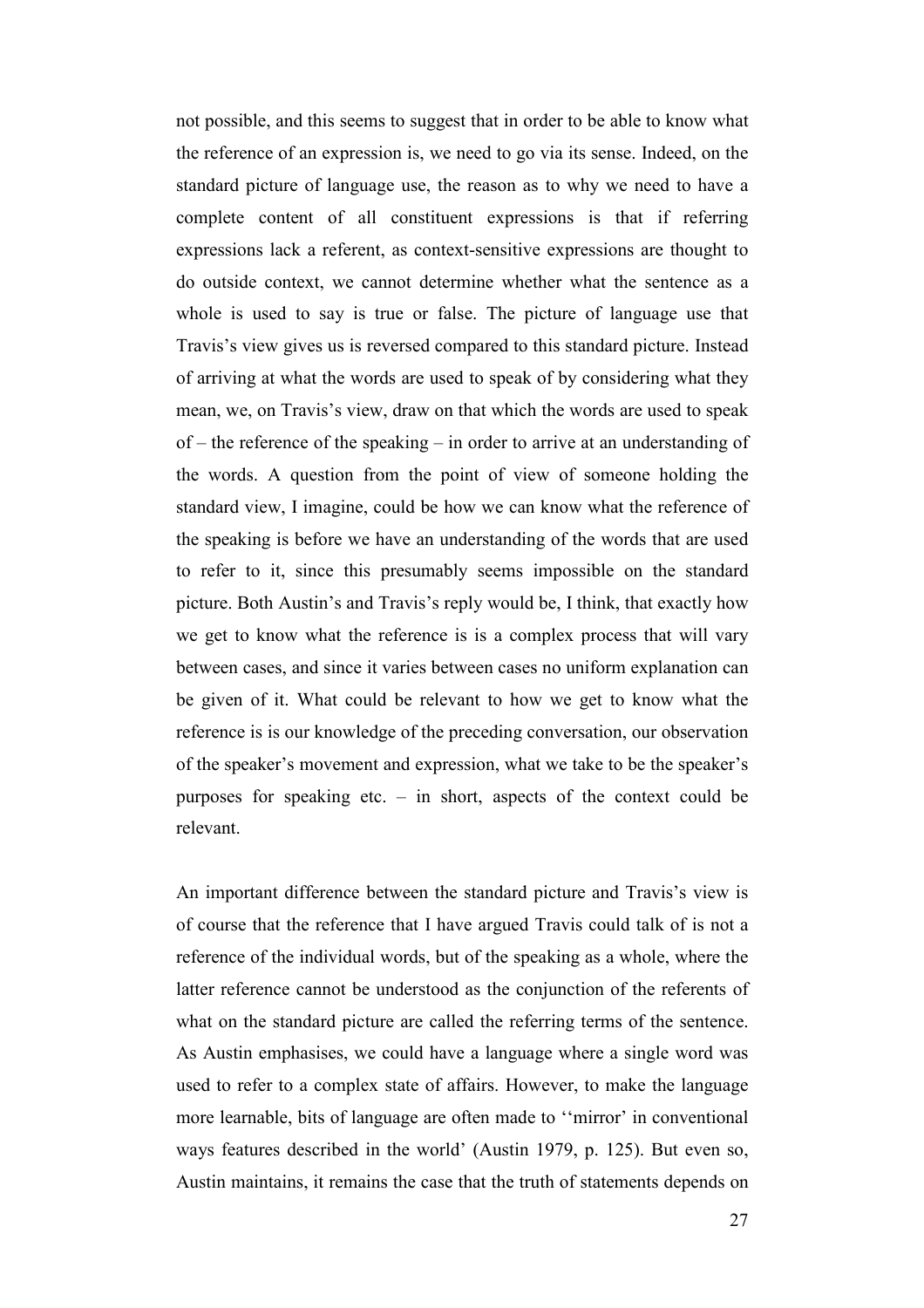the state of affairs, i.e. the *whole* part of the world that the statement is used to refer to, and that the structure of parts of the world need not 'mirror' the structure of the language. On the standard picture, by contrast, it must be presupposed that the structure of the sentence corresponds to the structure of that which it speaks of. However, I think we can conclude that despite the differences between the pictures as concerns whether it is sentences or speakings that are true or false and whether it is individual words or speakings that have a reference, it appears as if knowing what the reference of the speaking is before we know what the understanding is, and even using the reference to arrive at the understanding that the expression has in the context, means that there is a reversed relationship between sense and reference on Travis's view.

#### **1.4 Conclusion**

To sum up, the view I have presented Travis as having is the following: What we understand by words is not given only by the meaning they have, but always involves an adjustment to the occasion on which they are used, where the adjustment to the occasion is made in accordance with that which the words are used to speak of on the occasion in question. I tried to show how this view is similar to Austin's view in that there must always be a referent that a speaking is made with respect to. This referent, I argued, must be known antecedent to grasping an understanding of the words, which means that rather than our understanding of words being a guide to what they are used to speak of, what they are used to speak of guides how words are to be understood on an occasion of use.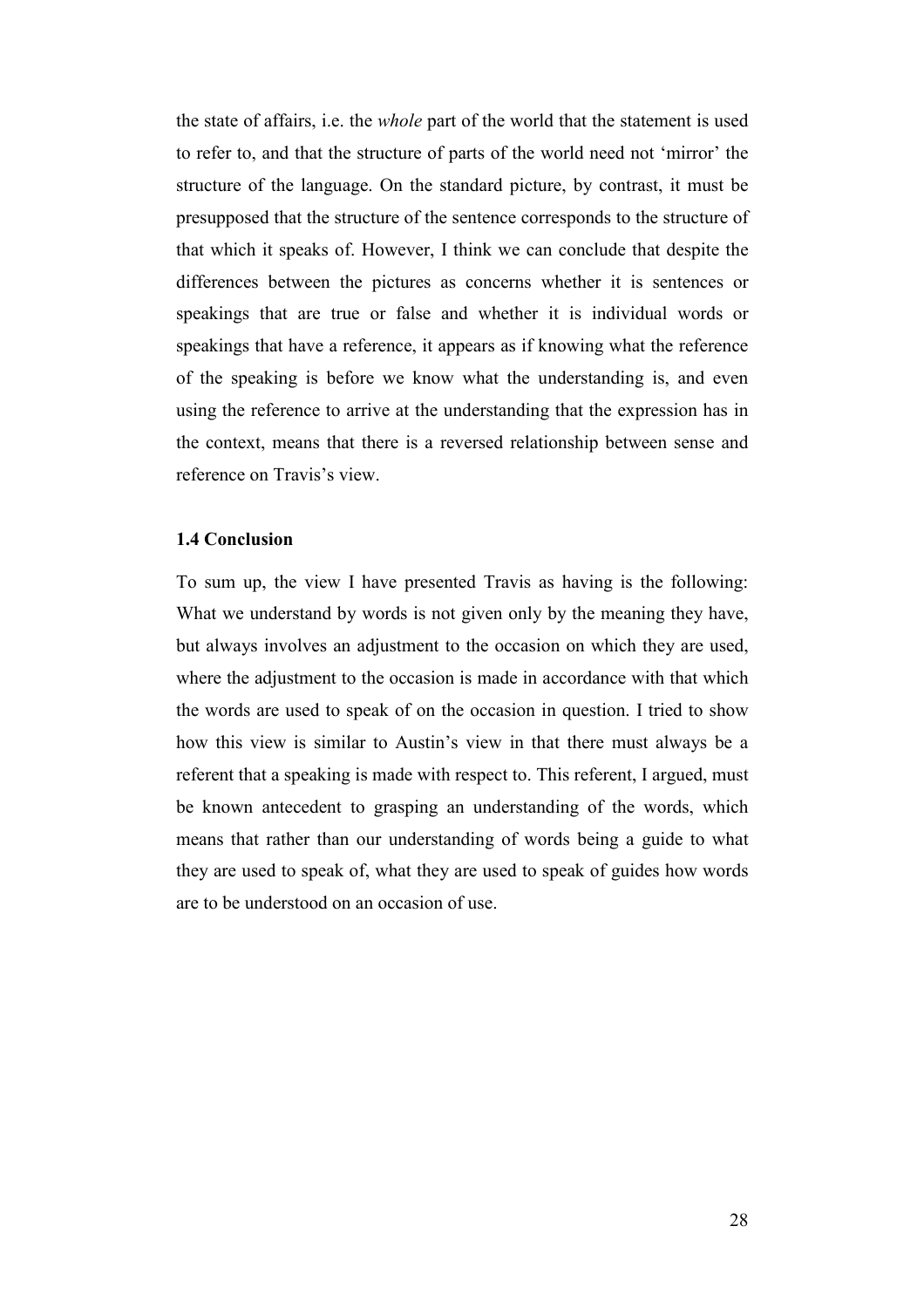## **Chapter 2: A Minimalist Analysis**

The analysis of the Travis case that I will consider in this chapter is put forward by Sainsbury (2001). Although Sainsbury is not necessarily himself a proponent of the view, I see his analysis as *semantic minimalist* in spirit, where semantic minimalism falls under the general view that I called the conservative view in the Introduction. Minimalists hold that the semantically expressed content of a sentence S is the content that is shared by all utterances of S (Cappelen and Lepore 2005, p. 143). They call this shared content the minimal proposition. The minimal proposition that is the meaning of a sentence can, according to minimalists, be understood and grasped by anyone independently of the context in which the sentence is used (ibid.; Borg 2004, pp. 18-19, 25). While minimalists think that there is also a richer content that the sentence can be used to communicate when a speaker utters it in a certain context, they hold that it is the minimal proposition that carries the content that is the sole basis for determining the truth and falsity of the speaker's utterance; it is the minimal proposition that constitutes what the speaker said $17$ .

I start the chapter with some considerations concerning how minimalists view the Travis case. I argue that it appears as if central minimalists like Cappelen and Lepore and Borg lack a positive explanation in what I take to be their analysis of the case, and that Sainsbury's analysis of the case could come to the rescue in this regard. In section two I present what Sainsbury's analysis consists in. However, as I show in section three, there is a principle that Sainsbury's analysis rests on, which, in section four, I argue to be implausible. In fact, I argue that the principle must be rejected on Sainsbury's and the minimalists' analysis if the positive explanation that is needed in the minimalist analysis of the Travis case is to be given.

 $17$  I should note that the expression 'what is said' is used to refer to different things by the minimalist and contextualists, since they both understand it to pick out what is to be evaluated as true or false, and they disagree about whether what is to be evaluated as true or false is the minimal meaning of the sentence or what the sentence is used to express on the occasion of use.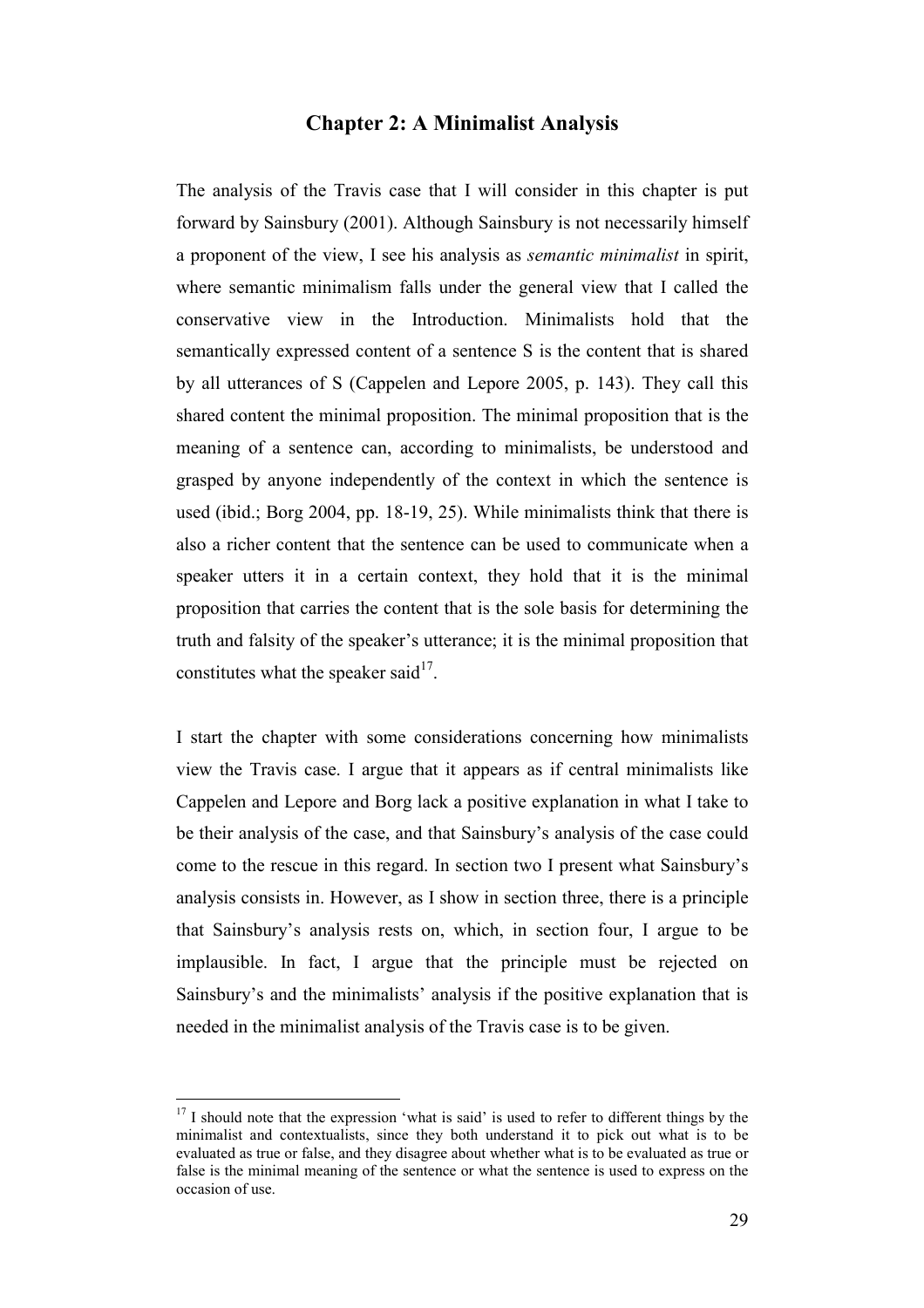#### **2.1 Minimalists and the Travis case**

With regard to the Travis case at hand, minimalists think that there is a minimal meaning of the sentence 'The leaves are green' that is the same on both of the occasions in question. Thus the minimalist concedes to Travis what I listed as assumption (2) of his analysis, i.e. that the sentence is used with the same semantics on the two occasions. However, since the minimalist makes the extra assumption that it is only the minimal meaning that is relevant to truth and falsity, it must be the case that the truthconditions of the utterances are the same on both occasions, since the minimal meaning is the same on both occasions. If the minimalist accepts assumption (1) of Travis's analysis, which is that the part of the world which is spoken of remains the same between the two occasions, it must therefore be the case, according to the minimalist, that the truth-conditions are fulfilled on the one occasion if they are fulfilled on the other. That is, it would follow that the utterances have the same truth-value, which would mean that Travis's assumption (3) is to be rejected. There are probably ways for the minimalist to reject assumption (1). For instance, one could claim that different aspects of the world are spoken of on the two occasions; one aspect picking out the leaves with the paint and one picking out the leaves except for the paint. However, I assume that most minimalists would not like to say this, because of the metaphysical puzzles it would bring with it.<sup>18</sup> So, assuming that minimalists do not endorse such a view, nor see other reasons to deny assumption (1), it seems as if the minimalist will deny assumption (3) in Travis's analysis, and claim that both utterances have the same truth-value.

It is noteworthy that the minimalist does not reject assumption (2) of Travis's analysis, which is that the sentence is used with the same semantics on both occasions. But the minimalist adds the further assumption that

 $18$  One metaphysical problem is that it would seem to overpopulate the ontology if we have (at least) two objects – a leaf with the paint and a leaf without – for what we would intuitively think only to be one, namely the leaf. In addition, as Szabó (2001, p. 123-124) mentions, it may seem problematic due to the fact that two leaves get to occupy roughly the same spatio-temporal location, and that it would seem as if we, in painting a leaf, create a new one.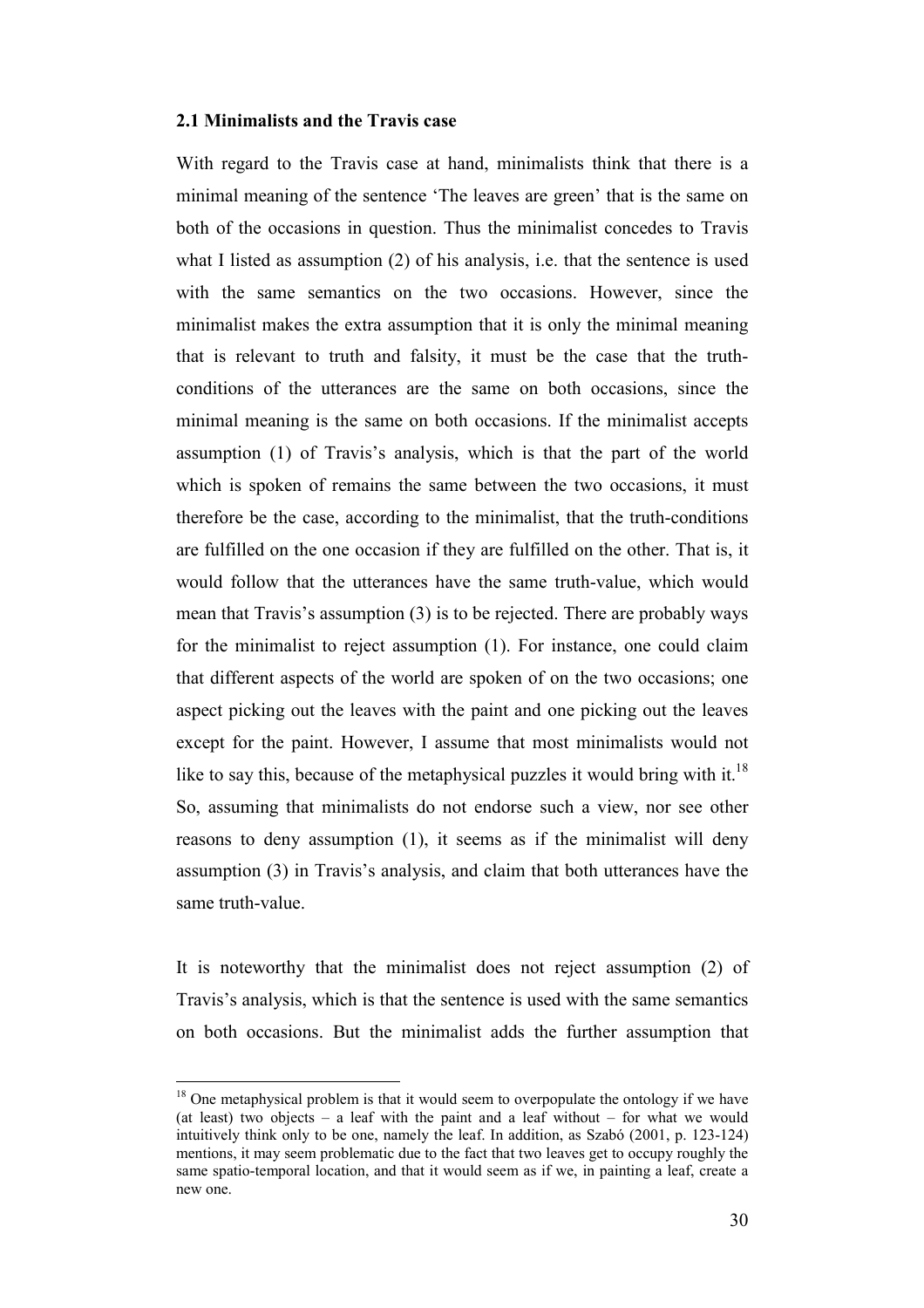because the semantics or the minimal meaning is the same, the truthconditions must be the same on the two occasions. (This is because it is the minimal meaning that is thought to be all that is relevant to determining the truth or falsity of an utterance.) It is precisely this move from sameness in meaning to sameness in truth-conditions that Travis takes his case to show that should not be made. For Travis, it is taken as given that the truthconditions of the utterances must be different on the two occasions, because it is intuitive that the truth-values of the utterances differ. The minimalist, on the other hand, holds onto the idea that sameness of meaning goes together with sameness in truth-conditions, and concludes from this that the truth-values of the utterances must coincide. The three assumptions of the minimalist analysis corresponding to Travis's three assumptions are thus:

- $(1') = (1)$  (World Invariance): The leaves that the sentence is used to speak of are the same on both occasions.
- (2') = (2) (Semantic Invariance): The sentence is on both occasions used with the following semantics: some leaves are spoken of as being green.
- (3') The utterance of 'The leaves are green' is true on both occasions.

In order to conclude that  $(3')$  from  $(2')$ , the minimalist relies on the further assumption

 $(2<sup>+</sup>)$  Two sentences have the same semantics if and only if they have the same truth-conditions.

So far, the minimalist analysis of the case is that exactly the same conditions obtain for both utterances. At least intuitively, however, there seems to be a difference between them, because of the different circumstances under which they are made – one involving Pia speaking after having painted the leaves, and one involving her speaking in reply to the botanist's request. But the minimalist need not deny that there is an intuitive difference. What minimalists would typically do is, loosely speaking, blame the difference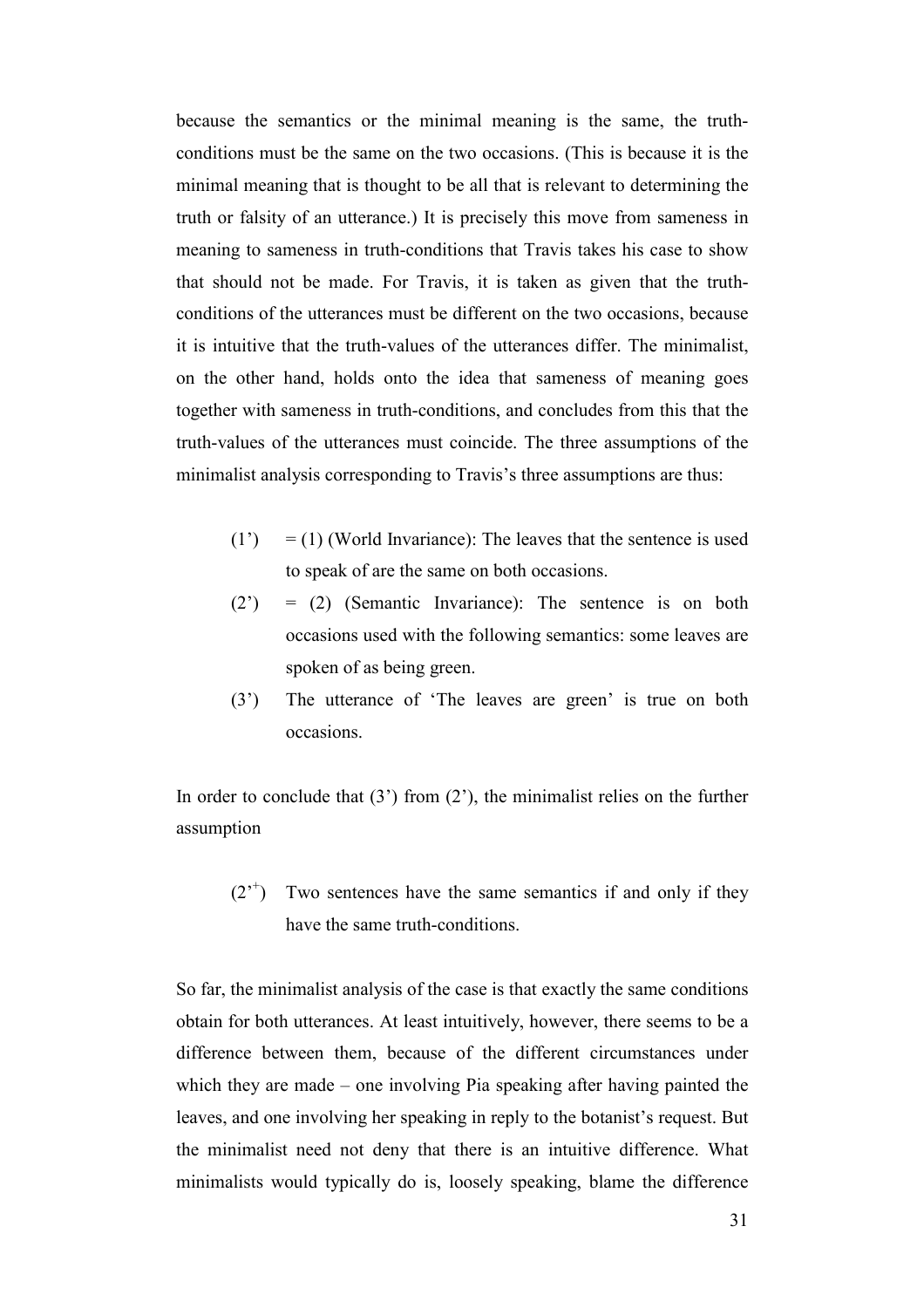between the cases on the pragmatics, and insist that the pragmatics does not influence the semantics. As Borg (2010) writes:

[W]hen we hear [the sentence] as true relative to one context and false relative to another, with no change in the state of [the leaves], what we are sensitive to is ... the pragmatic speaker meaning the agent communicates, not the semantic content which gives the literal meaning of the sentence itself. (Borg 2010, p. 98.)

As Borg writes, we may hear the sentence as true on the one occasion and false on the other, but what we thus hear as true or false is 'the pragmatic speaker meaning'. This kind of meaning, however, is not the kind that the truth and falsity of the utterance depends on; as indicated, the minimalist holds that truth and falsity is determined only on the basis of the minimal meaning. Despite appearances, therefore, both utterances are in fact true, the minimalist attempts to persuade us. On both occasions the leaves are green.

What one may find strange about the minimalist's analysis is that utterances we can 'hear as' false in context can be determined in fact to be true. At least, this analysis is in need of some explanation as to what is meant by our hearing an utterance as having a different truth-value than what it in fact has. If the minimalist can provide a plausible account as to how the pragmatics of the occasion can make us hear the utterance as false when it is in fact true, we may be persuaded that the minimalist's analysis is correct. As far as I know, the minimalists Borg (2004) and Cappelen and Lepore (2005) do not attempt to give such an explanation; they only argue for the negative claim that intuitions about what a speaker said cannot be a guide to semantics. They give various counterexamples and reasons as to why different ways of reporting using different sentences than the one used by the speaker in making the utterance fail to capture what the speaker said with the sentence (Cappelen and Lepore 2005, pp. 87-113; Borg 2004, pp. 114-127). I will not go into these arguments for the negative claim, as what I think is required is a positive account explaining why we have certain intuitions in the Travis case, although these intuitions should only be thought to influence the pragmatics of the case, and not the semantics and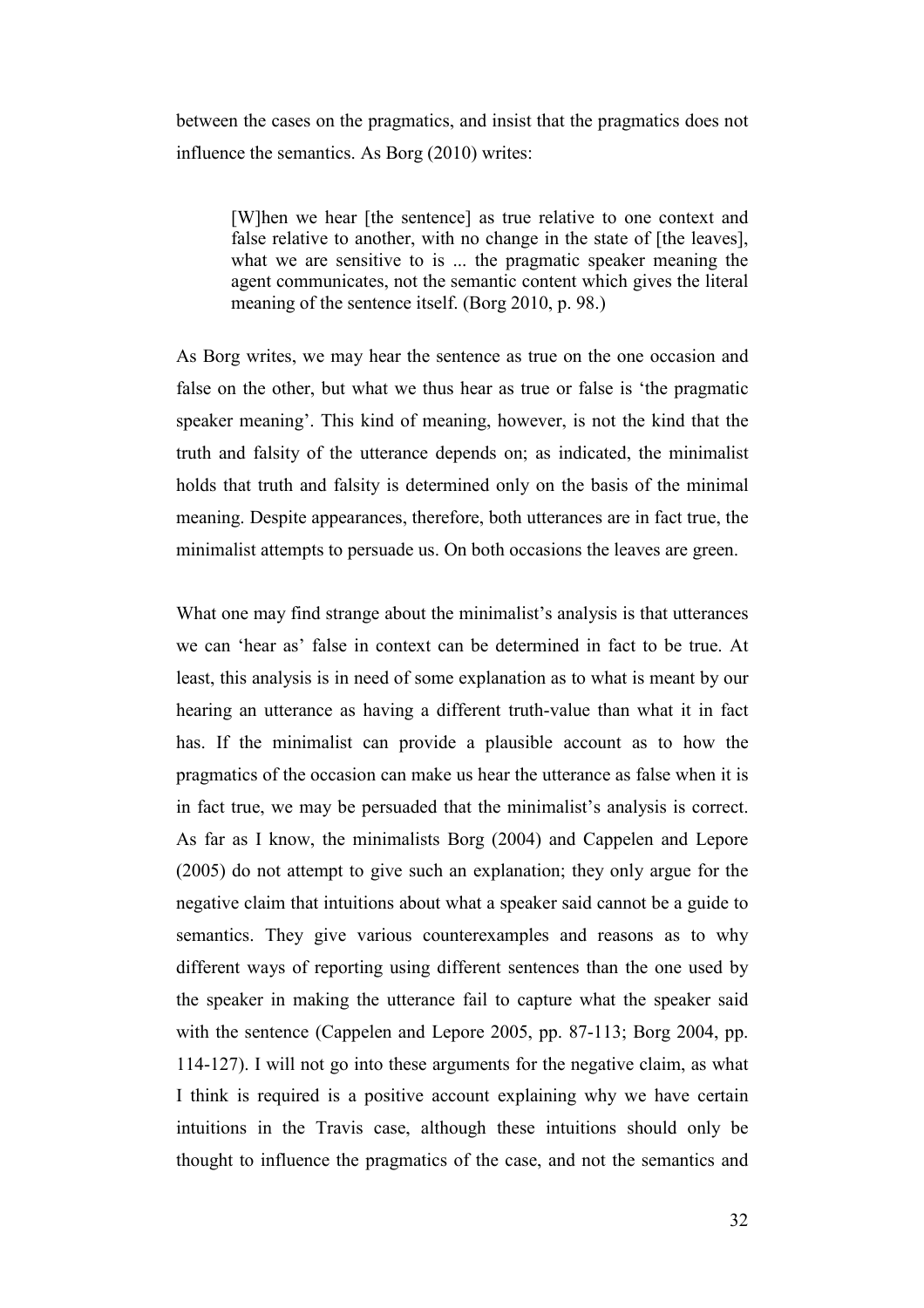the truth-values of the utterances. Instead, I will consider what Sainsbury (2001) says about the case with the green leaves, since his analysis of the case can be seen to provide the explanation Cappelen and Lepore, and Borg lack. That is, Sainsbury can be understood as giving an explanation as to why we may be tempted to hear one utterance as true and the other as false.

In essence, Sainsbury argues that what is on Travis's analysis taken to be a difference in the truth-conditions of the utterances is really just a difference in the *way* that the utterances are assumed to be made true. The thought that the sentence can be made true in different ways does not in itself conflict with Travis's analysis; in fact, the different understandings of sentences that Travis wants us to recognise can well be said to be the result of different ways of making the same meaning true. Sainsbury's thought, by way of contrast, is that the ways of making true do not influence the content that is relevant to determining the truth or falsity of the utterance, and hence do not influence the truth-value of the utterance either. It is whether this absence of influence of ways of being true on truth-evaluable content is well-supported or not that I will examine in the rest of this chapter. I will look at Sainsbury's analysis of Travis cases as the starting point for an analysis that minimalists could give, and then look at how the specific way in which Sainsbury spells out the analysis can be modified so as to make the minimalist position stronger.

## **2.2 Sainsbury's analysis**

Let me start by presenting Sainsbury's analysis of the Travis case in more detail. Sainsbury gives his analysis with respect to a slightly different version of case than the case presented above. In Sainsury's case 'The leaves are green' is also uttered about a brown leaf that has been painted green. However, on the first occasion one is surveying trees in an area and trying to determine whether defoliants have been used as a chemical weapon in that area, which, if they had, would make leaves brown. On the second occasion one is selecting camouflage material, and any green things will serve one's purpose. Sainsbury suggests that it is true on both occasions that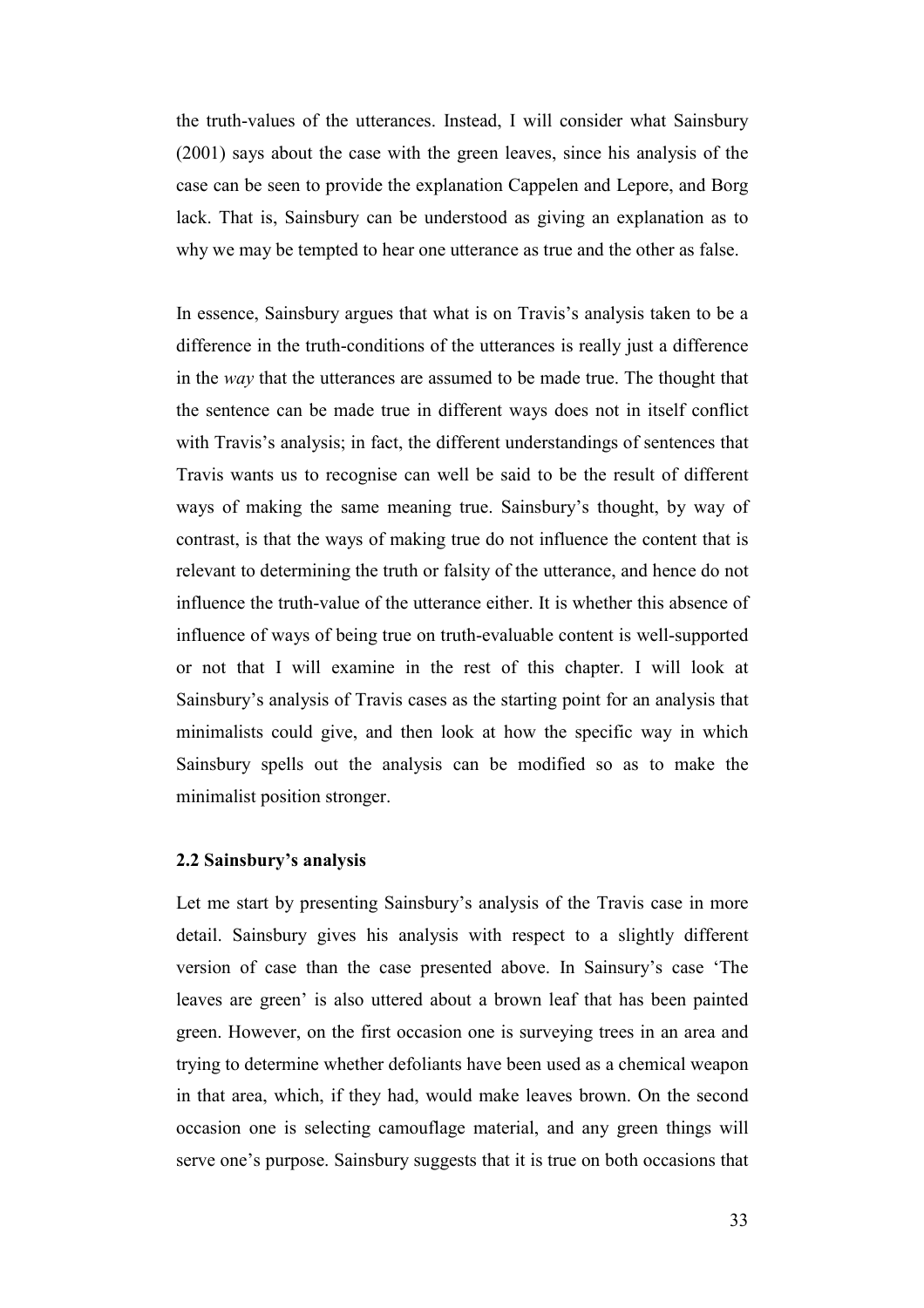the leaves are green. His analysis of the utterance on the first occasion (which is the one Travis would claim is false) is that, because leaves are not normally painted but are the colour they look to be, one is led to believe that the truth of the utterance of 'The leaves are green' implies that the leaves are healthy. The implication that the leaves are healthy would be right to make had the utterance been made true in the standard way, i.e. by the leaves naturally being green. However, the utterance is not made true in the normal way, but in the exceptional way that the leaves are painted green. Sainsbury's thought seems to be that although it is true that the leaves are green, this is not relevant to the question or purposes pursued in the way that would be assumed if 'The leaves are green' was made true in the normal way, which does not take the possibility of the leaves having been painted into account. Therefore we are, as he puts it, led astray by truth.

If we transfer this analysis to the case I presented from Travis's 'Pragmatics', Sainsbury's analysis would be as follows. In the context of looking for a leaf to be the object of study in green-leaf chemistry, one is led astray by the truth of the utterance to think that it can be used for that purpose, although it cannot, because it does not contain chlorophyll. The reason as to why we are led astray by truth is that we assume that 'The leaves are green' is made true in the normal way, and thus we assume that the truth of the utterance implies that there is chlorophyll in the leaves. So we make a false inference. Despite the fact that we are led astray, however, it is right that the utterance is true; it is made true not in the normal way but in the exceptional way that the leaves are painted green.

One might find it strange to claim that the utterance is true on the occasion with the botanist – indeed, Travis assumes in his analysis that it is false. Sainsbury's reason for holding that it is true in both cases that the leaves are green connects with the general minimalist view that a sentence has a minimal meaning that is shared across all uses of it, and that since the minimal meaning is the only basis for determining truth and falsity, the truth-conditions of the sentence are the same across all uses too. In the sentence 'The leaves are green' Sainsbury suggests that it is the minimal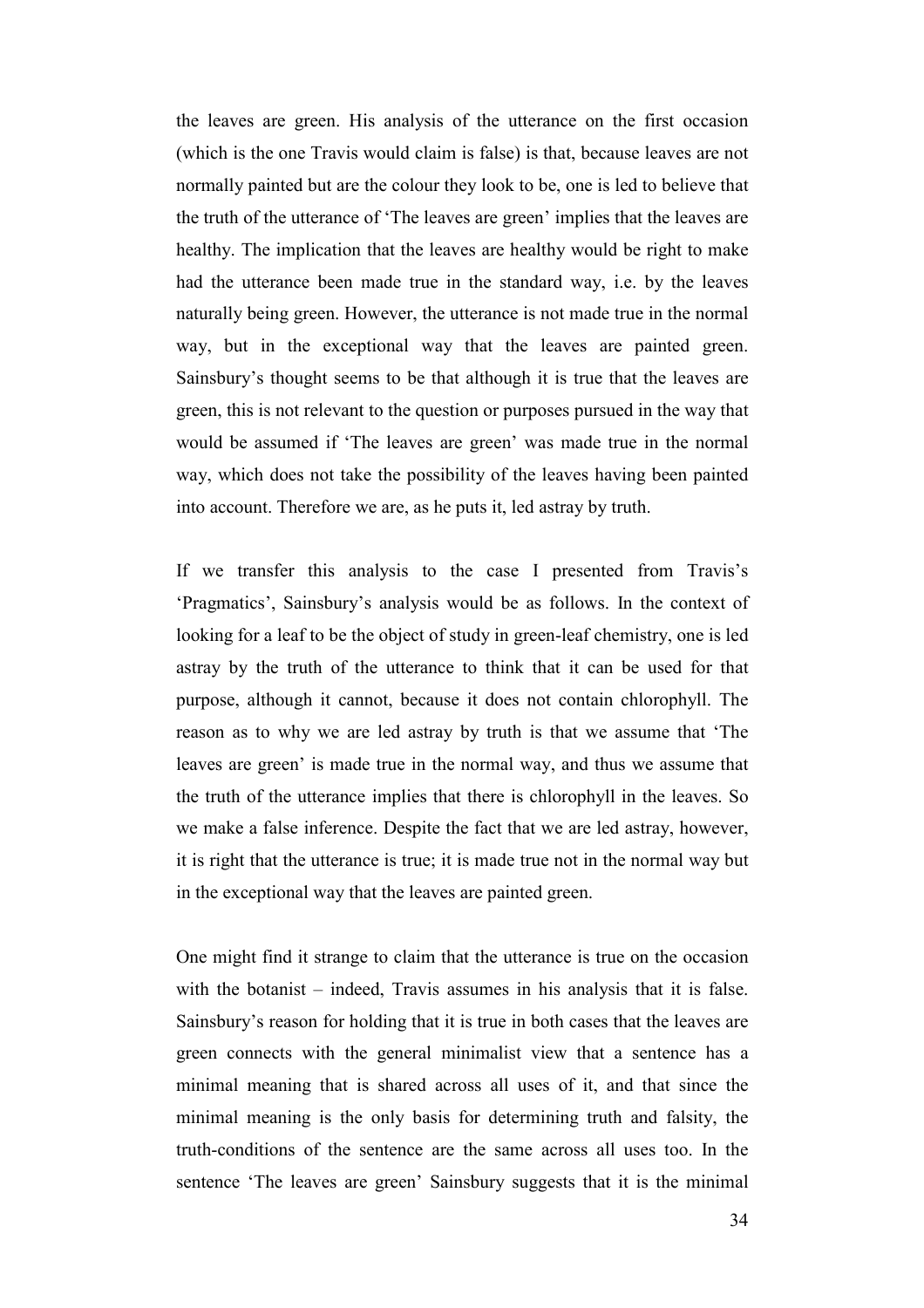meaning of the word 'green' that makes it the case that the truth-conditions of the sentence can be made true in several ways. The condition that specifies what must be the case in order for the word 'green' to be applied truly is the condition that specifies the meaning of green, and this meaning is, as Sainsbury puts it, 'unspecific' with respect to how it is made true:

'The meaning of 'green' is unspecific: there must be a green surface, but the meaning is indifferent to how deep the colour runs and how the surface got to be that colour' (Sainsbury 2001, p. 403).

Thus 'green' can be used both to say truly of leaves that are green all the way through that they are green, as well as to say truly of leaves that have a green surface and are brown inside that they are green. It can also, on Sainsbury's rendering of the unspecific meaning, be predicated truly of a surface that was painted green, as well as a surface that is green by nature. These are many different ways in which an utterance of 'The leaves are green' can be made true.

#### **2.3 A different condition for the minimal meaning**

Before I go on to spell out what the underlying idea in Sainsbury's analysis is and why I think this idea is mistaken, I will mention one objection that Sainsbury's account of the unspecific meaning is subject to, although I think this objection is not the decisive problem with the account in the present context. The objection I have in mind relates to the specific way in which Sainsbury renders the condition for the minimal meaning of 'green'. It can be argued that Sainsbury's condition excludes some cases where we would intuitively say that the predicate 'green' is truly applied. For instance, the condition on the meaning of 'green' as rendered above requires that there be a *surface* that is green, but perhaps 'green' can be used truly in cases where there is no surface having that colour, as when we see green Northern lights, or green fireworks. Perhaps there can also be a surface, but not a green one, and still we can use 'green' truly with respect to it, without stretching its meaning. For instance, there could be an art installation with surfaces having different colours, including white, and with only green light in the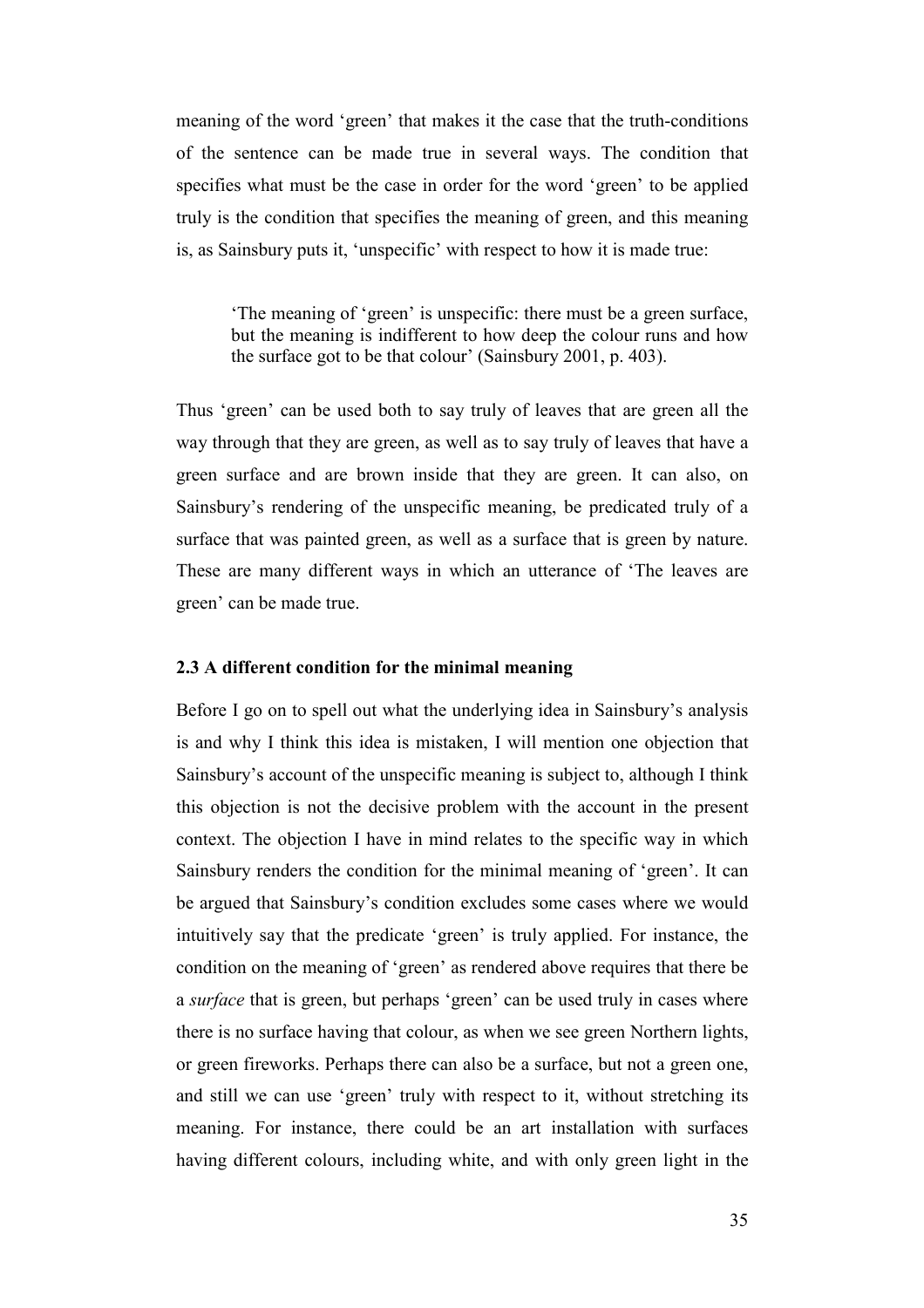room. In referring to one of the white surfaces I could say 'That is green', and I could be speaking truly. (I *would* be speaking truly if the occasion was that I was commenting on how the surface looks.) Or, in normal daylight, we could have a surface painted with small blue and yellow dots, so that when pointing to it from sufficiently far away I could speak truly in uttering 'That is green'. So there are cases in which although Sainsbury's condition for the unspecific meaning of 'green' is not met, one may be inclined to think that 'That is green' can be uttered truly. Hence there may be cases that Sainsbury's condition rules out, which it should not.

Now, it is of course possible that refinements to Sainsbury's condition could be made so that it does not exclude cases that it should intuitively include, but the possibility of making such refinements is not one I will discuss here.<sup>19</sup> Instead, if one finds Sainsbury's rendering of the minimal meaning of 'green' objectionable due to the sort of considerations mentioned, Sainsbury's analysis of the Travis case can still be run, but with a way of rendering the meaning of 'green' that is immune to the kind of problems that we saw Sainsbury's condition meets. Instead of Sainsbury's condition, one can simply put the condition

 $(M)$  x is 'green' if and only if x is green.

 $\overline{a}$ 

This way of giving the condition for when the predicate applies is favoured by Cappelen and Lepore (2005) and Borg (2004). According to them, the minimal meaning shared by all utterances of a sentence S is given on the form of Tarski's convention T, i.e. '"S" is true if and only if S'. When the minimal meaning of 'green' is given as in (M), it cannot be objected that (M) excludes cases where the predicate seems to be capable of being applied truly. (M) gives us no conditions that need to be met, except that the referent in question, x, needs to be green, and so, if there is a case where we

<sup>&</sup>lt;sup>19</sup> However, the argument I discuss in the chapter to follow for there being indefinitely many possible understandings of a given expression rules out the possibility of giving a Sainsbury-style condition for the meaning of 'green', since there can always, according to that argument, be new uses of the word 'green' – uses that any condition specifying truthconditions for the previous uses may fail to encompass.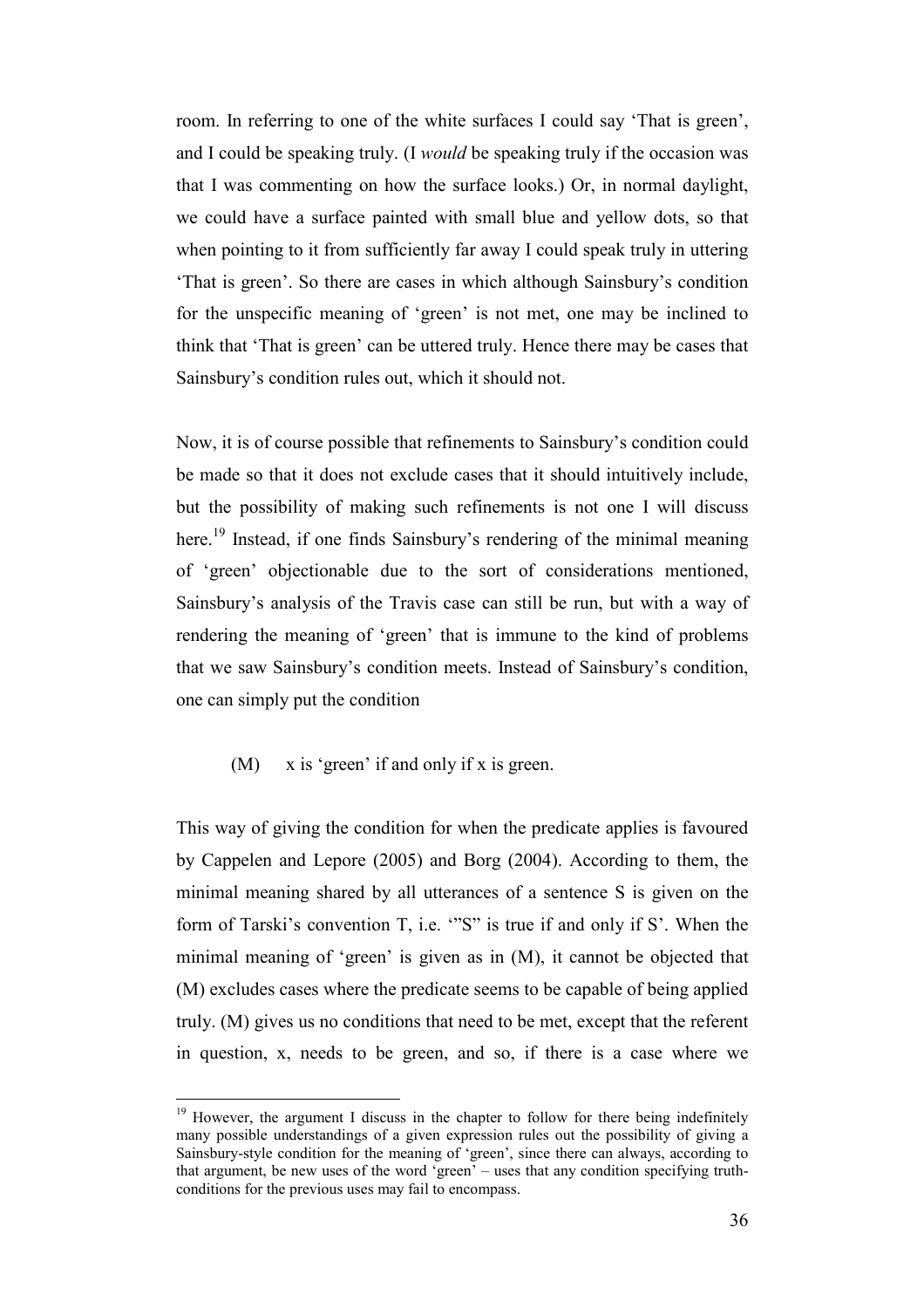intuitively think that we have a green referent, then the condition is met, i.e. the referent, x, is green. Hence, no cases that we intuitively think should be included can be left out by condition (M).

With respect to these ways of giving the meaning of 'green', however, we should note that Travis could also accept condition (M) as giving the meaning of 'green'. On this condition, it is left open what it is to be green; this is to be determined on the various occasions where the word is used. However, it is important to be clear that for Travis this meaning that it is uncontroversial to say that 'green' has, is not a meaning that is shared across all utterances where 'green' is used. For, as we saw in the last chapter, Travis takes it to follow from his case that the contribution meanings of words make to truth-conditions of utterances which contain them can vary. The meaning that a word has is thus better understood as something that is *similar* across uses, but not as something that is exactly the same for Travis. I mention this, in particular, because Borg writes that a 'point of agreement between minimalism and occasionalism [which is what she calls Travis's position] ... concerns the kind of content which can be recovered independently from a context of utterance' (Borg 2010, p. 110). She also writes that Travis would agree that there is a determinable content to be had from the meaning of words independently of when they are used, with the only difference being that minimalists think such content is truth-evaluable, while Travis does not. But although Borg is careful not to say that there is a determinable, but only a determinate, content that can be recovered independently of use, I think the minimalist would have to say that it is determinate. At least, I think the minimalist would say that the minimal meaning is a content we can grasp in thought, i.e. that it is a possible way to think. But this is just what Travis denies. As Borg also quotes Travis: 'Being a grunter on no particular understanding of being one is just not a way... to be' (Travis 2008a, p. 159). Borg takes this quote to be a denial that the meaning of 'being a grunter', independently of context, gives us a truthevaluable content. But I think what Travis is denying here is that there is a content at all. So although it is possible both for the minimalist and for Travis to say that, for instance, 'green' means green, what Travis would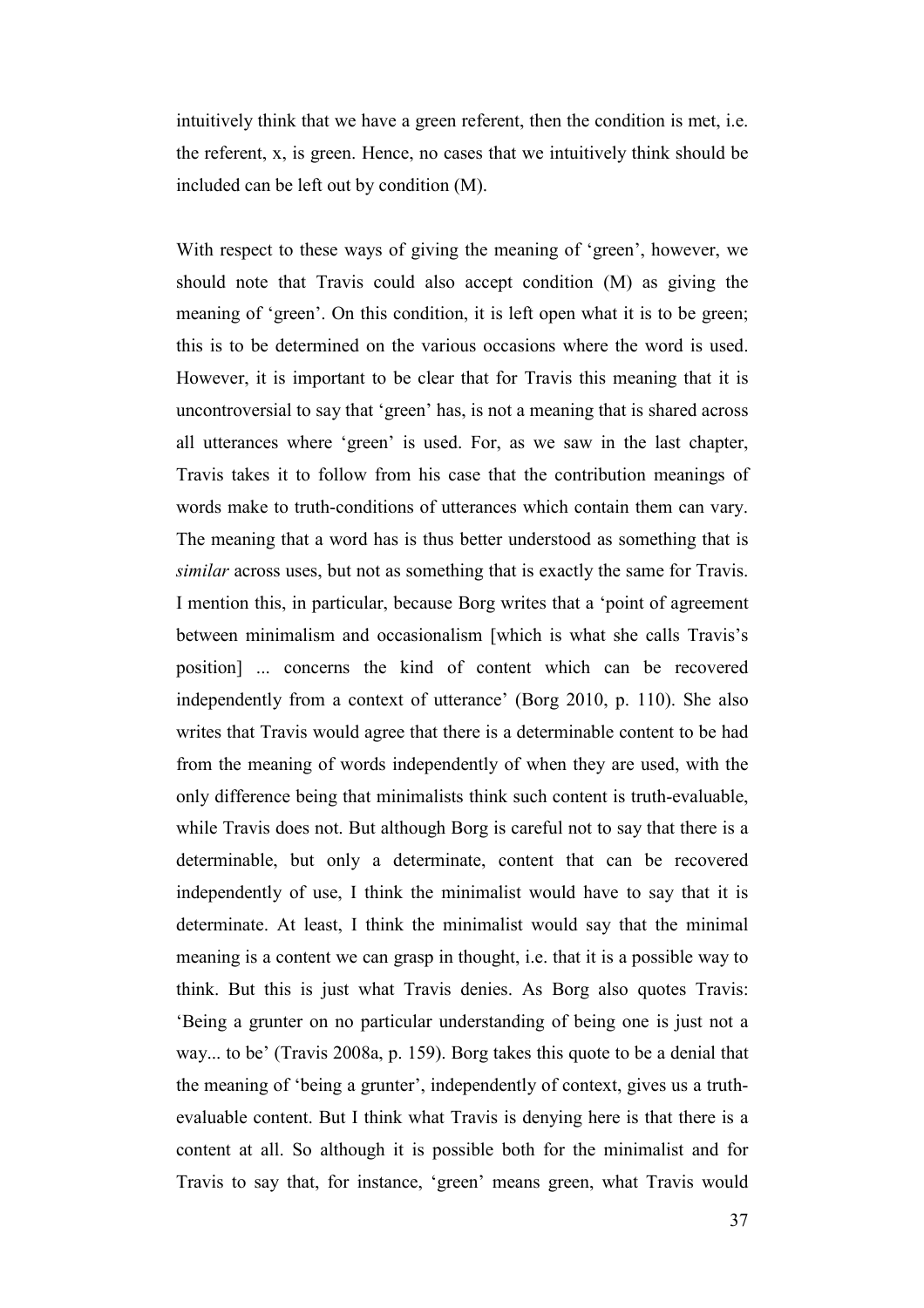mean by this is very different from what a minimalist would mean, since, for Travis, the meaning does not determine an understanding and therefore neither a possible way to think.

#### **2.4 An implicit principle in Sainsbury's analysis**

The role that the condition that specifies the minimal meaning of 'green' plays in Sainsbury's analysis of the Travis case is, as I mentioned, to serve as the justification as to why he claims that the utterance of 'The leaves are green' is true in both cases. Since it is the same minimal meaning that is in play on both occasions, the utterances have the same truth-value according to Sainsbury; the only difference being the way in which the utterances are made true. That is, both utterances are true because the condition that specifies the meaning of 'green' is a condition that obtains on both occasions. However, the more minimal version of the minimal meaning of 'green', as stated in (M), can also serve as a justification as to why both of the utterances are true in the same way as Sainsbury's condition does. Hence (M) can replace Sainsbury's condition for the minimal meaning, whilst other parts of Sainsbury's analysis are retained. The difference from Sainsbury's original analysis will only be that cases that his condition for the minimal meaning of 'green' may exclude will be included by (M); for example, such cases as green fireworks or white surfaces in green light. So if one finds the objections that Sainsbury's condition is subject to compelling or disturbing, the same analysis can still be run, but with (M) having the function that Sainsbury's condition does in the original version of the analysis, where that function is to deliver the verdict that both utterances are true.

Recall that the central claim in Sainsbury's analysis of the Travis case is that what we may intuitively think are differences in truth-value between the cases are really only differences in the ways we assume that the utterances are made true. We are now starting to see what Sainsbury means by this. Regardless of which version of the condition of the minimal meaning of 'green' one might think best, we see that it is because the minimal meaning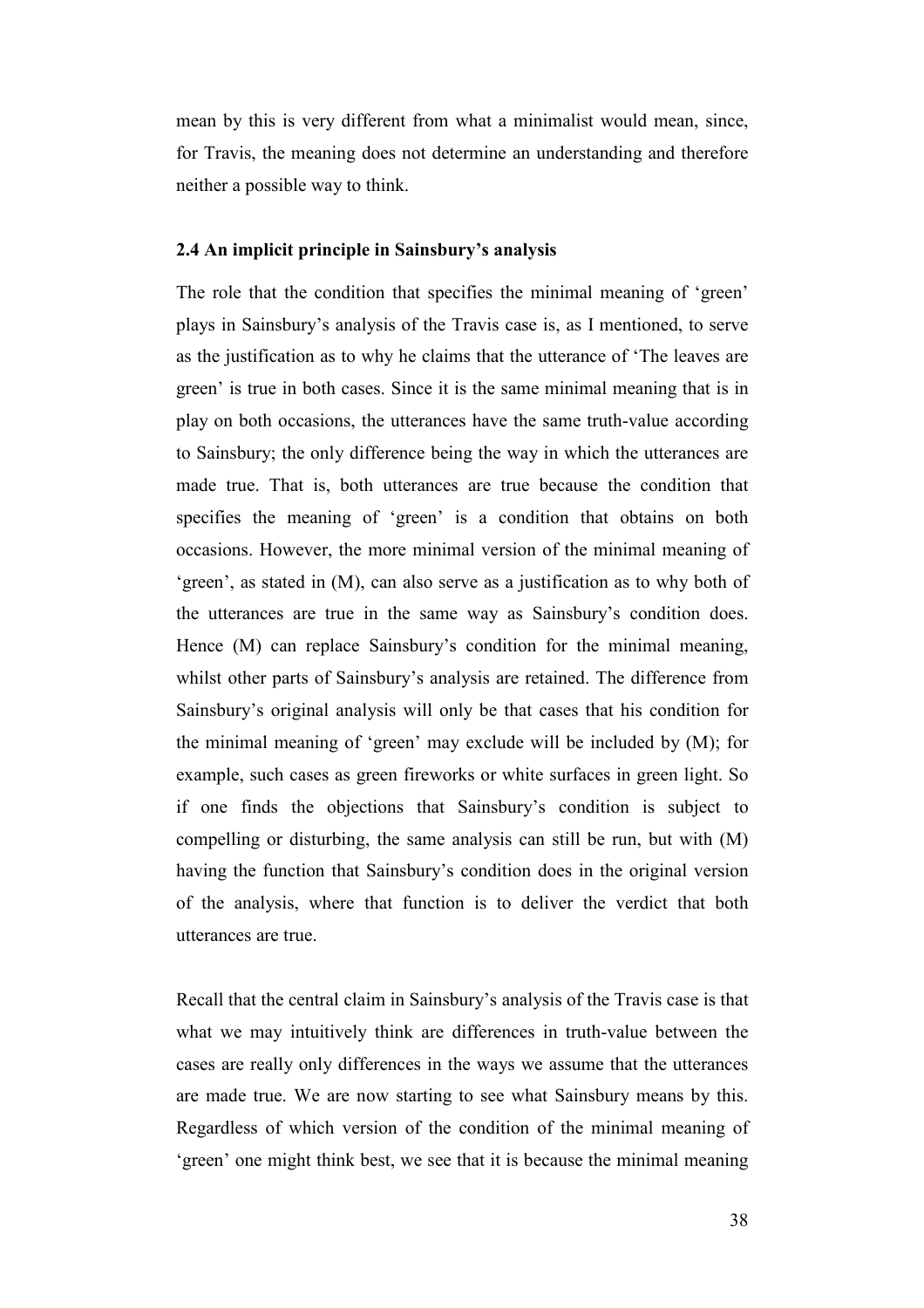allows for different ways that something can qualify as green that there are different ways of making the sentence 'The leaves are green' true. Because the meaning of the sentence is given in terms of either Sainsbury's condition or condition (M), the meaning is invariant across the two utterances, and what varies is the way in which the condition is satisfied or the way in which we assume that the condition is satisfied, where the different ways in which the condition can be satisfied constitute the different ways that the sentence is made true on the two occasions.

Now, in the Travis case, according to Sainsbury's analysis, it is in fact the same way of making the utterance true that is in play on both occasions. However, Sainsbury seems to think that if we believe that the utterances have different truth-values, as we do if we accept Travis's analysis, we are not assuming that the utterances are made true in the same way, although they in fact are. On the occasion with the botanist we must be assuming that the utterance is made true in the normal way (by the leaves containing chlorophyll), while it is in fact made true in the exceptional way (by the leaves being painted green). It is when we make this assumption that we are 'led astray by truth', as Sainsbury puts it, and he seems to be thinking that it is because we are thus led astray that we may be tempted to conclude that the utterance on the occasion with the botanist is false.

What I would like to point out about Sainsbury's analysis is that because his claim that the utterances are true on both occasions is made on the basis that the meaning of 'green' is given by a condition that can be satisfied in several ways, the claim presupposes acceptance of a certain principle concerning truth-making. The principle is as follows:

(Sufficiency): If the condition that specifies the minimal meaning of a constituent expression of a sentence S is satisfied (by the relevant referent) *in one way or the other*, then S is true.

In other words, the principle is that in order for the utterance to be true *any* way of meeting the condition on the minimal meaning will do. With regard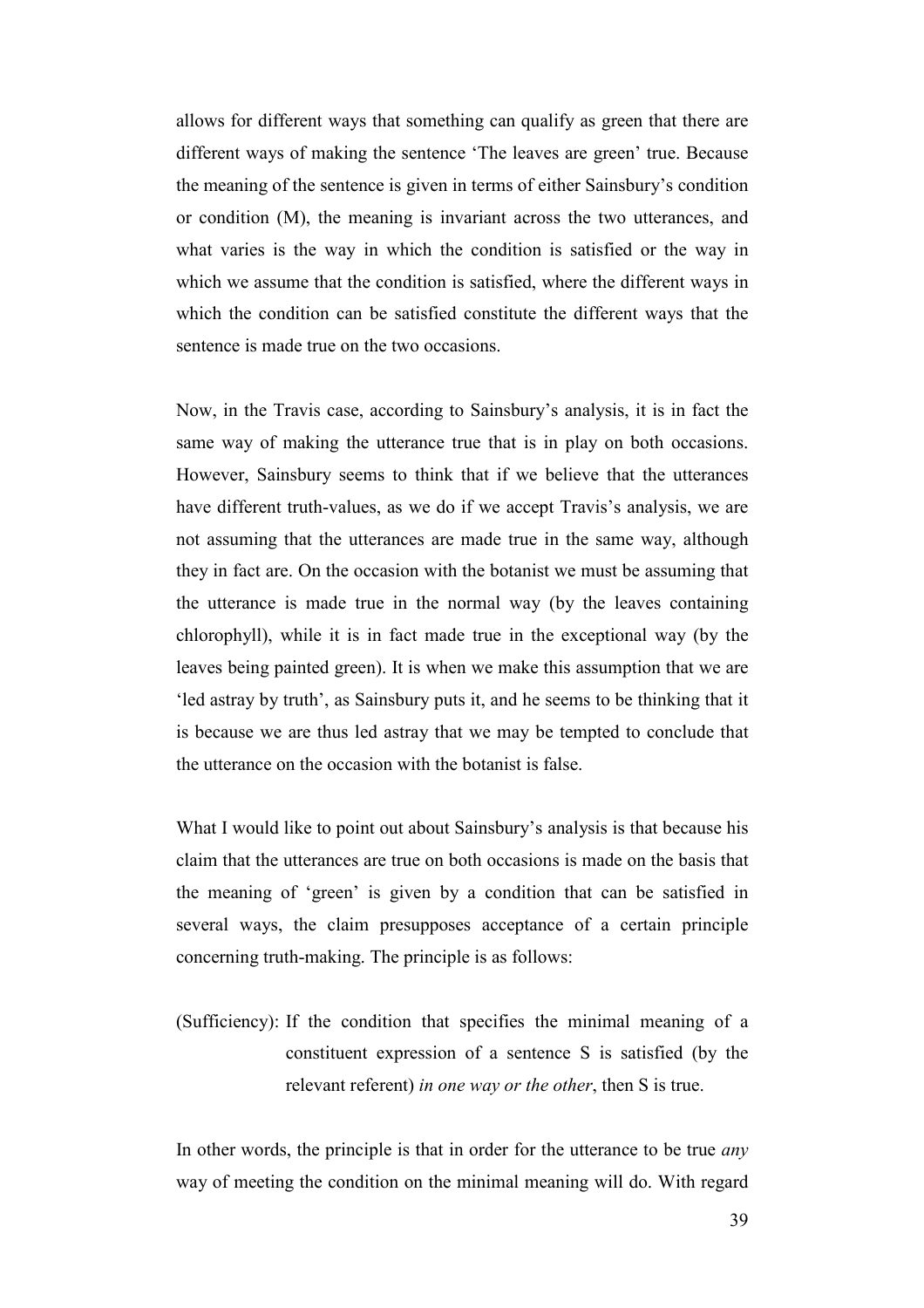to Sainsbury's analysis of the Travis case, we see that the sufficiency principle is manifest in the minimalist's reasoning in that Pia's utterance of 'The leaves are green' as an aesthetic remark is made true by the leaves being painted green, and it is also in this way that her utterance of the 'The leaves are green' to the botanist is made true. So the utterance is true on the occasion with the botanist, although the utterance is not made true by the leaves being green by containing chlorophyll. It is sufficient for the truth of the utterance, the minimalist must think, that the condition that constitutes the minimal meaning of the sentence is satisfied in some way or other; in this case, by the leaves being painted green.

#### **2.5 Rejection of the sufficiency principle**

The sufficiency principle may at first seem perfectly reasonable, but I will try to show that it is in fact not. The principle may seem reasonable if we think about a case where an utterance of the sentence 'The leaves are green' is (on a minimalist story) made true in the way that we also assume it is, i.e. in a case where we are not 'led astray by truth'. For instance, if the sentence is made true in the 'normal' way, i.e. by the leaves being green by nature, it may seem like a perfectly sensible view to have that the utterance is true, although there are ways in which it could have been made true that the leaves are green that are not actualised – for instance, that the utterance is not made true by the leaves being painted green. It seems unreasonable to require that in order for the utterance to be true, the leaves in question must be green by nature, and be painted green, and be illuminated by green light, and be dyed green, and be seen through green spectacles, and have a fluorescent cover that can be seen to glow green under dark viewing conditions, and who knows what not else. The fact that quite a few of these conditions fail to obtain does not seem to make the utterance false. Indeed, for an utterance to be false seems to be for it to fail to be true; falsity obtains where there is absence of a truth-maker. It may be the observation of this asymmetry between truth and falsity that is the driving force which makes the minimalist presuppose the sufficiency principle, as it seems that if falsity is the absence of a truth-maker, it would be sufficient that the utterance is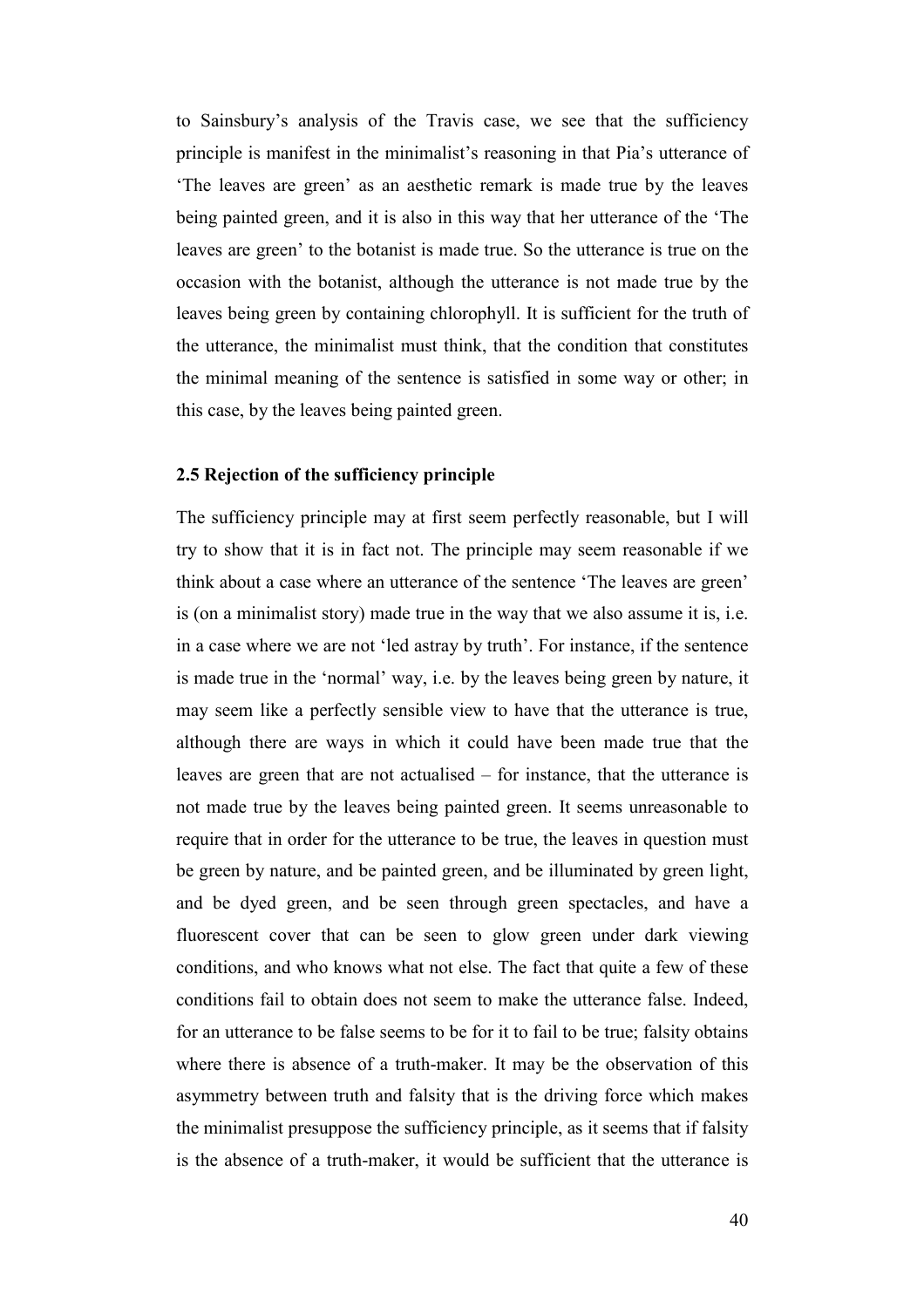made true in one way or other for it to be true. However, this does not quite follow from the observation of the asymmetry between truth and falsity. To agree that it is unreasonable to require that all of the mentioned conditions obtain in order for the utterance to be true is not to agree that it is reasonable to require only that *any* one of the conditions obtain. Although it may be sufficient that only one way of making the utterance true obtains, there may be restrictions on which one of the ways of making true that must obtain. There may be one particular way of making the utterance true that is relevant on the occasion in question.

It is in cases where we are what Sainsbury calls 'led astray by truth', which are cases where the assumptions we make about how an utterance is made true differ from the way in which the minimalist claims it is in fact made true, that there is potential for there to be a conflict between what the sufficiency principle dictates about the truth-value and what we may be 'led astray' to believe based on what the minimalist would claim to be our mistaken assumptions. The occasion with the botanist in the Travis case is a case like this. Although it is made true in what Sainsbury calls 'the exceptional way' that the leaves are green, i.e. it is made true by them being painted green, it is not made true in the 'normal way', i.e. by them being green by nature. But in my view it seems to be the latter way of making the utterance true that is *relevant* or *required* on the occasion. It seems to be the absence of this way of making the speaking true that makes it false. It would be sufficient for making the utterance true that the leaves were green because they contained chlorophyll, and I agree with the minimalist that it would not *also* be required that they were painted green, as well as seen in green light etc. in order for the utterance to be true. But the occasion requires that there is one way of making the utterance true that obtains, namely that it is true in virtue of the leaves containing chlorophyll, as it will simply not do for botanical purposes that the leaves are painted green – that is irrelevant. What I am claiming, then, is that the minimalist is right in that one way of making the utterance true is sufficient, but I add that it is necessary that it is made true in one particular way among the ways for which the minimal meaning allows, where which way this must be depends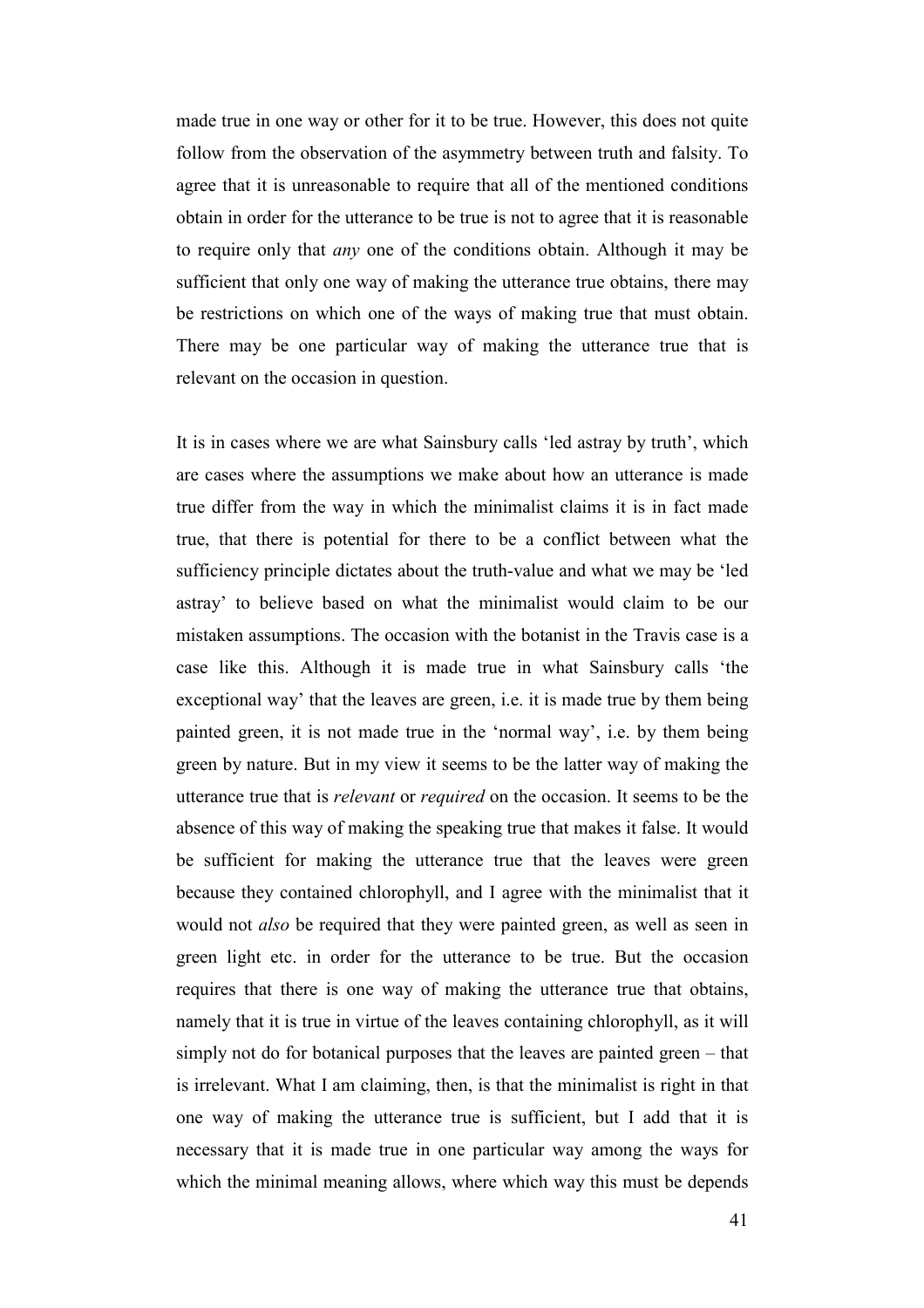on the occasion. This does not mean that the relation between truth and falsity is symmetric, since it also on my claim is thought that the lack of the relevant way in which the utterance is made true constitutes the lack of a truth-maker, and that an utterance for which we lack a truth-maker is false.

#### **2.5.1. An example from Barwise and Etchemendy**

One may find that the above considerations give plausibility to the claim that among the many ways of making true that the minimalist suggests there is only one that is relevant on any given occasion. I think further reason to think so may be added by noting a likeness my claim has to a certain way of thinking about an example that Barwise and Etchemendy (1987) use in their book, *The Liar*, which they describe in the following way.

We might imagine [...] that there are two card games going on, one across town from the other: Max is playing cards with Emily and Sophie, and Claire is playing cards with Dana. Suppose someone watching the former game mistakes Emily for Claire, and claims that Claire has the three of clubs. She would be wrong, on the Austinian account, even if Claire had the three of clubs across town. On the Russellian account, though, the claim would be true. (ibid., p. 121.)

What Barwise and Ecthemendy refer to as the Austinian and the Russellian accounts correspond to Travis's view and what I earlier have been calling the standard picture of language use. According to the Austinian account, the speaker is describing a limited part of the world (a state of affairs, as I in the previous chapter mentioned that Austin calls it), namely the card game before him or her. On this account, the utterance is neither true nor false; it is wrong or it 'fails', Barwise and Etchemendy write (ibid., p. 29). According to the Russellian account, on the other hand, the speaker is describing Claire, and the utterance is true because, if we could scan through the world, we would find Claire who has the three of clubs. So according to the Austinian account there is one particular part of the world that is relevant to the truth of the utterance. According to the Russellian account, by contrast, there is no such limitation, and any part of the world will do as a truth-maker.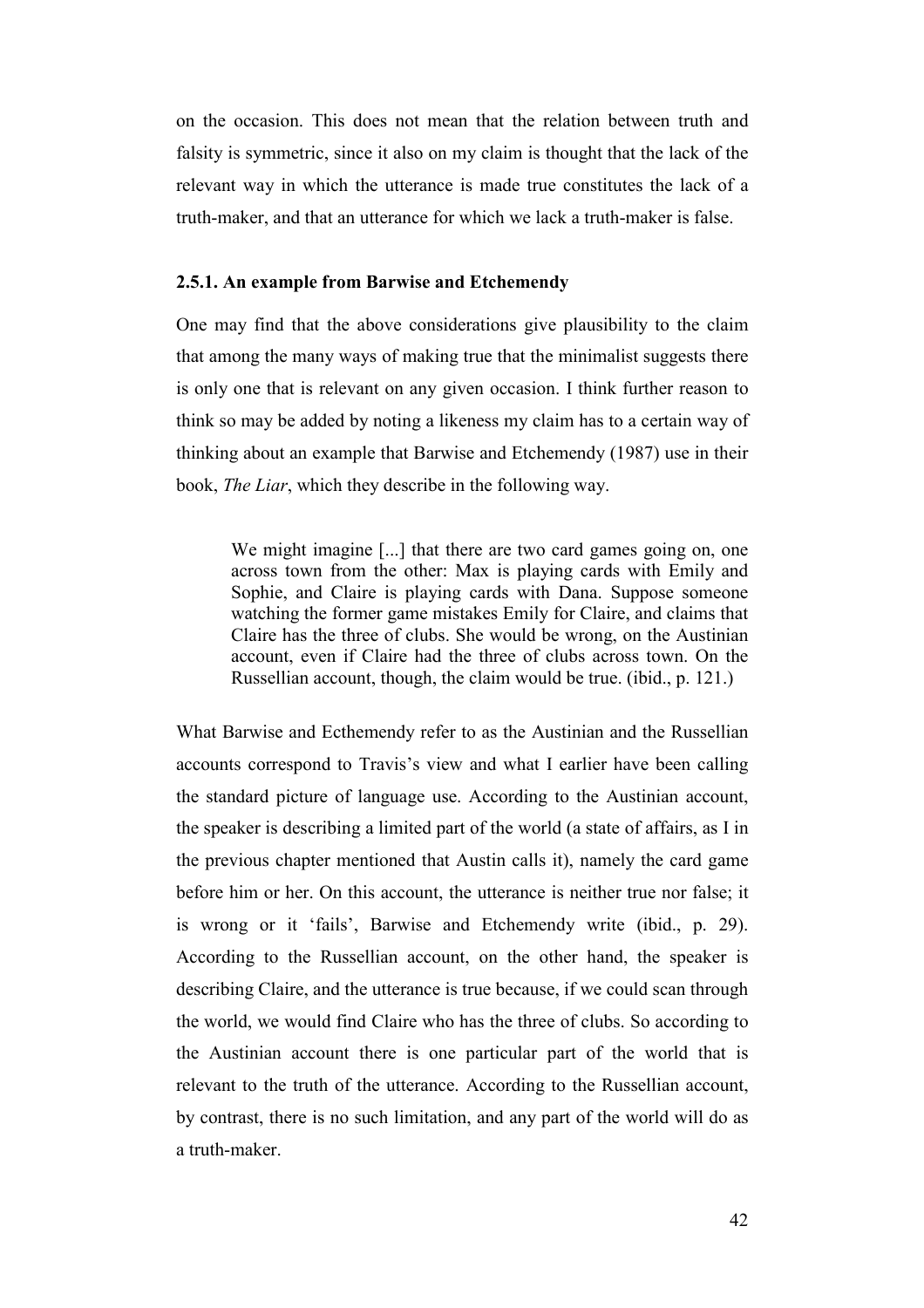The analogy between this and the minimalist's sufficiency principle is that like the Austinian claims that there is one particular part of the world that is relevant to truth and falsity, I am claiming that there is one particular way of making true that is relevant to truth and falsity on any given occasion. Like Barwise and Ethcemendy's Russellian claims that there is no such limitation on which part of the world that makes the utterance true, the minimalist claims that there is no limitation on the way in which the utterance is made true. To the extent that one agrees that we would have the intuition in the card case that the utterance fails and is neither true nor false, it seems one must be agreeing that there is one part of the world that is relevant to the truth and falsity of the utterance rather than any other. And by analogy with the discussion about the sufficiency principle one should accordingly agree that it is plausible there must be one way of making the utterance 'The leaves are green' true that is relevant rather than any other. There is of course a disanalogy in that the minimalist agrees that it is the same part of the world that is relevant to truth on both occasions where 'The leaves are green' is uttered, while the Russellian does not. But even if one thinks the analogy halts in this respect, I think that having the intuition that there can be one part of the world that is relevant to truth in the card case at least should make one more open to, if not fully convinced of, the idea that there might be one particular way of making the utterance true that is relevant in the case with the leaves.

It may be the case that not everyone will have the intuition in the card example that the speaker does not say something true (where absence of truth here does not imply that the speaker said something false<sup>20</sup>), and for those who do not, the above reasoning will be unconvincing. However, I

 $20$  Also Travis thinks that there can be cases where speakings fail to be either true or false. He writes that there can be cases where 'Everything about the way the thing described is makes it equally well, and no more, the sort of thing the descriptions used describes (on the understanding on which it was used) as not that sort of thing at all' (Travis 2008a, p. 138). Travis calls this phenomenon '*isostheneia*'. As an example to illustrate the phenomenon Travis mentions an example from Austin. In a case where someone is lying dead at home, and a speaker says that that person is at home where neither the speaker or the participants anticipates that the person is dead, Travis claims that the speaker's utterance it is neither true nor false. Although different in many respects, perhaps the card example could qualify as a case of *isostheneia*.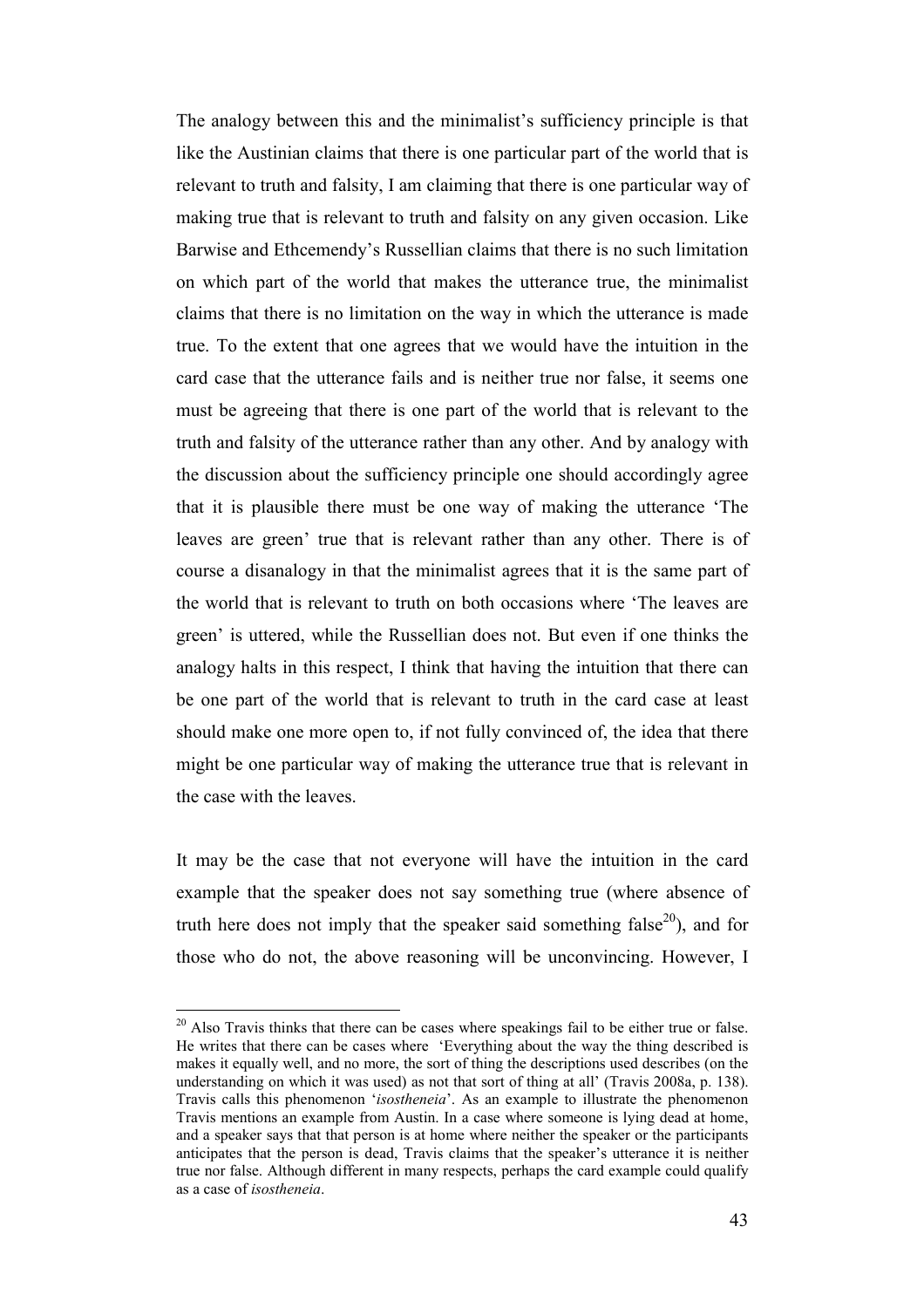think that there is an internal problem with Sainsbury's account that points to a rejection of the sufficiency principle.

#### **2.5.2 An internal problem with Sainsbury's account**

On Sainsbury's account, the basis for the claim that we are led astray by truth is that we make the normal assumption about how the utterance is made true, where the normal assumption is that the leaves are green as a result of containing chlorophyll. Thus, the explanation that Sainsbury's account provides as to why we, as Borg puts it, 'hear' Pia's utterance to the botanist as false is that we make the normal assumption. However, in a different part of his paper, Sainsbury remarks that, although we often make normal assumptions about how meanings are made true, we have no difficulty with seeing that there can be exceptional ways in which a meaning is made true too. The central example Sainsbury uses is that we normally assume that 'John smokes' is made true by John smoking cigarettes or the like, and not by him frequently smoking salmon in his chimney or himself emitting smoke (Sainsbury 2001, p. 403). But Sainsbury thinks that, although we usually make such assumptions, there is nothing in the meaning of 'smokes' that dictates that such assumptions *must* be made, and there can be cases in which we recognise this.

With this in mind, the question I find it hard to see how the minimalist can answer, without at the same time putting limitations on which way an utterance must be made true and thereby rejecting the sufficiency principle, is the following. Why is the occasion where Pia talks to her botanist friend an occasion on which one does not realise that the normal assumptions fail to hold? Why do we or must we make normal assumptions about how the utterance is made true, if we on other occasions make the extraordinary assumption that utterances of 'The leaves are green' is made true because the leaves are painted green?

The minimalist could try to say that the reason as to why we must be making normal assumptions on the occasion where Pia talks to the botanist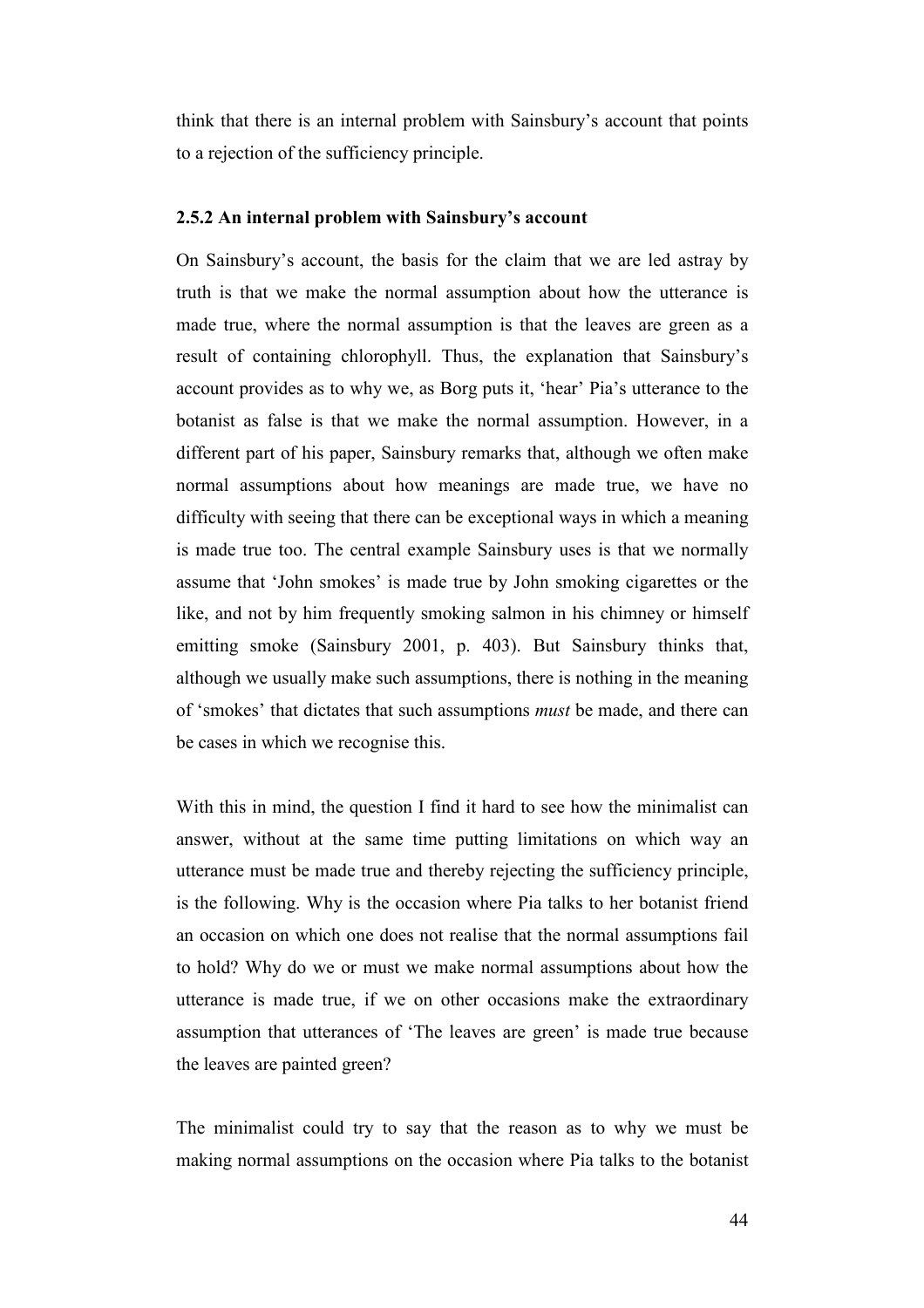is that the botanist does not know that Pia has painted the leaves. From the botanist's perspective, therefore, normal assumptions about how 'The leaves are green' is made true are likely to be made. Let us say, however, that the botanist had been informed that the leaves on Pia's maple have been painted green, but called to ask anyway (perhaps to test if Pia would attempt to trick him). In this event, the botanist will be making the extraordinary assumption about how Pia's utterance is made true, and he will not be led astray by truth. Even so, I think we would 'hear' Pia's utterance as false in this case. So even though the botanist is not personally led astray by truth in this case, competent speakers are. Hence, the assumptions that the botanist makes or not makes cannot be the reason as to why we have certain intuitions about the case.

Perhaps the minimalist could claim that it is the speaker's assumptions that count. Attributing a charitable interpretation of what Pia is up to in the example, one could assume that rather than speaking misleadingly on purpose, Pia forgot that she had painted the leaves, so that she also herself makes normal assumptions about how her utterance is made true. Or, we can consider a case where it was someone who did not know that Pia had painted the leaves who answered the phone, and uttered 'The leaves are green', and in doing so made normal assumptions. However, also in these cases, it seems to me that we would 'hear' the utterance as false. Indeed, it seems that even in a case where Pia is misleading the botanist on purpose, and the botanist, on his part, calls to test her character  $-$  i.e. a case in which both make the extraordinary assumption – we would 'hear' the utterance as false.

What I am trying to show by considering these twists of the example is that whether the speaker or the botanist makes normal or exceptional assumptions about how 'The leaves are green' is made true does not make a difference to the fact that we would 'hear' it as false. Although it is obvious that the twists of the example are relevant to whether the speaker lies, or misleads, or is sincerely trying to be helpful to the botanist (i.e. to what additional illocutionary acts are performed with the speaking), they seem to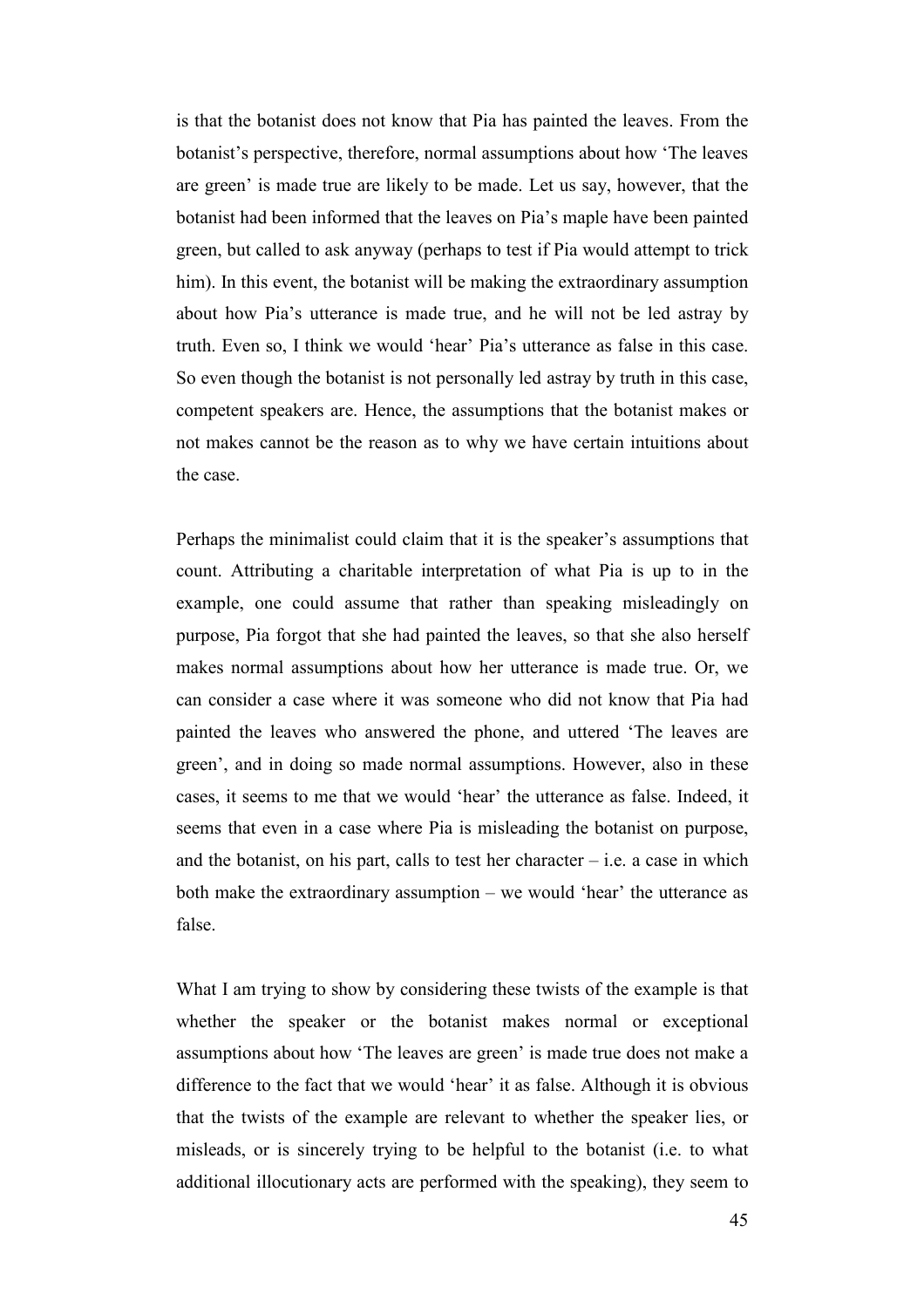make no difference to the fact that we 'hear' the utterance as true or, alternatively, that we are led astray by truth, and hence neither to what assumptions we must be making about how the utterance is made true. What we are after when we ask about truth or falsity is not what will be taken to be true from one perspective or another, but simply what is true, or what one (as in 'anyone') should claim to be true. So the minimalist can appeal to neither what the botanist assumes about the truth of the utterance nor to what Pia, the speaker, assumes. However, the minimalist may have some other account as to why we make normal assumptions. Perhaps the minimalist would like to say that there is a complicated story to be told on each occasion as to why we make the assumptions we do  $-$  a story that appeals to features of the context, such as the preceding conversation and the aims and purposes of the participants, where which features are relevant to explaining why we make the assumptions we do varies from occasion to occasion.

The important point for my purposes, however, is that whatever account the minimalist wants to give of why we make normal assumptions about how the utterance is made true, an account *is* required. It is required because, as aforementioned, there can be occasions where we do not make normal assumptions and the utterance is made true in an exceptional way. Furthermore, the reason he or she gives will have to be one that delivers the result that *everyone*, i.e. every competent speaker presented with the case, will make this assumption. For if the minimalist is relying on Sainsbury's analysis to explain the intuitive difference between the two occasions of the Travis case, this explanation must seek to explain intuitions that we all, or at least most of us, have, and so it would be insufficient if it was only the botanist or the speaker who made this assumption – unless, of course, the fact that they did so had the effect that we all would, which we above saw is not the case.

But now, if an account as to why we would all assume that the utterance is made true in the normal way were provided, then why is this not the way that the utterance must be made true in order to be so? It seems to me that if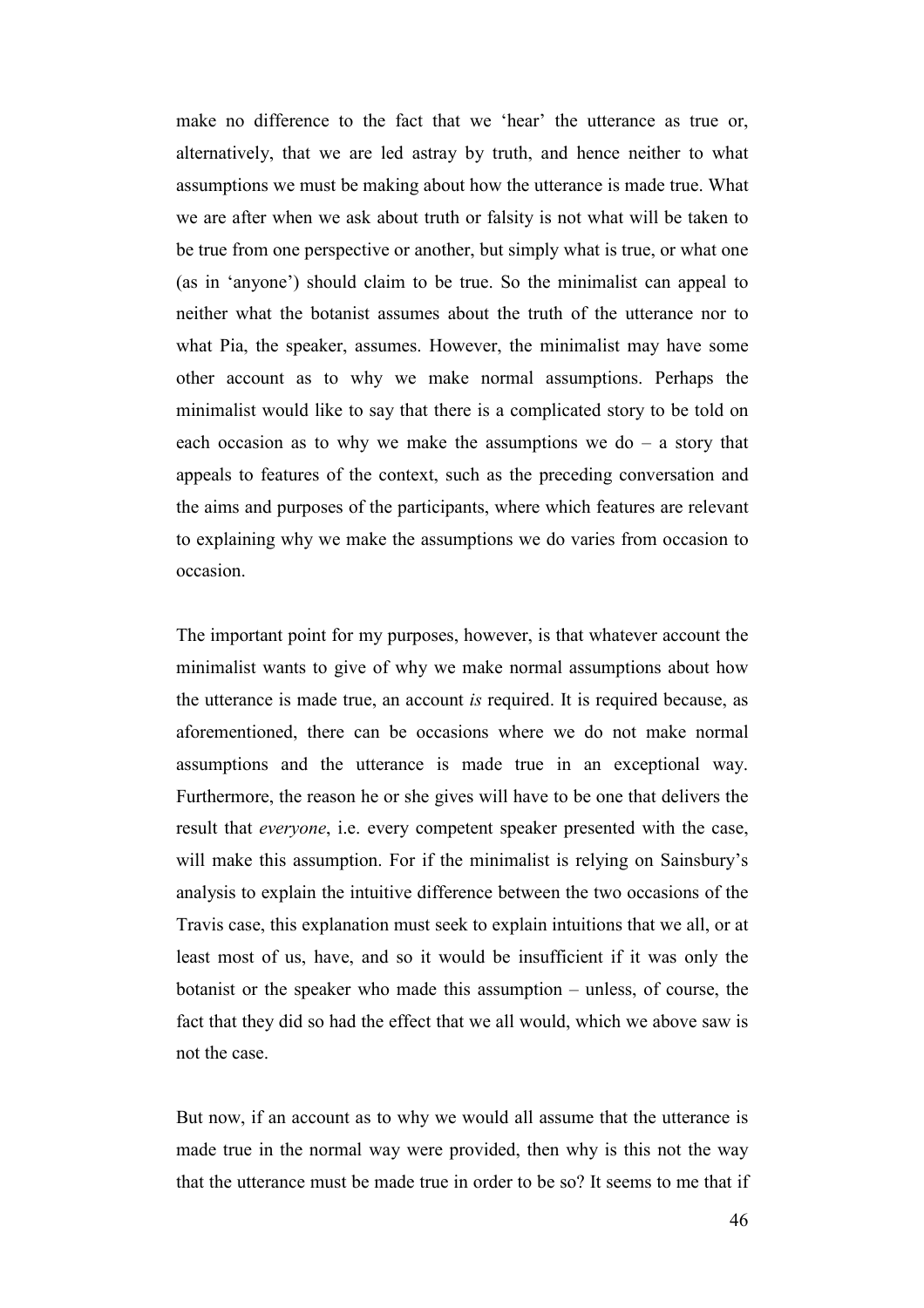why we assume that the utterance, in so far that we think it is true, is made true in a certain way is accounted for, then this must also be an account as to why there is one way of making the utterance true, namely the way that we all assume, that is privileged. The minimalist must claim that we are all wrong in the assumption we make about how the utterance, if true, is made true, but what is the reason for this claim? What authority tells us that we are all wrong? If it were possible for the minimalist to claim that not every competent speaker would make the normal assumption in the case where Pia speaks to the botanist, and there were several assumptions about how the utterance is made true that it would be possible to make, so that there was not one intuition about how we 'hear' the utterance, then there could be reason to claim that all the assumptions one can make are possible ways in which the utterance can be made true. But since, as I have argued, the minimalist must presuppose that (more or less) everyone assumes the same about how the utterance, if true, is made true, the myriad of other ways in which the minimalist claims that the minimal meaning can be satisfied and the utterance made true are ways that persons, when presented with the case, just would not consider to be a way for the utterance to be true. There is just one of the ways that the minimalist thinks it possible that we would assume to be the way that the utterance is made true, if we indeed assume that to be the case.

If I am right that the minimalist cannot give a account as to why we all assume the same about how an utterance is made true in a case where we, allegedly, are 'led astray by truth', without this also being an account as to why that way of being true is the only way the utterance can be made true, then the sufficiency principle cannot be upheld by the minimalist. And if the sufficiency principle is in danger, so is Sainsbury's analysis, and with that, the possible rescue it can provide for the minimalist analysis of the Travis case. Sainsbury's analysis was meant to serve as an explanation as to why we, as the minimalist claims, can 'hear' Pia's utterance to the botanist as true when it in fact is not. The explanation was that we assume that the utterance must be made true in the normal way, when, in fact, it is only made true in an exceptional way. But whatever reason there is for claiming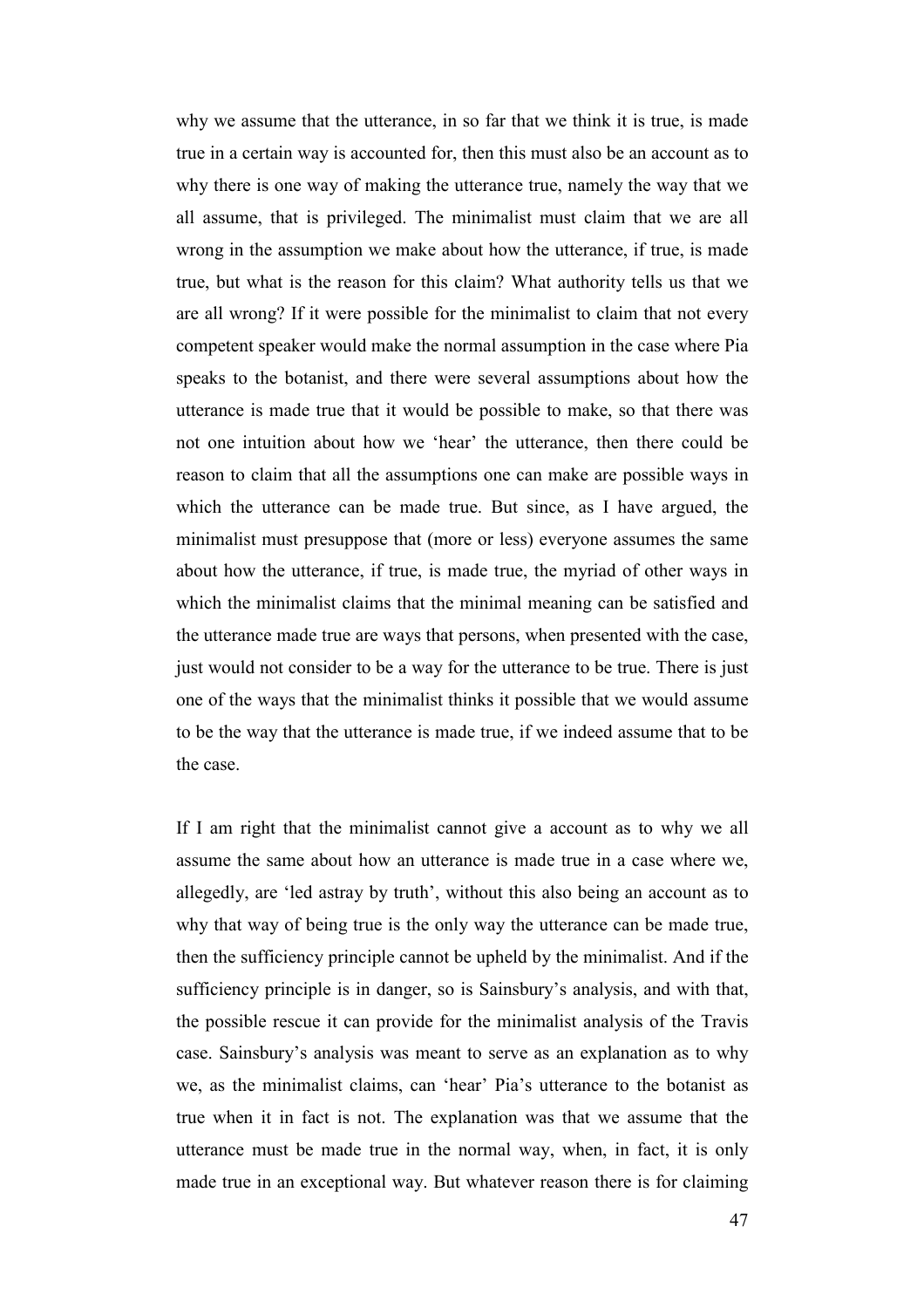that we must make that assumption, I argued, must also be a reason for why that is the only way in which the utterance can be made true. So whatever account is given will be an account that denies the sufficiency principle. But without the sufficiency principle, Sainsbury's dichotomy between the way in which we assume that the utterance is made true and the way in which it is in fact made true collapses. With this collapse, the explanation as to why we can 'hear' the utterance as false while it in fact is true is undermined. So Sainsbury's analysis cannot come to the minimalist's rescue. In fact, it seems as if the possibility of the utterance being true but us being 'led astray by truth' or 'hearing' the utterance as false cannot exist if an account as to why we all have the same intuition that the utterance is false can be given, since, as I argued, this account would also be an account as to why there is only one way that the utterance can be made true. So even if the minimalist does not embrace Sainsbury's analysis as an explanation, it seems as if *any* explanation the minimalist could give as to why we 'hear' an utterance as false when it is in fact true will be an account that undermines that very claim.

#### **2.6 Conclusion**

The argument of this chapter has not been straightforward, so a summary is in good order. The analysis of the Travis case that a minimalist would give, I suggested, would be that assumption  $(3')$  – that the utterances of 'The leaves are green' have the same truth-values – should be denied. In order to explain the intuitive difference between the two occasions, however, the minimalist needs to account for how we can hear the utterance as false on the occasion with the botanist, although it is in fact true. Sainsbury's account of this consists in differentiating between different ways in which the utterance can be made true, and he explains that there can be one way in which the utterance is in fact made true that can differ from the way in which we assume that the utterance is made true. It was the minimal meaning of the sentence, we saw, that opens for the possibility that there are different ways in which the utterance can be made true, and different accounts of the minimal meaning of the sentence could be used as part of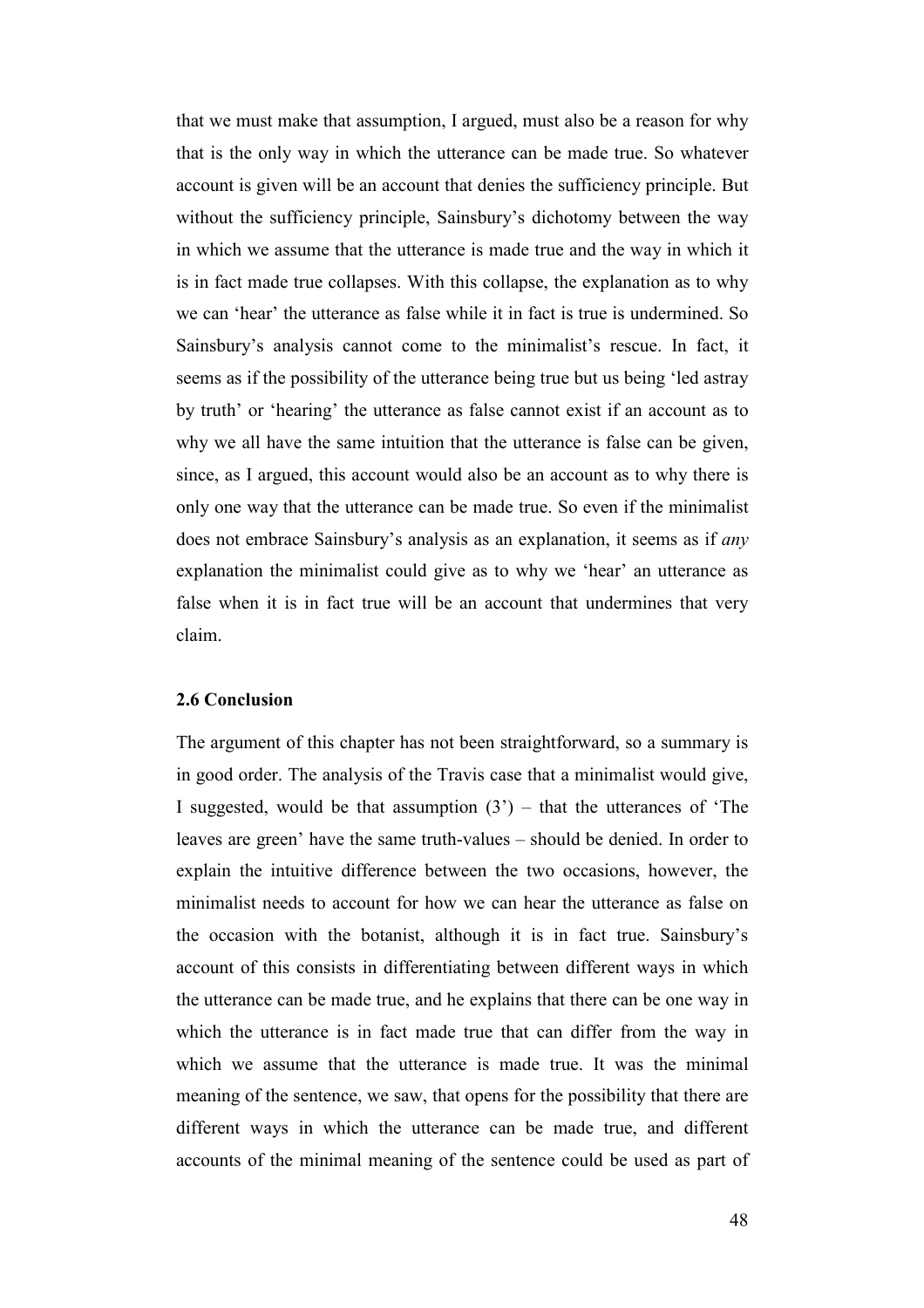Sainsbury's explanation, if Sainsbury's account of the minimal meaning is thought problematic. However, there was shown to be a principle – the sufficiency principle, as I called it – underlying Sainsbury's explanation, that should be rejected. The sufficiency principle is that it is sufficient in order for an utterance to be true that any of the ways of making it true that the minimal meaning allows for, is satisfied. I claimed that it seems plausible to think that it is only one of the ways of making the utterance true that is relevant on any given occasion. The card example from Barwise and Etchemendy could be seen to give a reason for thinking that this is plausible, if one has the intuition that the utterance of 'Claire has the three of clubs' fails in this example. The decisive reason as to why the principle must be rejected, however, I argued, is that Sainsbury, as well as the minimalist, must presuppose that everyone assumes that the utterance to the botanist must be made true in a way which, according to the minimalist and Sainsbury, it is not, in order to account for the fact that we have the intuition that there is something different about the occasion with the botanist. But if everyone must assume that the utterance must be made true in this way, then, whatever account one gives as to why this is so, it seems this must also be an account as to why this way of making the utterance true is privileged. With one privileged way of making the utterance true, the sufficiency principle is rejected. And without the sufficiency principle, Sainsbury's explanation of the difference in intuitions between the two occasions of the Travis case collapses. In fact, so does the minimalist analysis. The conclusion, therefore, is not only that Sainsbury's analysis cannot be used as the explanation that the minimalist analysis needs, but that such an explanation cannot be given, and that the minimalist analysis for this reason fails as an analysis of the Travis case.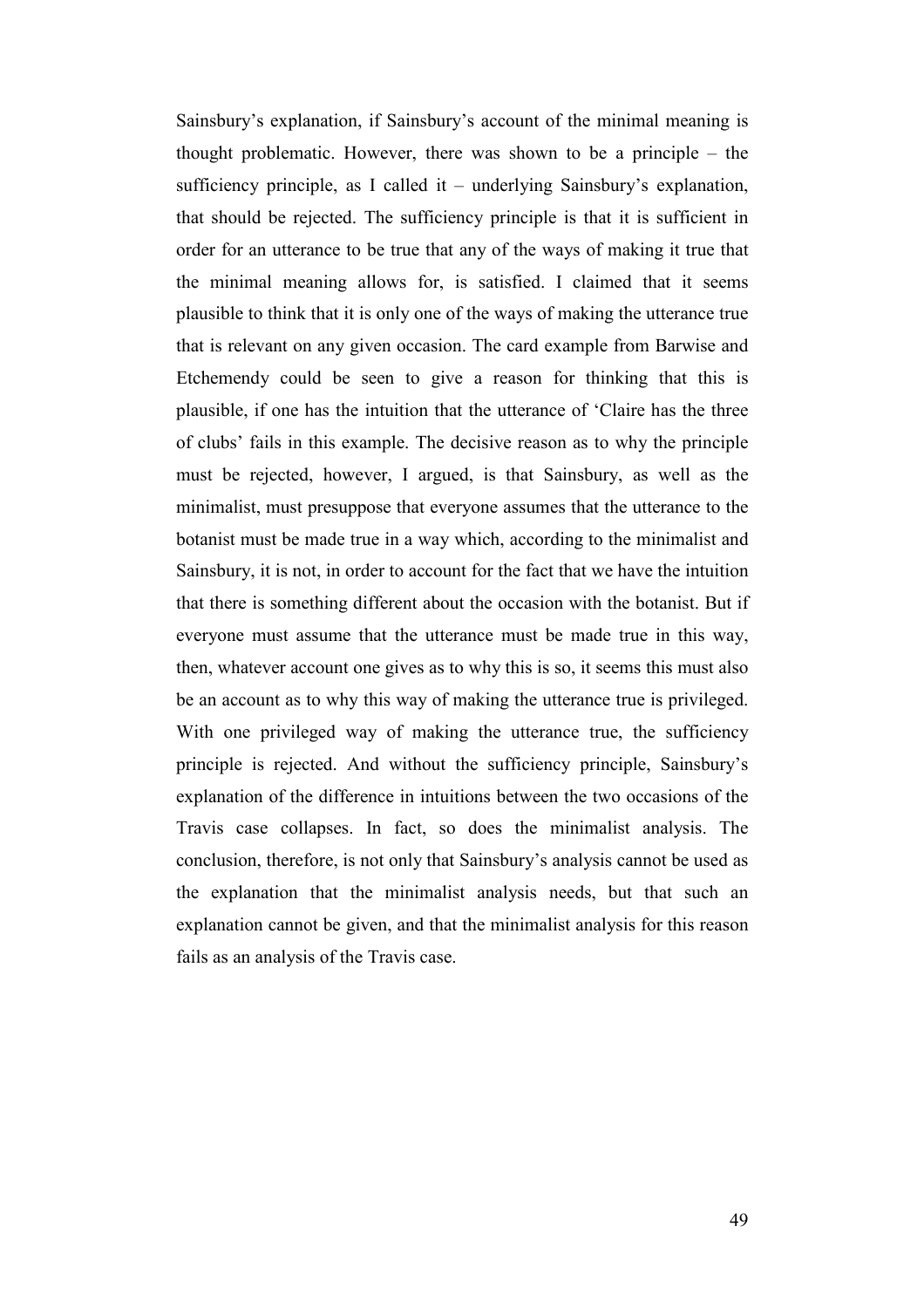### **Chapter 3: Indexical Analyses**

In this chapter I will consider two kinds of analyses of Travis cases that have in common that they presuppose what I described as the indexicality view of context-sensitivity in the Introduction. The analyses advocated by Szabó (2001) and Sainsbury (2001) are instances of the indexical view that postulates parameters in the logical form of expressions, while Rothschild and Segal's (2009) analysis seeks to explain the Travis case by involving simple indexcials. All analyses argue for an expansion of the expressions that are traditionally considered to be indexical expressions, and hence the views they advocate are instances of what I called the moderate view in the Introduction, although the only kind of context-sensitivity that is thought to be in question is indexicality, and not any kind of ambiguity. Because they think that there only is a limited number of context-sensitive expressions, it is presupposed by all analyses that the phenomenon that the Travis case exhibits only occurs for certain expressions, and does not, as Travis thinks, concern all language use.

The plan for the chapter is straightforward. Firstly, I present the indexical analyses of the Travis case. I then, in section two and three, turn to two arguments given by Travis and that I use to show why the indexical analyses are problematic. The first argument defeats only Szabó's and Sainsbury's analyses, but it appears that the argument is also important to block a move Rothschild and Segal could make in order to avoid the objection from the second argument.

#### **3.1 The indexical analyses and the Travis case**

Sainsbury, Szabó, and Rothschild and Segal are all concerned with defending a principle about compositionality. One could argue for a principle about compositionality according to which the meaning of the *sentence* is composed only from the meaning that the constituent expressions have in abstraction from their use on any particular occasion (the minimal meaning of the expressions, as we have seen that the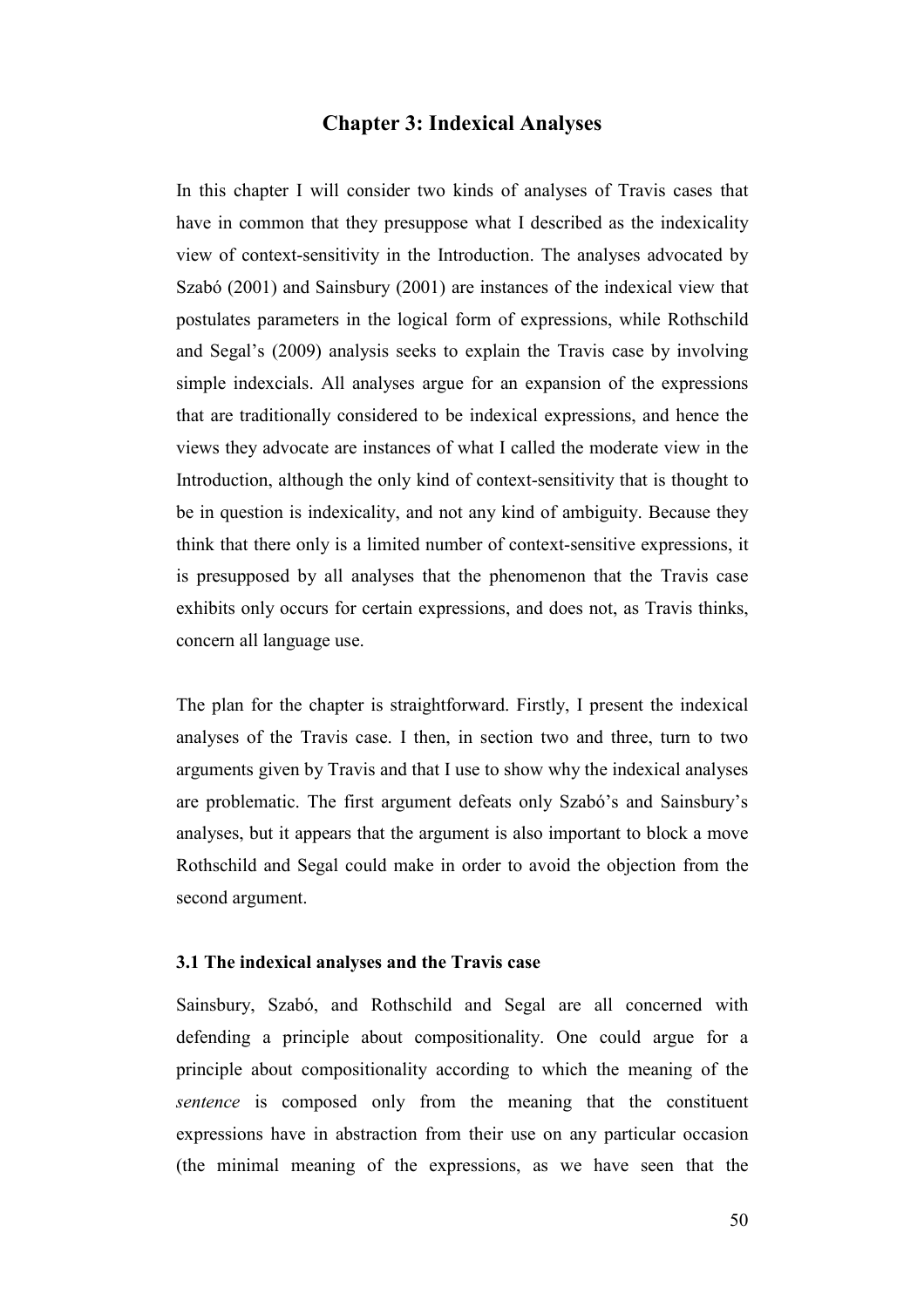minimalists call it) and the structure of the sentence. The principle of compositionality that is defended by indexical approaches, by contrast, involve that the content of the *utterance* is composed only from the content that constituent expressions of the sentence used to make the utterance have on that very occasion of use and the structure of the speech-act. Borrowing Szabó's labels, I will refer to the former kind of compositionality principle as one that concerns expression content and the latter kind as one that concerns speech-act content. Here, I think we can think of the speech-act content of an utterance as corresponding to what Travis calls the understanding of a sentence on an occasion of use, since the speech-act content, like the understanding of the sentence, is that which both Travis's view and the indexical approaches hold to be evaluated for truth and falsity. A different way of framing the difference between the two kinds of compositionality principles is to say, as Rothschild and Segal do, that the compositionality of expression content relates to sentence types, while the compositionality of speech-act content relates to sentence tokens, i.e. to utterances.

All of the analyses to be presented, then, are put forward in order to attempt to show that although Travis cases may be thought to be counterexamples to a principle about the compositionality of speech-act content, they are in fact not. Common among the reasons they give as to why compositionality is not threatened by such counterexamples is that all the difference there is between the two utterances of the sentence 'The leaves are green' on the two occasions stems from the different content that the predicate 'green' acquires on the two occasions, i.e. it only stems from the speech-act content of the expression 'green'. Thus, they attempt to rescue a principle about compositionality by locating the difference in just one of the constituents of the utterance. The accounts share a reliance on the explanatory assumption that if indexicality is consistent with compositionality, then it must be consistent with their analysis too. However, when it comes to the particular way in which it is envisaged that the change in the speech-act content of the predicate takes place and in what way the predicate is an indexical, the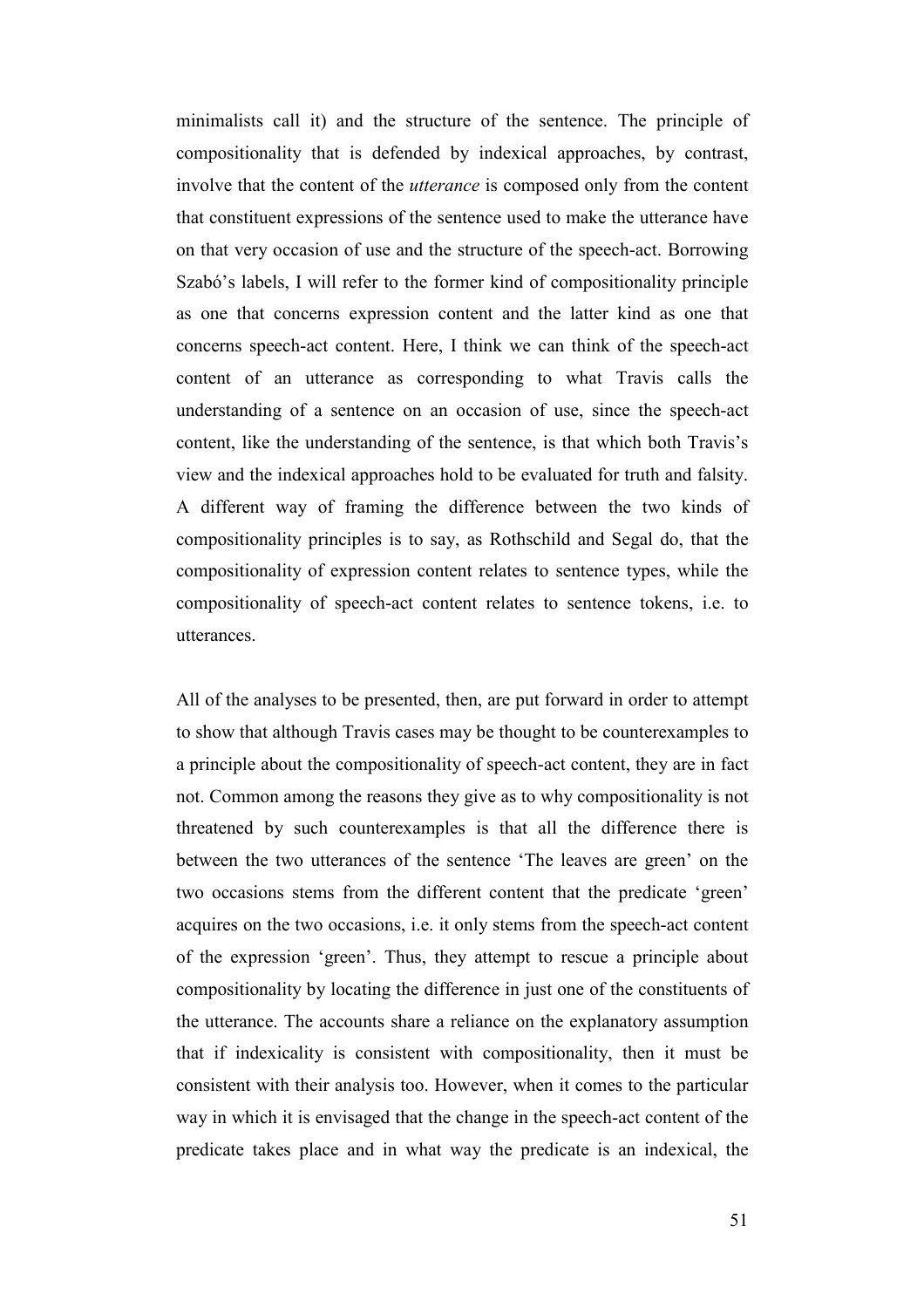accounts offer different explanations. I will now briefly present these different explanations.

Rothschild and Segal's explanation of how the speech-act content of the expression 'green' is responsible for the difference between the occasions is that 'green' is what they call an indexical predicate. Like indexicals, the predicate 'green', changes its extension from one context to another, according to Rothschild and Segal. Thus, with respect to Travis cases, they claim that the reason as to why the utterances have different truth-values is that on the one occasion the leaves are within the extension of the predicate and on the other not. Precisely how the extension of the predicate gets determined in a context where it is used is something Rothschild and Segal see no need to account for. They think indexical predicates to be more like the indexical 'that' than indexicals like 'I' and 'now'. For the two latter it is often thought that there can be specified a rule or function that determines the extension or referent of the indexical in a context where it is used – for instance, the referent of I can be thought to be determined by something like the rule "'I" in utterance u refers to x if and only if x is the speaker of  $u^2$ . For the indexical 'that', by contrast, the referent is often thought to be determined in no uniform way, and this is how it is for indexical predicates too, Rothschild and Segal claim. They further claim that it is a task that lies outside the area of formal semantics to provide an account of how the extension of indexical predicates – and other indexicals, for that matter – is determined. However, given that a token 'green<sub>i</sub>' of the indexical predicate 'green' in the j-the context has a certain extension, Rothschild and Segal claim that the semantics of this context-bound token just is that extension. Since the tokens of 'green' that occur in Pia's utterances when she is commenting on the looks of the leaves and when she is speaking to the botanist have different extensions, they therefore also have different semantics, according to Rothschild and Segal. In turn, the semantics of the indexical predicate type 'green' is given by a function from contexts to the extensions that the particular tokens 'green<sub>i</sub>', 'green<sub>k</sub>', etc., of it can have.

 $21$  It should be mentioned that assuming that the reference of "I" can be understood in terms of a reference rule is highly controversial.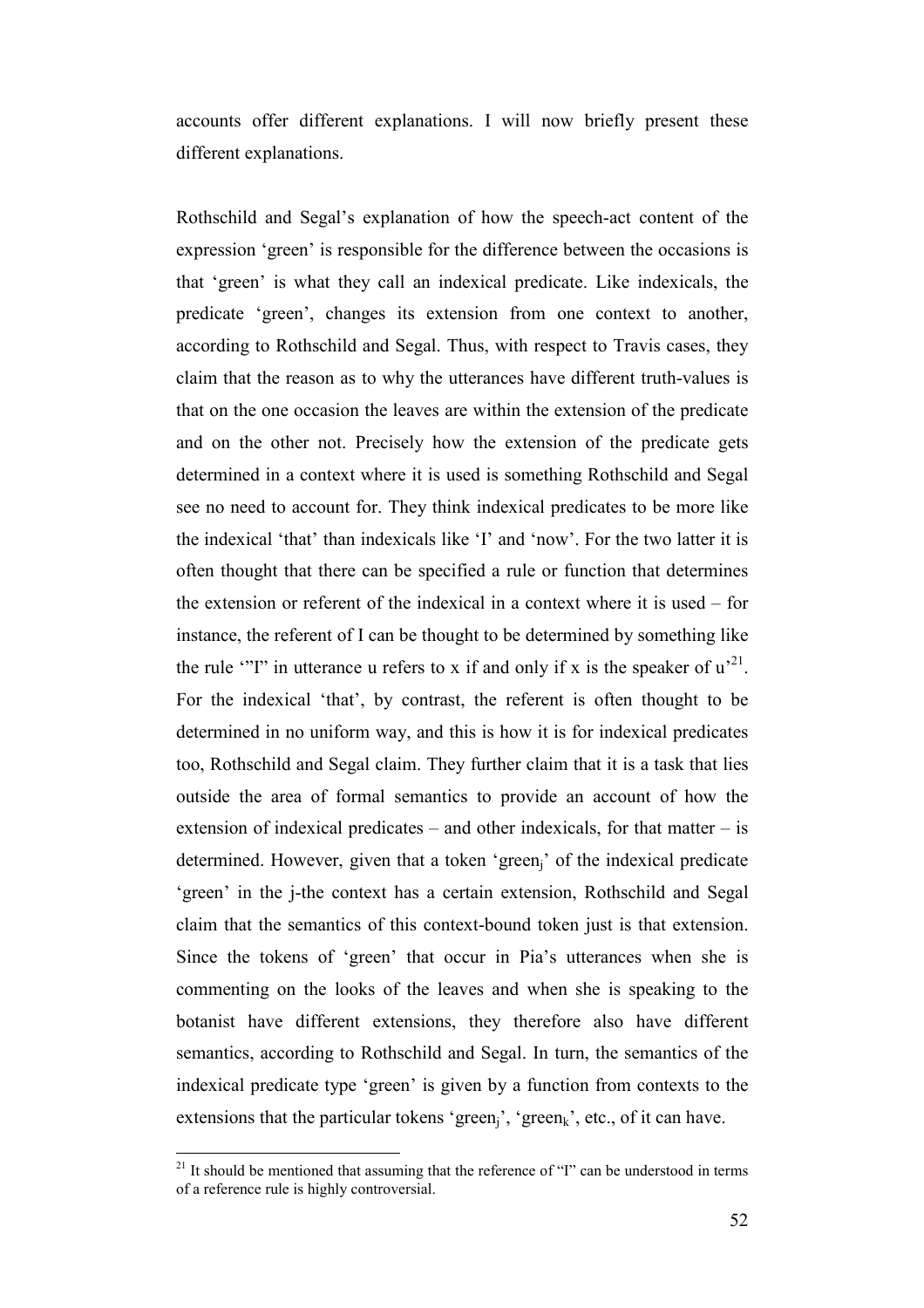Also Szabó's analysis of why the speech-act content of 'green' differs between the two occasions of the Travis case involves that the semantics of the predicate 'green' is such that different tokens of it can include the leaves on one occasion but not on the other. Szabó argues that 'green' is what he calls an incomplete scalar adjective. Of other incomplete scalar adjectives he mentions 'tall', 'heavy', 'fast', 'expensive' and 'old', where these adjectives have in common that they require that a comparison class be determined from the context in order for the adjective to be made complete. For instance, it must be determined whether 'tall' is used to talk about the comparison class 'basketball players' or the comparison class 'four-year olds'.<sup>22</sup> For 'green' in particular, Szabó suggests that the logical form is '(green  $(C, P)$ )  $(x)$ ', where the variable 'C' stands for a comparison class and the variable 'P' stands for a certain part of the object (the part that in the context needs to be green).

This account of 'green' is analogous to the account that Sainsbury (2001) gives of a Travis case where, instead of it being leaves and their colour that are in question, it is squash balls and their shape that is. While Sainsbury thinks that the analysis discussed in the previous chapter is appropriate for 'The leaves are green' case, he thinks that this analysis cannot be given for a Travis case where the sentence 'The ball is round' is uttered, first, as a remark about what kinds of ball is used in squash and, second, as a remark about the shape of a squash ball when it is deformed into an ovoid on rebound.<sup>23</sup> For the latter case, Sainsbury thinks the appropriate analysis is that there is a hidden time variable that attaches to the expression 'is round', or, in general to predicate ascriptions on the form 'is  $\Phi$ ', such that the logical form of the expression is 'is  $\Phi$  for at least *t*', where *t* is a stretch of time (Sainsbury 2001, p. 403-404). Like Szabó, therefore, he thinks that the difference in truth-value can be explained by there being a variable in the

 $22$  Incompleteness in adjectives has several dimensions, according to Szabó. One is scalar adjectives, which, as explained, require a comparison class for their interpretation. Another is evaluative adjectives, like 'lucky', 'delicious', 'simple', which for their interpretation require that the context provides 'an individual or group of individuals from whose perspective the evaluation is made' (Szabó 2001, p. 136).

 $3 \text{ See}$  Travis 2008a, pp. 97-98 for his discussion of the example.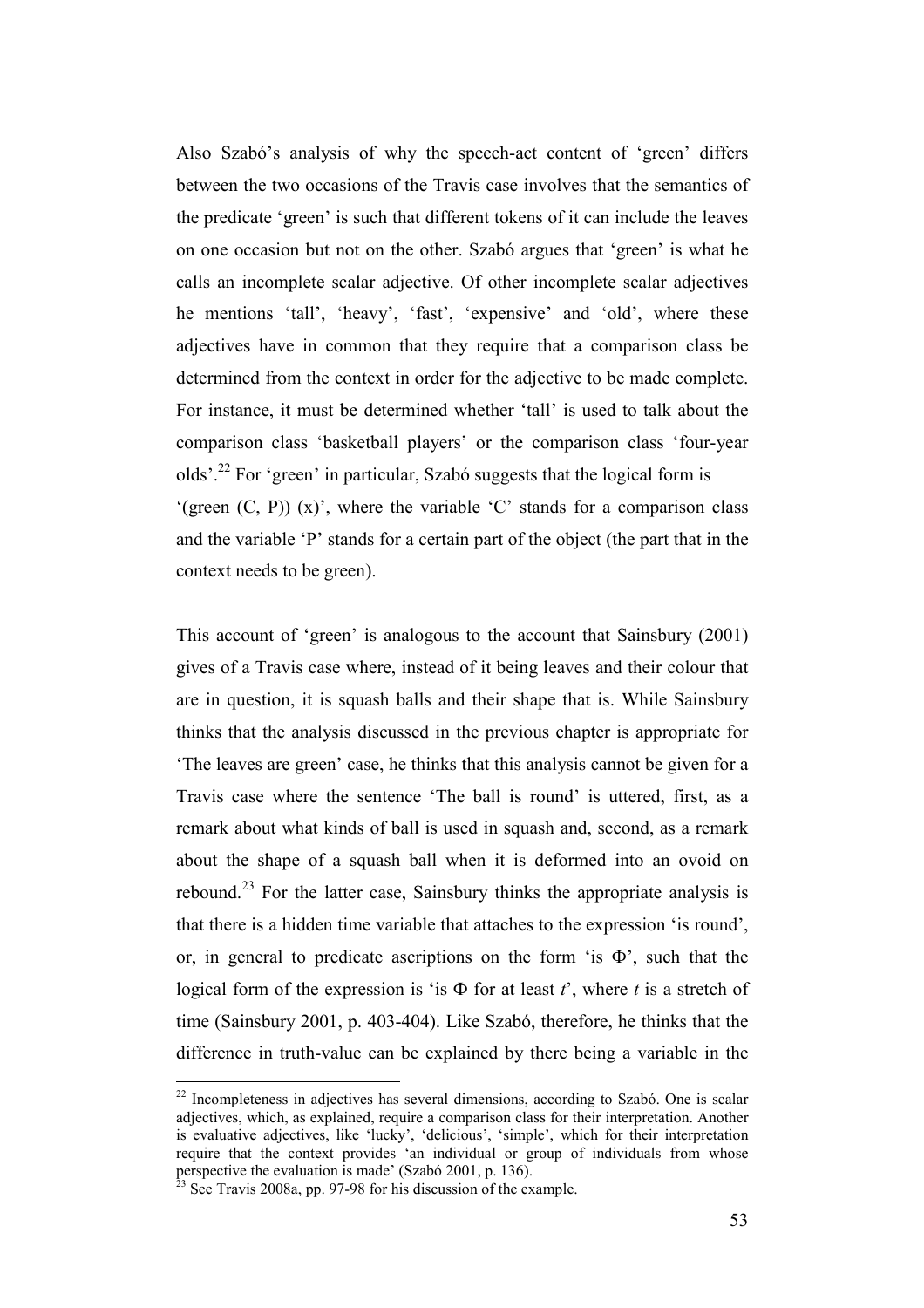logical form that takes on different values on the two occasions of a Travis case.

Despite their different explanations as to how the semantics of 'green' is working, we can give a common summary of the analyses that Rothschild and Segal, Szabó and partly also Sainsbury give. We have seen that they all agree that the speech-act content of the utterances differs between the two occasions of the Travis case, as it is this fact they seek to explain in a way that is not in opposition to a principle about the compositionality of speechact content. In addition, they all presuppose in their analyses that it is the same leaves that are spoken of, and they also seem to think that the truthvalue of the utterances differ, as it is these facts that can make one assume that the utterances are used to say distinguishable things, i.e. have different speech-act contents. Thus, their analyses have in common with Travis's analysis that what I formulated as assumption (1) and (3) in chapter one hold. However, it is disputable whether they accept assumption (2), which is that the sentences are used with the same semantics on the two occasions. On the one hand, as we have seen, Rothschild and Segal claim that the semantics of 'green' as it is used on an occasion – the semantics of a token  $'$ green<sub>i</sub>' – is its extension, which they claim changes between the two occasions. If it is this notion of semantics that is in question in assumption (2), then Rothschild and Segal deny it. On the other hand, they think that 'green' can be given a context-independent semantics based on the semantics of its context-bound tokens. If this is the notion of semantics that is in question in assumption (2), then it would seem as if they agree to the assumption. So, which notion is in question?

Szabó points out that in order for the Travis case to be understood as a counterexample to compositionality of speech-act content, it must be former notion of 'semantics' or 'meaning' that is understood to be assumed in Travis's analysis. For the dialectic to make sense, the defender of compositionality of speech-act content must assume that when Travis is claiming that the words are 'used so as to mean what they do mean in English' (Travis 1994, p. 171), he is referring to the speech-act content of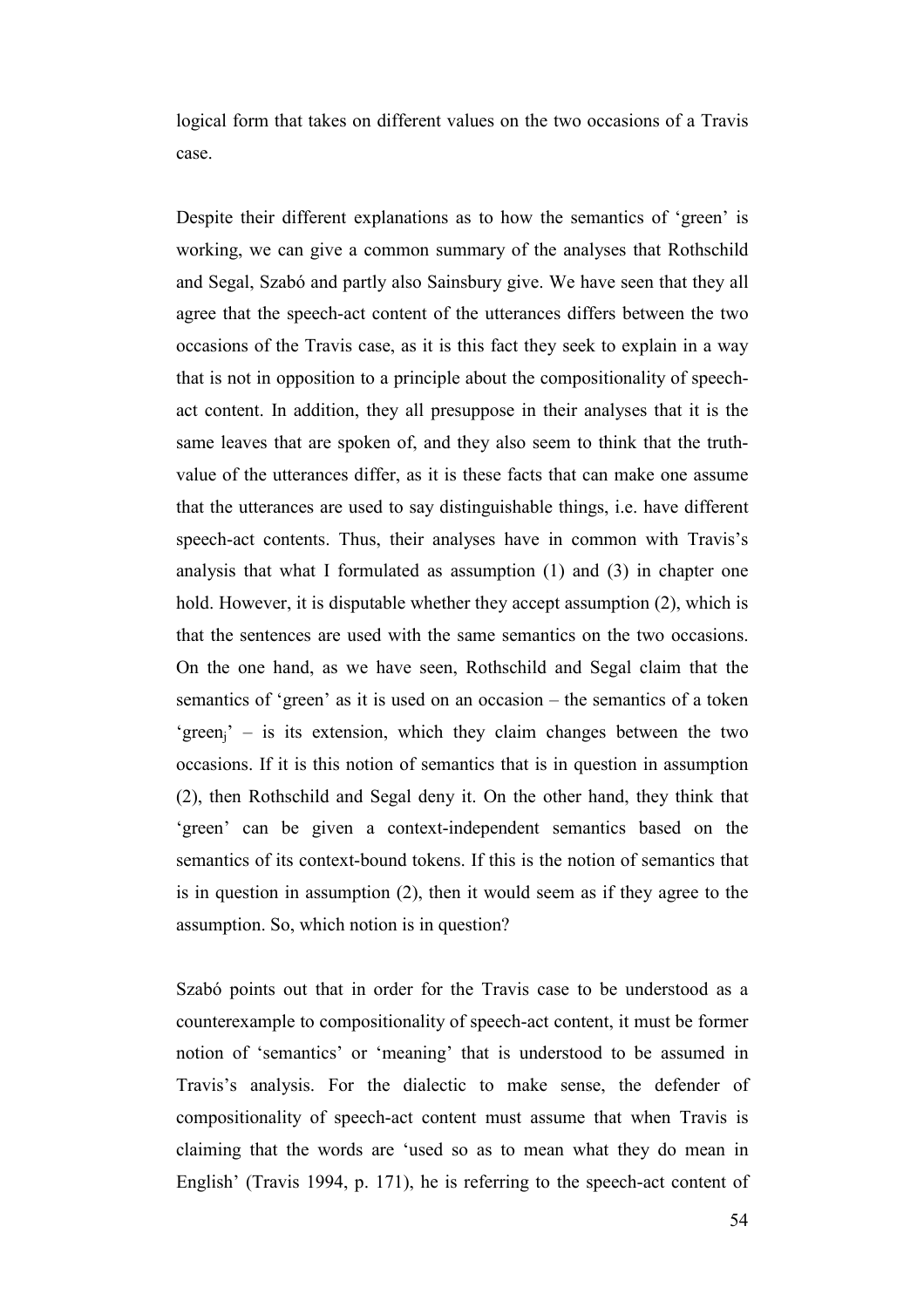the words. If he was only referring to the expression content of the words, then compositionality of speech-act content could be true although compositionality of expression content were not, and the Travis case would not be a problem for the former compositionality principle. For instance, it is consistent with the compositionality of speech-act content that the indexical 'I' has the same expression content in all contexts; what would be problematic is if there could be cases where 'I' had the same speech-act content, i.e. referred to the same person, in two utterances of the same sentence which differed in their truth-values.

We should note that also from Sainsbury's discussion it seems likely that it is the reading of assumption (2) such that this assumption concerns speechact content that must be argued not to hold. As we saw in the previous chapter, Sainsbury accepts assumption (2) on the reading where it concerns the expression content of the words used. In this regard, one might think that this is the reading he is presupposing also in his discussion of the Travis case with the squash ball. However, his explanation in terms of indexicality of 'is Ф' is an explanation that postulates a difference in speech-act content without a difference in expression content. Hence, if he thinks this explanation is necessary in order to show that the Travis case with squash ball is not a counterexample to compositionality, he must, for the reason that we saw Szabó notes, be assuming that it is the compositionality of speechact content that could be violated by this Travis case, since the compositionality of expression content is not.

This suggests that the three assumptions that Szabó, Sainsbury and Rothschild and Segal are making in their analyses, corresponding to the assumptions that I presented Travis as making, are the following.

- $(1'') = (1)$  (World Invariance): The leaves that the sentence is used to speak of are the same on both occasions.
- (2'') The semantics of 'green' differs between the two occasions, in the sense that the speech-act content of the expression differs.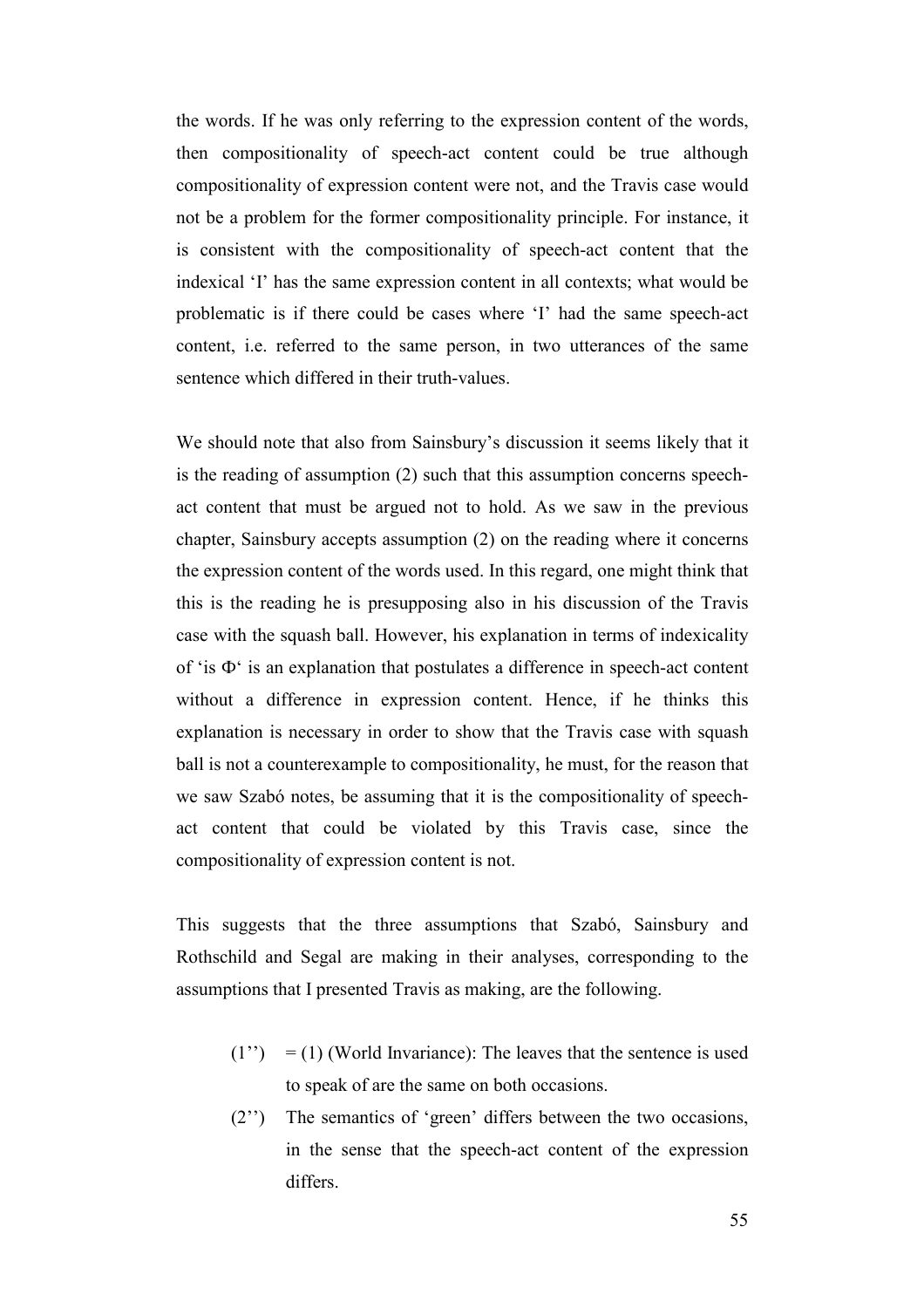$(3'') = (3)$  (Truth-value Variation): The utterance of 'The leaves are green' is false on occasion and true on the other.

Despite the variation among their particular accounts of how the semantics, i.e. speech-act content, of 'green' differs between the two occasions, the analyses have in common that they postulate that there is an indexical account to be given, and that such an account explains the difference in content and truth-value of the utterances of 'The leaves are green' on the two occasions.

# **3.2 Travis's argument from the indefiniteness of the number of possible understandings**

Plausible as the presented analyses may seem, there is a point Travis makes which, if right, in fact makes them seem quite implausible. This section is an attempt to show how. The point Travis makes that I have in mind comes in two versions, associated with two kinds of examples, where the different versions are used for different argumentative purposes by him. In this context, however, both versions of the point work towards the same conclusion, i.e. that the indexical analyses are implausible. I start with presenting some representative examples belonging to each version of the point.

*Understandings of expressions*. The first kind of examples Travis gives are meant to show that there can arise understandings of an expression that it has not previously bore. A good example which Travis gives to illustrate this is the various understandings he envisages of 'There is red meat on the white rug'.<sup>24</sup> The example is that kidneys wrapped in butcher paper have been dropped on someone's white rug. Whether this counts as an instance of there being red meat on the white rug depends on whether kidneys are to count as meat in the context; they can do so in virtue of being the meat for the Sunday brunch, but also not count as meat because they are not muscle, and therefore be categorised as offal rather than meat. Further, whether there

 $2<sup>24</sup>$  The example is from Travis 2008b, p. 16.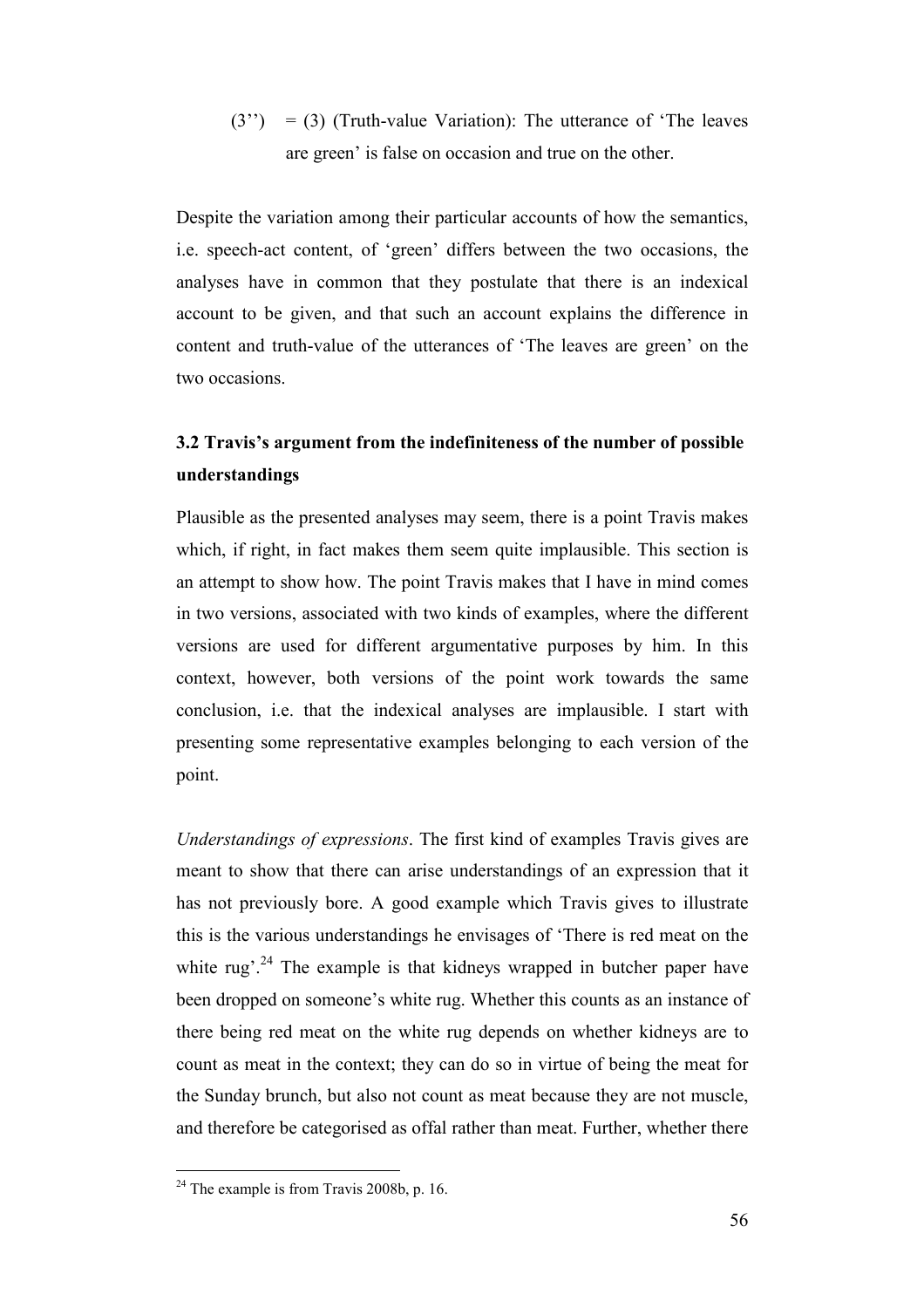is red meat on the white rug depends on whether the fact that the meat or the offal is wrapped in paper counts as it being on the rug; it might count as being on the rug in virtue of that being where it is, or, on a different understanding, only the paper may count as being on the rug, with the kidneys or the meat being in the paper. In addition to these four choices of understandings of being meat and being on the rug, there are also some very different understandings of the sentence that are possible. For instance, as Travis mentions (2008b, p. 26), there is an understanding of the sentence to be had when Mary's lamb, which is destined to be eaten, is lying on the rug. Or again, the sentence bears yet another understanding if spoken when Sid is standing on the rug with his belly full of sirloin.

*Understandings of understandings*. The second kind of examples are meant to show that even when an expression bears a certain understanding, there can arise understandings of that understanding. One example Travis uses is that of having some ink that is black in fluid form, but which writes blue.<sup>25</sup> As with the meat on the rug example, the ink may in some cases count as blue and in some cases not, and this gives rise to two different understandings. However, let us say that we have an understanding of the case where 'The ink is blue' counts as true only if the ink writes blue. Even on this understanding, however, there may be a sub-division into two understandings. For what are we to say, Travis asks, if the ink writes blue, but then slowly disappears? Is this ink blue, given that ink is blue if it writes blue? Again, there seems to be two understandings, given the understanding that the ink is blue if it writes blue. On one such sub-understanding it is blue, and on another it is not (it is transparent). As Travis puts it, 'understandings may admit of understandings' (ibid., p. 135).

One general point Travis wants to establish by putting forward these examples seems to be that '[t]here is no reason to think that there is any limit to possible understandings' (ibid., p. 113). It can always happen that an expression bears an understanding that it has not previously bore, or that an

 $25$  See Travis 2008a, p. 135 for this example.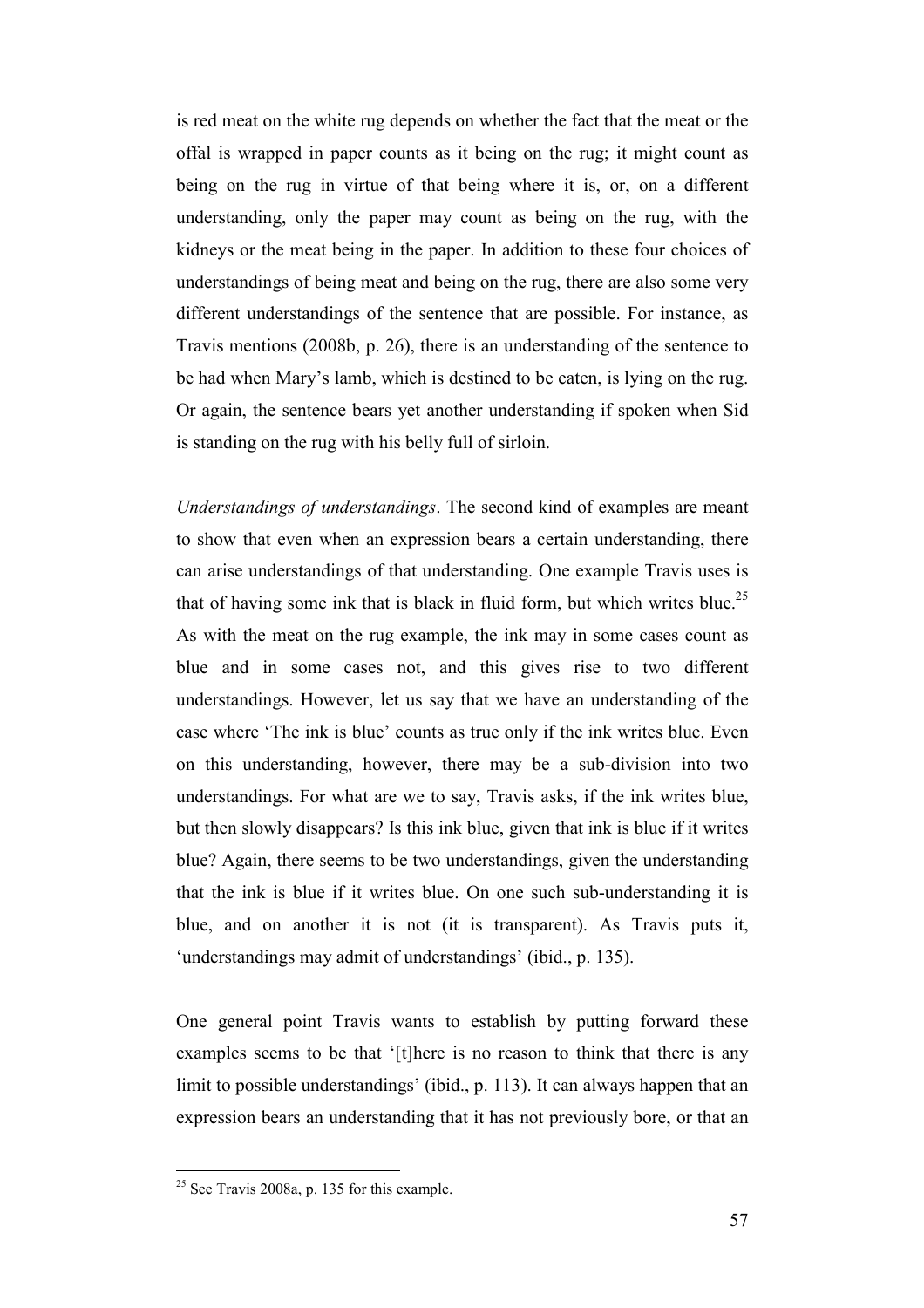understanding admits of an understanding that it has not previously admitted of in any context. What are the implications of this conclusion for the ways of explaining Travis cases that were presented in the previous section?

Let us first look at the implications for Szabó's and Sainsbury's accounts. We saw that they have in common that they postulate one or more variables or parameters in the logical form of the expression 'green'. These parameters need to be assigned a value in order for the speech-act content of sentences containing them, which corresponds to a Travisian understanding, to be determined. But now, if there potentially are as many and diverse understandings of, for instance, 'green' as Travis imagines for 'There is meat on the rug', this account starts to look implausible. Let us look at how the different understandings of the sentence 'There is meat on the rug' can be treated in accordance with Szabó and Sainsbury's accounts. Perhaps Szabó and Sainsbury would claim that the problematic word in 'There is meat on the rug' is 'meat'. Perhaps they would say that a comparison class needs to be determined, so that the logical form is 'meat (C)'. The hope would be that we in this way could give an analysis of why the sentence can be spoken truly of kidneys on the rug in some cases, but not in others. Still, this analysis of the logical form of 'meat' seems insufficient to account for the understanding had in the case where Mary's lamb is lying on the rug and that is understood as there being meat on the rug. If we identify the problem with this case as being that Mary's lamb is not yet meat, but that it is in virtue of that it is soon to be so that it can be true that there is meat on the rug, we could suggest that not only a comparison class needs to be determined in this case, but that also a soon-to-be parameter S needs to be determined. Perhaps we even need a time parameter for the expression 'soon' in the parameter S in order to know what to count as soon. In that case, we could suggest that the logical form of 'meat' is 'meat  $(C, S(t))$ '.

I would expect there to be objections to the suggestion that this is the right logical form of 'meat' in the case with Mary's lamb. We can observe that also the accounts I presented Szabó and Sainsbury as respectively giving of the logical form of 'green' in the case with the painted leaves differ.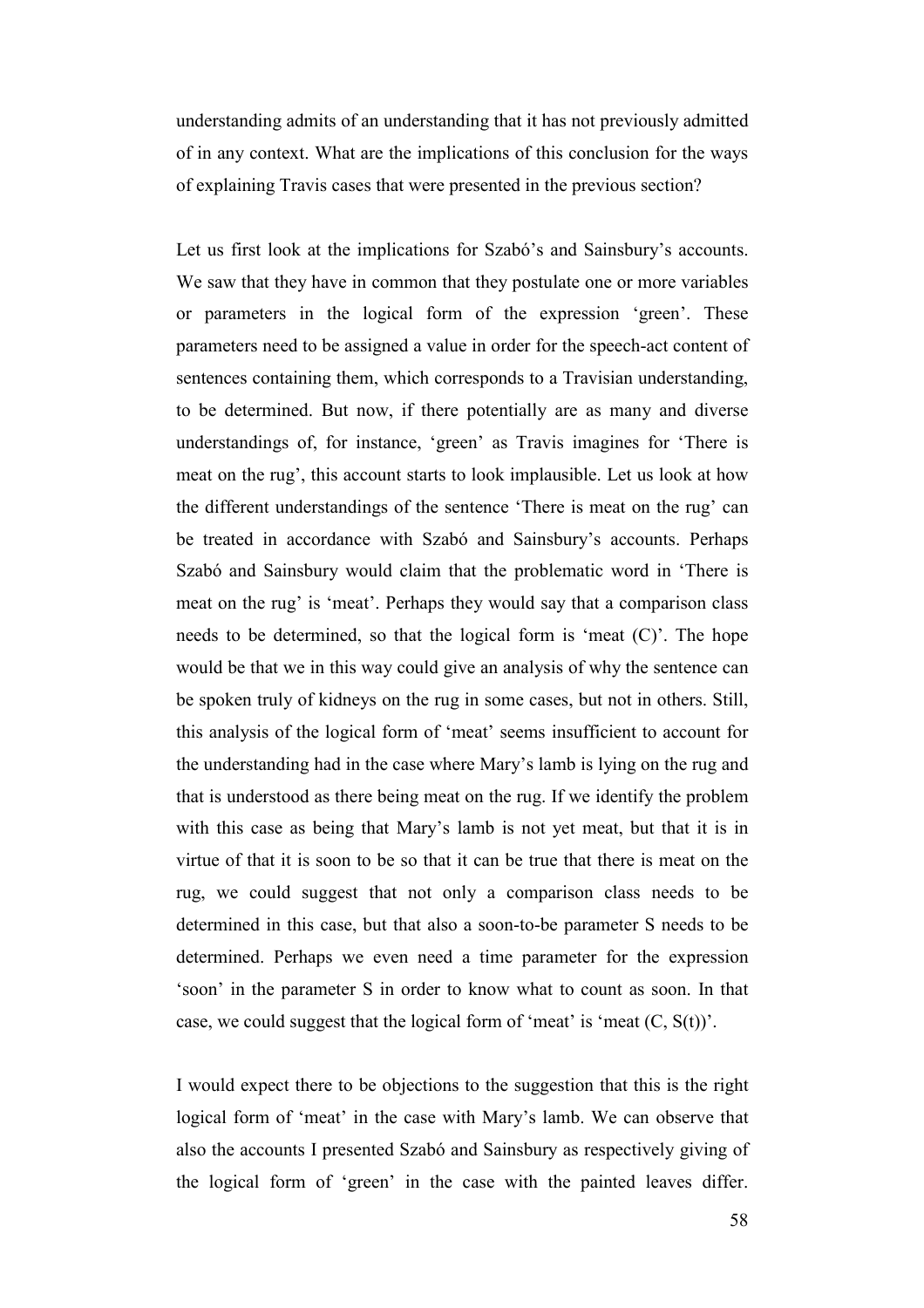However, I think disagreement about how to give an account of the logical form of various expressions only provides a reason to think that parameterised indexical accounts of Travis cases are implausible. But even if one thinks that there can be given a plausible account of this case as well as of others, there is a further reason for doubting the account. Granting some complex account of the logical form of 'meat' based on the issues that arise in the example with Mary's lamb, it seems unlikely that the same account will apply in, for instance, the case where the sentence 'There is meat on the rug' is true because Sid is standing on the rug after having had meat for dinner. What aspects or factors in the context that are relevant to the different understandings of the sentence do not seem to be the same. Perhaps a suggestion would be to go for an account of the logical form of 'meat' that is so complex that it can encompass all cases. But however this account would be in detail, there will probably be variables that are claimed to be in need of specification for the speech-act content to be determined that do not need to be specified for simpler cases, such as in the case where it is true that there is meat on the rug because there are kidneys on the rug that are the meat for the Sunday brunch. For such simpler cases, the complex logical form then looks implausible. So even if a unified analysis can be given of all cases, I think such a complex account should be rejected for the reason that it seems unlikely that all of the postulated variables will need assignment of a value in all cases.<sup>26</sup>

If one agrees that it is a problem for a complex account that not all variables apply in all cases where the expression is used, one might suggest that the logical form of the expression should be given as a disjunctive account, which combines all the possible logical forms for the different cases.

 $26$  It is worth noting that what I have called the argument from indefiniteness is also used by minimalists. As Borg writes: 'one seems to be launched on a slippery slope: every element which is introduced will itself be open to further precisifications, and those precisifications to further precisifications, and so on, until we end up with specifying the meaning of each sentence as being somehow 'maximally specific' about the situations which satisfy it. Yet we have no reason to think that natural language sentences express such massively complex propositions'. (Borg 2004, pp. 241-242.) We see that Borg emphasises the implausibility of thinking that what we understand by a sentence is as complex as would be postulated by a complex account of the logical form. For Borg, however, this argument is presented a reason to doubt that something extra must be added to the content that a sentence has in order for the truth-conditions of an utterance of it to be determined.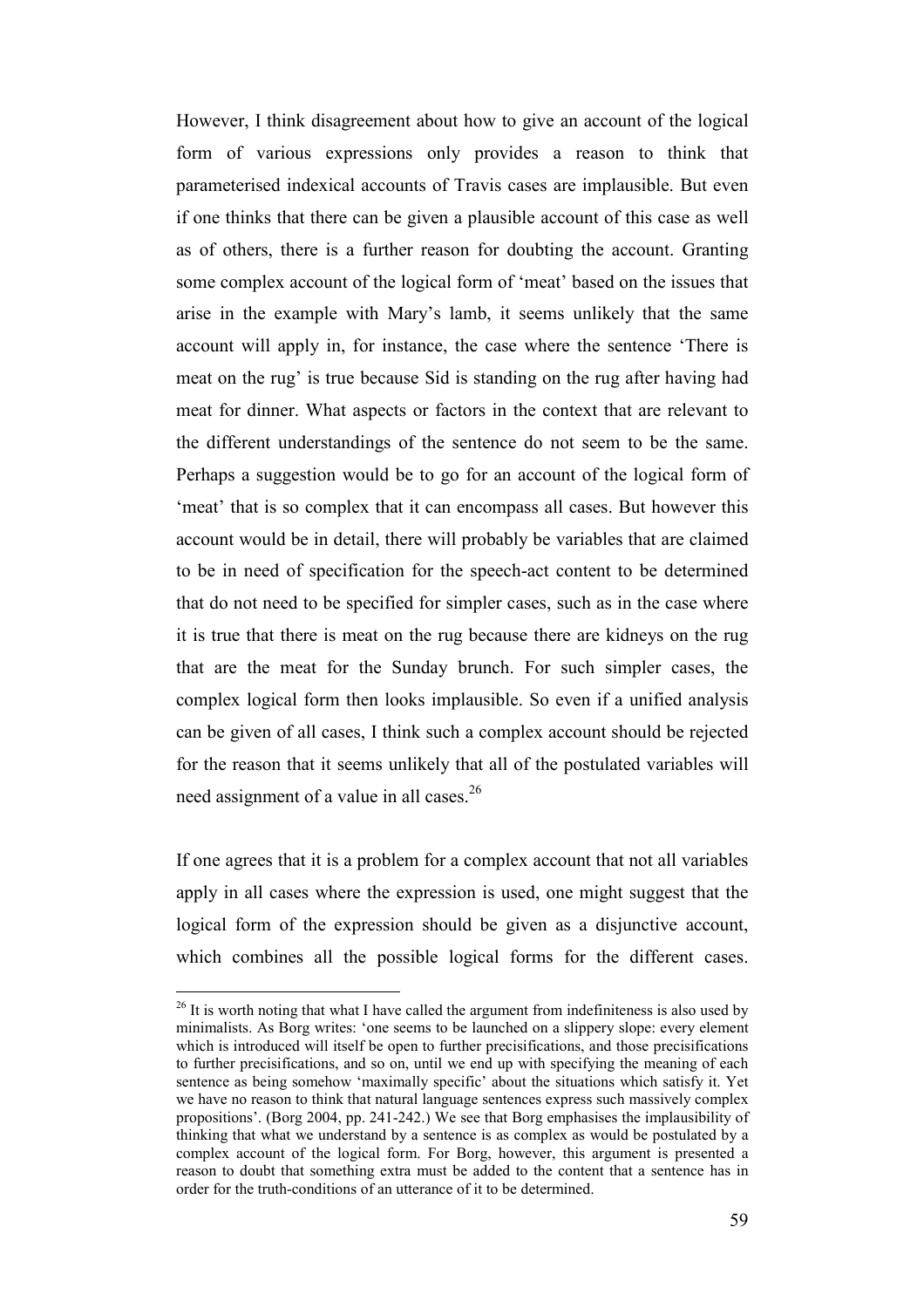However, there is a reason to doubt both of these alternatives. The reason is Travis's point that there can always be new uses of an expression, since there are indefinitely many understandings. With regard to the complex account, it would seem that even an account that encompasses all hitherto known cases may not work for a new use that the expression is put to. Here, one may be tempted to suggest that even if an account that works for all previous cases does not work for a new use, this does not mean that there *is* not a very complex logical form of the expression. It only means, one might suggest, that we have not fully uncovered it yet. However, on the assumption that there are indefinitely many uses of an expression, there can in principle be indefinitely many variables in the logical form of an expression. But a form with indefinitely many variables is not a very determinate form – indeed, I think it then becomes implausible to talk about a determinate form at all.

With regard to the suggestion that we may have a disjunctive account, one might not think that it would be a problem that the disjunction would be indefinitely long. However, Travis's point about the indefinite number of possible understandings means that, for any number of disjuncts we have on the disjunctive account, there can always be added another. This means that the disjunction in principle is infinite, and the idea of an infinite disjunction may be thought to be problematic as an account of logical form – at least, many semanticists seem to think so. In my opinion, the problem is again that the logical form in that case must be claimed to be indeterminate, and then it becomes implausible to talk about it as a form at all. In sum, the considerations made points to the conclusion that if the conclusion in Travis's argument from indefiniteness stands and there is no end to the possible understandings that a sentence can admit of, then approaches that seek to explain differences in speech-act content between utterances by postulating variables in the logical form of constituent expressions seem implausible.<sup>27</sup>

 $27$  It can be mentioned that similar considerations will apply to accounts that seek to explain Travis cases in terms of ambiguity of ellipsis.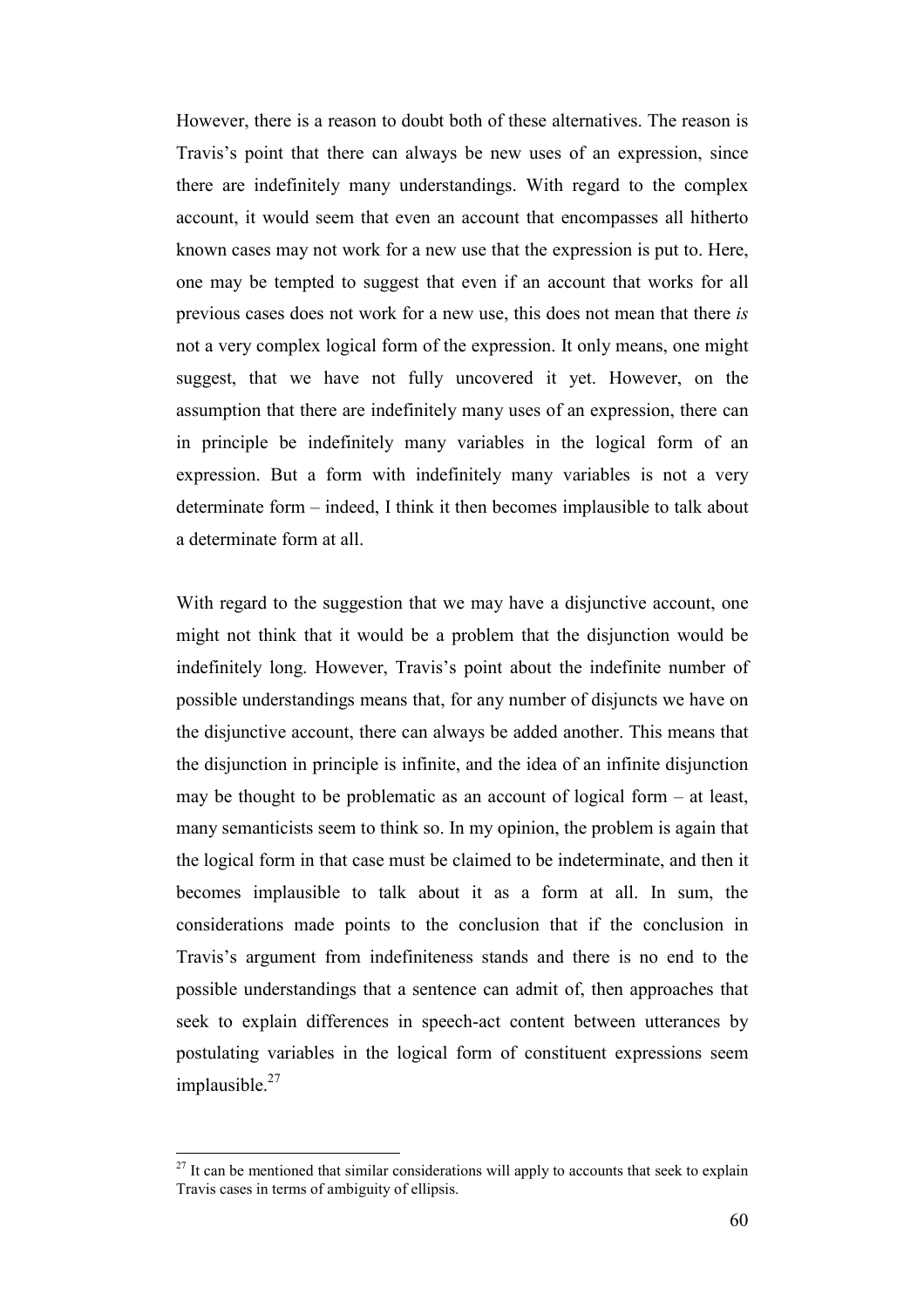I think there is one way someone advocating a parameterised indexical account could get around the problem that Travis's argument from indefiniteness poses. One could suggest that in the logical form of 'meat' or 'green' or whichever adjectives one takes to be an indexical, there is just one parameter. We could perhaps call this a 'counts as' parameter, inspired by what MacFarlane (2007) suggests. In that case, it is not necessarily a problem that this parameter can be satisfied in indefinitely many ways. However, if a counts-as parameter is suggested as a way for the parameterised indexical approach to get around the argument from indefiniteness, the approach in effect turns out as a simple indexical approach like the one Rothschild and Segal advocate, since the 'counts as' parameter would not differentiate the semantics of one adjective from that of another. Rather, as MacFarlane notes, 'the counts-as parameter will be determined in complex ways by... features of the context' (ibid., p. 246), like the extensions of indexicals on Rothschild and Segal's proposal.

If we now turn to Rothschild and Segal's analysis, I think the argument from indefiniteness is not as fatal as it is for Szabó's and Sainsbury's analyses. Because Rothschild and Segal think that there is no specifiable rule or function that governs the use of indexical predicates, they avoid problems that Travis's argument from indefiniteness, as we have seen, raises for indexical accounts that do explain indexicality in terms of such rules or functions. What the conclusion in the argument from indefiniteness means for Rothschild and Segal's account is that there are indefinitely many tokens 'green<sub>i</sub>', 'green<sub>k</sub>', etc. that make up the indicial predicate type 'green', but they might not see this as problematic. In fact, they seem to think of the function that gives the semantics of the indexical predicate type 'green' as being a function from an indefinite range of arguments to an indefinite range of values, as it is a function from contexts to the extensions of particular tokens, both of which, if Travis's argument from indefiniteness is right, will count potentially indefinitely many for each expression. Perhaps it would be a problem for Rothschild and Segal's analysis that the understandings Travis comes up with need not only be of predicates, but can also be of sentences like 'There is meat on the rug', in which no expressions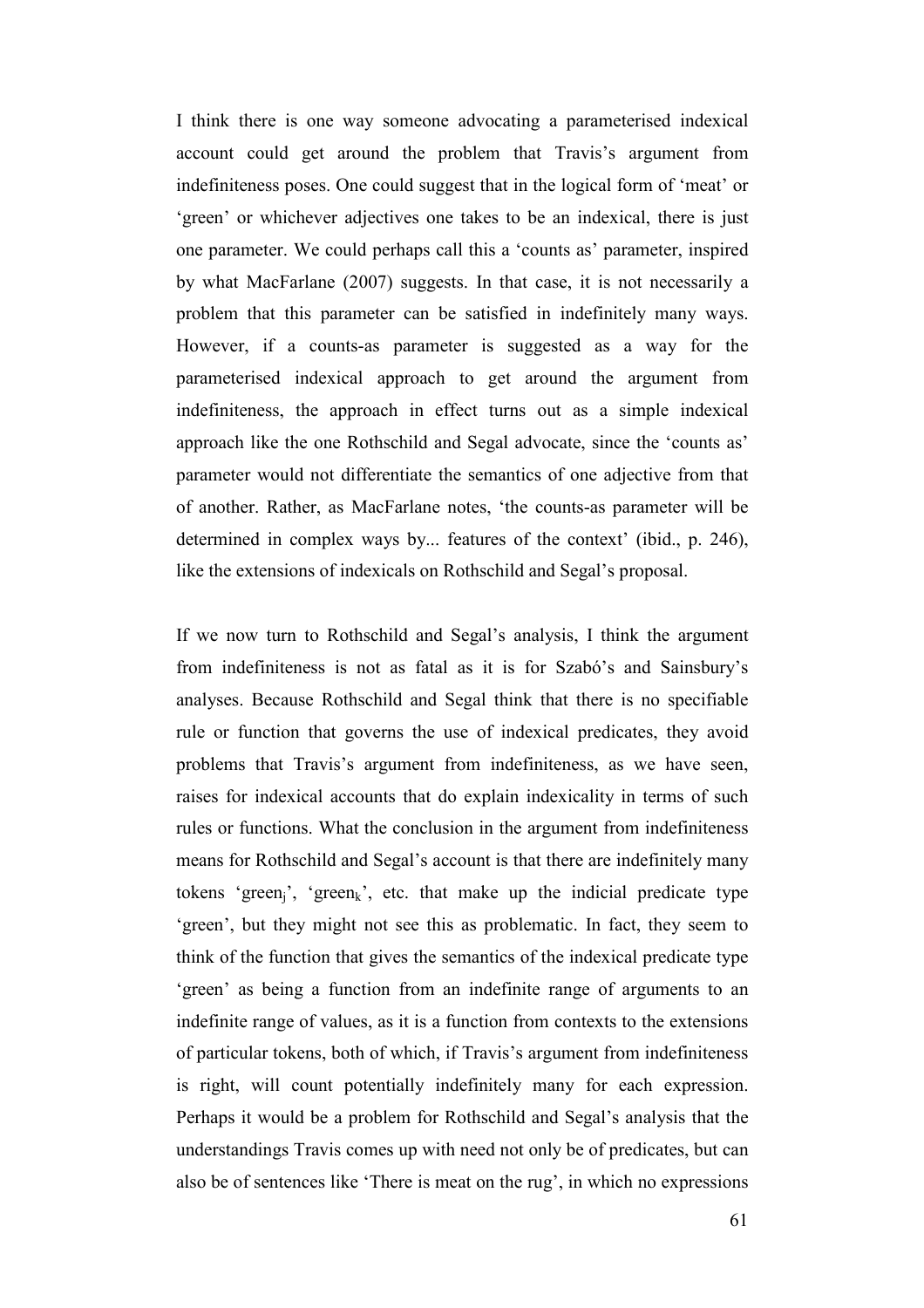function as predicates, but Rothschild and Segal are optimistic with regard to their account of predicates being extended to other kinds of expressions (Rothschild and Segal 2009, pp. 474-475).

#### **3.3 Travis's rejection of a constraint on generality**

The conclusion from the previous section is that the argument from indefiniteness gives good reasons to think that Szabó's and Sainsbury's analyses of the Travis case are wrongheaded, while the same does not follow for Rothschild and Segal's analysis. However, in virtue of all of these analyses holding that the difference in speech-act content between the utterances on the two occasions in the Travis case can be explained by a difference in the speech-act content of a constituent word – i.e. in virtue of them defending compositionality of speech-act content – there is an observation Travis makes that applies to them all. It is this observation I will present in this section. Before presenting the observation, it needs to be made clear which assumption it conflicts with, and why theses that assert the compositionality of speech-act content need to make this assumption. In order to do so it is helpful to look at an argument that Szabó (2010) gives as to why we should think that the speech-act content of 'green' differs between the two occasions.<sup>28</sup>

In his argument, Szabó constructs an extension of a Travis case where someone who did not hear the speaker's utterance asks the speaker what was said, in reply to which the speaker utters 'It is green'. Imagine that this happens on both of the occasions of the Travis case. Szabó assumes, which is not in conflict with anything Travis holds, that because the speaker makes a restatement of the utterances, the speaker must be saying the same thing in 'The leaves are green' as in 'It is green' in each of the contexts. However, he further assumes that because the second utterance is a restatement, the speech-act content of the word 'green' must be the same in each of the

<sup>&</sup>lt;sup>28</sup> This argument is part of an argument to the effect that Travis cases are not counterexamples to the thesis that speech-act content is compositional. Szabó's more overall aim in the paper is to argue that if it is granted that speech-act content is compositional, then there can, with this as a premise, be given an argument to the effect that expression content is compositional too.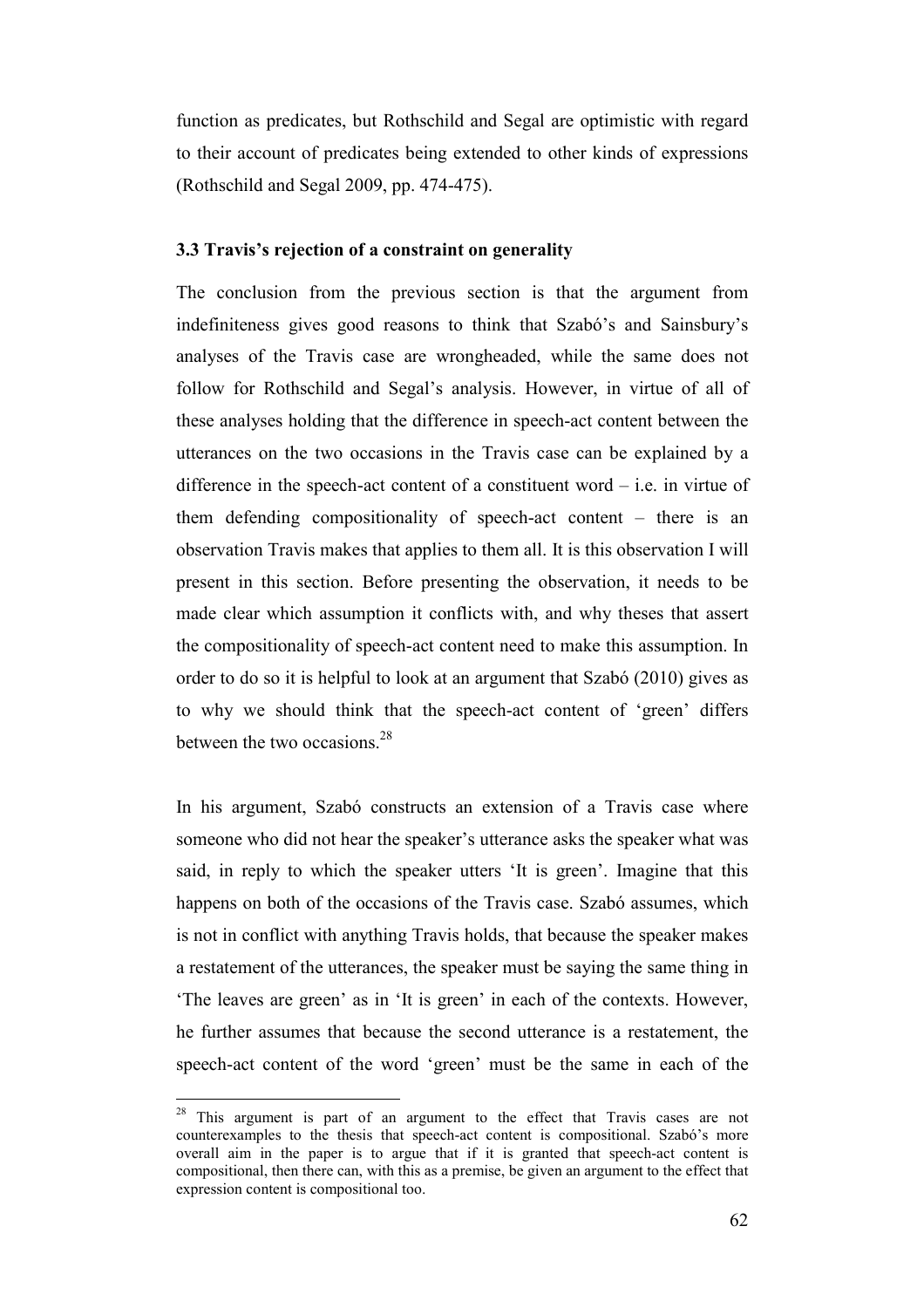utterances. Szabó's thought in drawing this conclusion seems to be the following. Since the word 'it' in 'It is green' refers to the same leaves as the leaves that are called green in the utterance of 'The leaves are green', it must be the case that 'green' has the same speech-act content in that utterance as in 'It is green', or else the two utterances could not have the same content.

Szabó proceeds with the argument by drawing upon similar reasoning. Acknowledging Travis's assumption (1) and (3), which are that the same leaves are spoken of and that the utterances of 'The leaves are green' have different truth-values, Szabó agrees to Travis's conclusion that the utterances of this sentence in the two respective contexts must be used to say distinguishable things. The same, he notes, must hold for the utterances of 'It is green'. After noting this, however, he continues '[b]ut whatever was said about the leaf in uttering 'it is green' was said in calling it 'green'' (ibid., p. 268). Again the thought seems to be that since there is a difference in the content of the utterances of 'It is green', and since the 'it' in both cases must refer to the leaves, the difference can only be due to a difference in the content that the word 'green' has on the occasions. From here, Szabó can conclude that the speech-act contents of 'green' differ between the occasions, which means that we even with regard to the Travis case can hold that the content of the utterances is composed from the content of the constituent speech-acts and the structure between them. So the Travis case is not a counterexample to compositionality.

We can see that the assumption that is implicit in the reason Szabó gives as to why 'green' must have the same speech-act content in the restatement as in the original utterance, and why it must have different speech-act contents between the two occasions is the following.

Assumption (I): Occurrences of an expression that are part of utterances made in the same context have speech-act contents that are identical.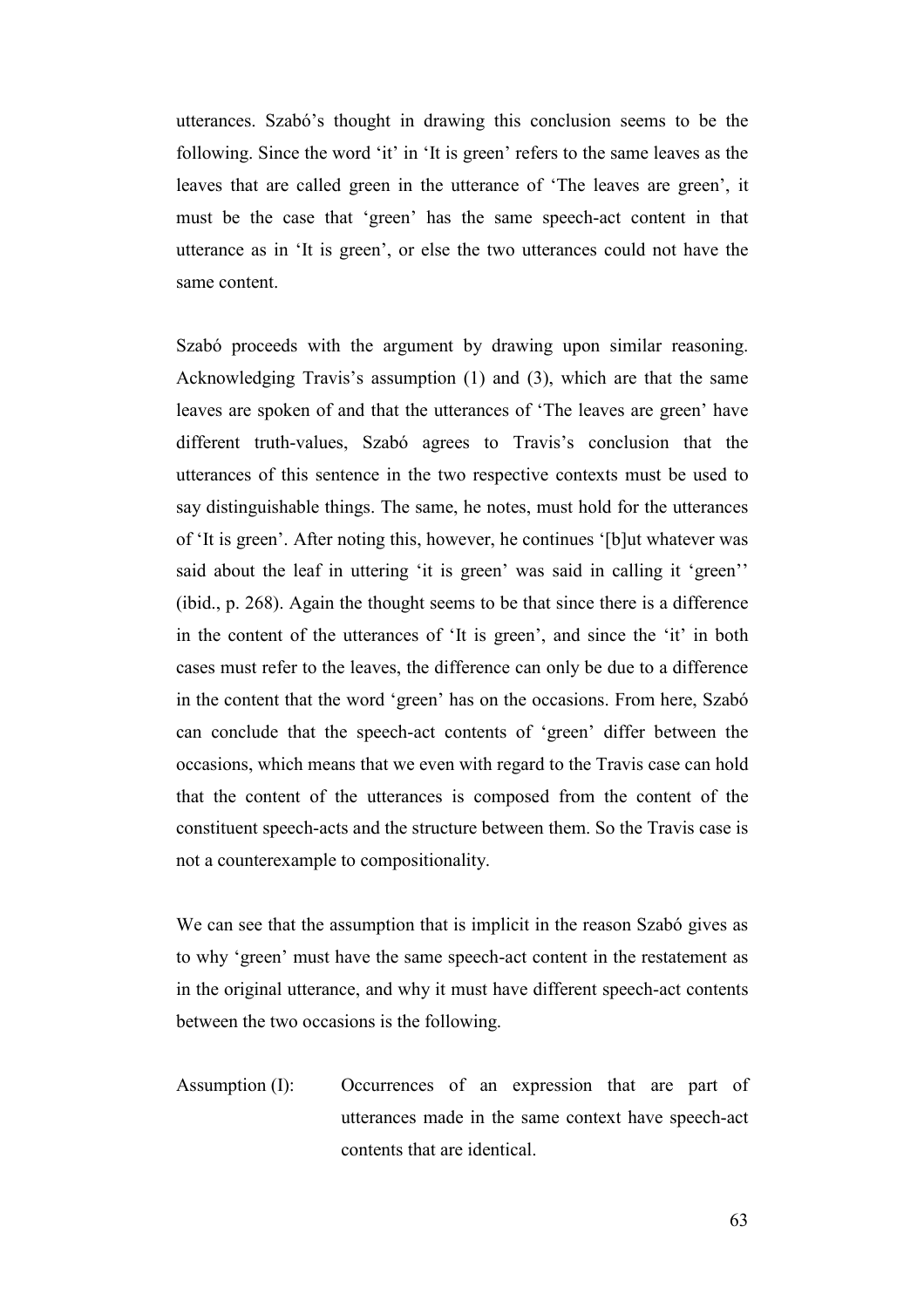This assumption is not only a necessary part of Szabó's argument, but also a necessary part of the view that speech-act content is compositional. It is necessary for the latter because, without the assumption, we cannot state the principle about compositionality of speech-act content. Regardless of the precise way in which the principle is stated, the statement of it will have to include that utterances that have the same speech-act content have constituents with the same speech-act content. This is just what Szabó claims to obtain when the restatement of the utterance 'It is green' is made. Furthermore – and following form the fact that it figures in a statement of the principle – the assumption is also needed in order for it to be possible to state a counterexample to the principle. A counterexample to the principle would require a case where the constituents of two utterances had the same speech-act content, but the utterances as a whole did not. It is the possibility of the Travis case being this kind of case that all of the analyses presuppose and deny, and thus also Sainsbury, and Rothschild and Segal must be making assumption (I), since they consider the Travis case to be a counterexample to the compositionality of speech-act content. In Szabó's argument it is denied that the constituent 'green' in the utterances of 'It is green' have the same speech-act content on the two occasions – a denial there would be no sense in making unless there could be cases where constituents do have the same speech-act content. But, as the assumption goes, there can be such cases; they are the cases where the constituent words are uttered in the same context.

Because the assumption that the speech-act contents of a word which is uttered several times in the same context are identical plays a part both in formulating and giving counterexamples to the principle, it is important to note that Travis's makes an observation that implies that the assumption is mistaken. In his discussion of a principle Evans calls 'The Generality Constraint' Travis formulates a version of this constraint as follows.

Now perhaps the idea of the generality constraint is this. Someone who grasps the thought that the words 'the thought that **a** is F' refer to, spoken on a given occasion, or where 'is F' makes some given contribution of the many it might, is thereby able to understand the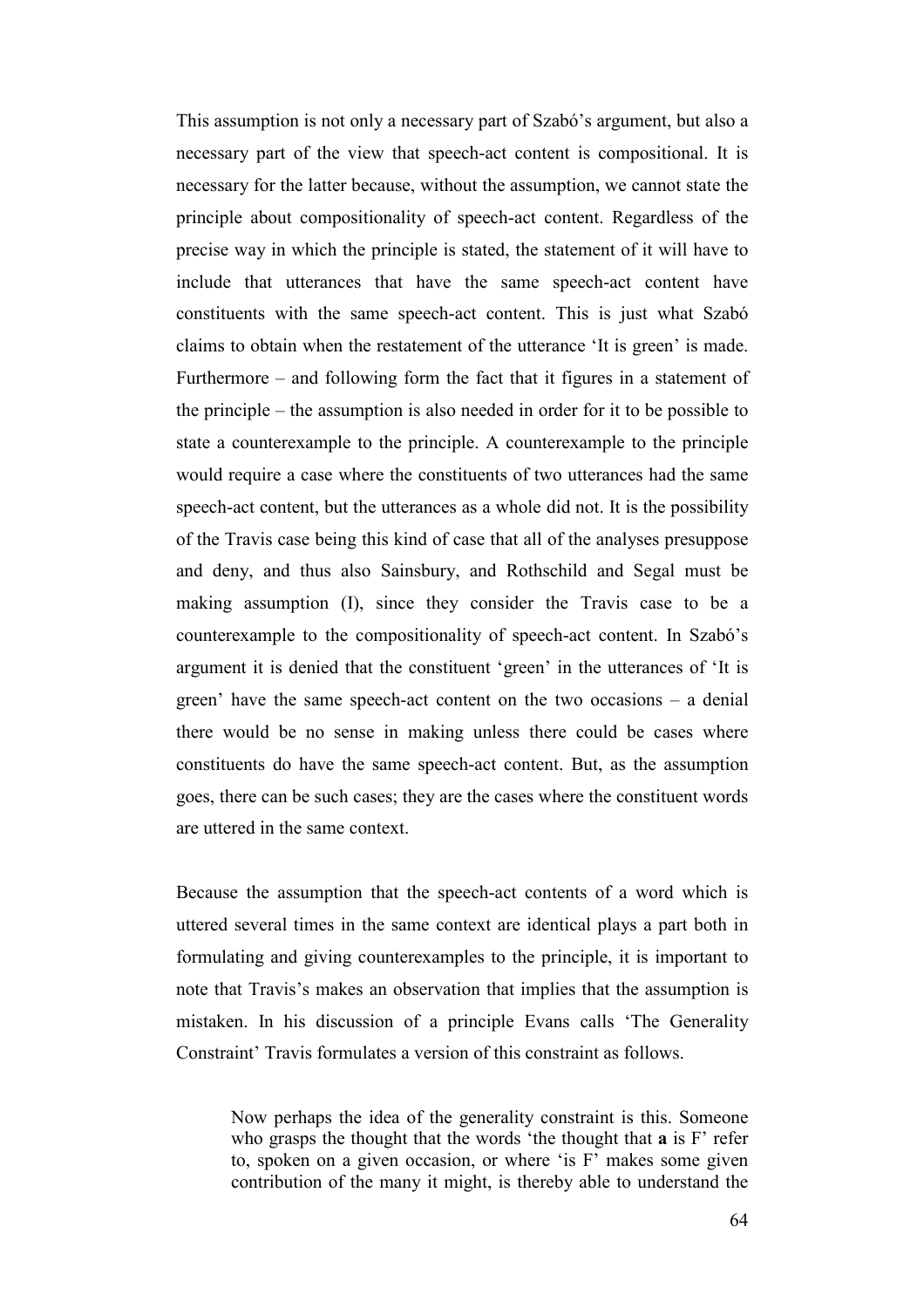thought that would be referred to by 'the thought that **b** is F', spoken on that occasion, or where 'is F' makes the same contribution. This presupposes that, e.g., it is determinate what it is for 'green' to make the same contribution to the expression of a thought about a leaf as it does to a thought about mouldy cheese, or Uncle Hugo, and/or that surroundings which determine what would be expressed in calling a leaf green must, inevitably, determine what thought would be expressed in calling Uncle Hugo green, and that so it is with predicates in general. (Travis 1994, p. 173.)

Observe that the presupposition that Travis says underlies this version of the generality constraint amounts to much of the same as assumption (I). Because it is the thought that 'the thought that a is F' refers to that is in question, and not the sentence itself, the contribution that Travis talks of 'is F' as making to this thought must correspond to what I have been calling the speech-act content of that expression, and not to the expression content of it. Thus, when Travis writes that the generality constraint presupposes that it is determinate what it is for 'is F' or, as is his example, 'green' to make the same contribution to the expression of a thought, the presupposition he is talking of could also be formulated in terms of a constituent word having the same, i.e. identifiable or determinate, speech-act content in different utterances. Both on Travis's presupposition and assumption (I) the same contribution will be made when the surroundings in which the thoughts are expressed remain the same – or, in alternative terms, when the context in which the utterances are made remains the same. Of course, there is a difference between the presupposition Travis formulates in the quote and assumption (I) in that Travis's presupposition is open to that constituent expressions may make the same contribution to a thought for other reasons than them being uttered in the same context, while assumption (I) does not explicitly allow for this possibility. (However, there is nothing about the compositionality of speech-act content that prevents a proponent of it from being open to this possibility, so (I) could be formulated so as to allow for it.) Nevertheless, the likeness between the two is sufficient for the reasons in Travis's rejection of the presupposition in this version of the generality constraint to apply also to assumption (I).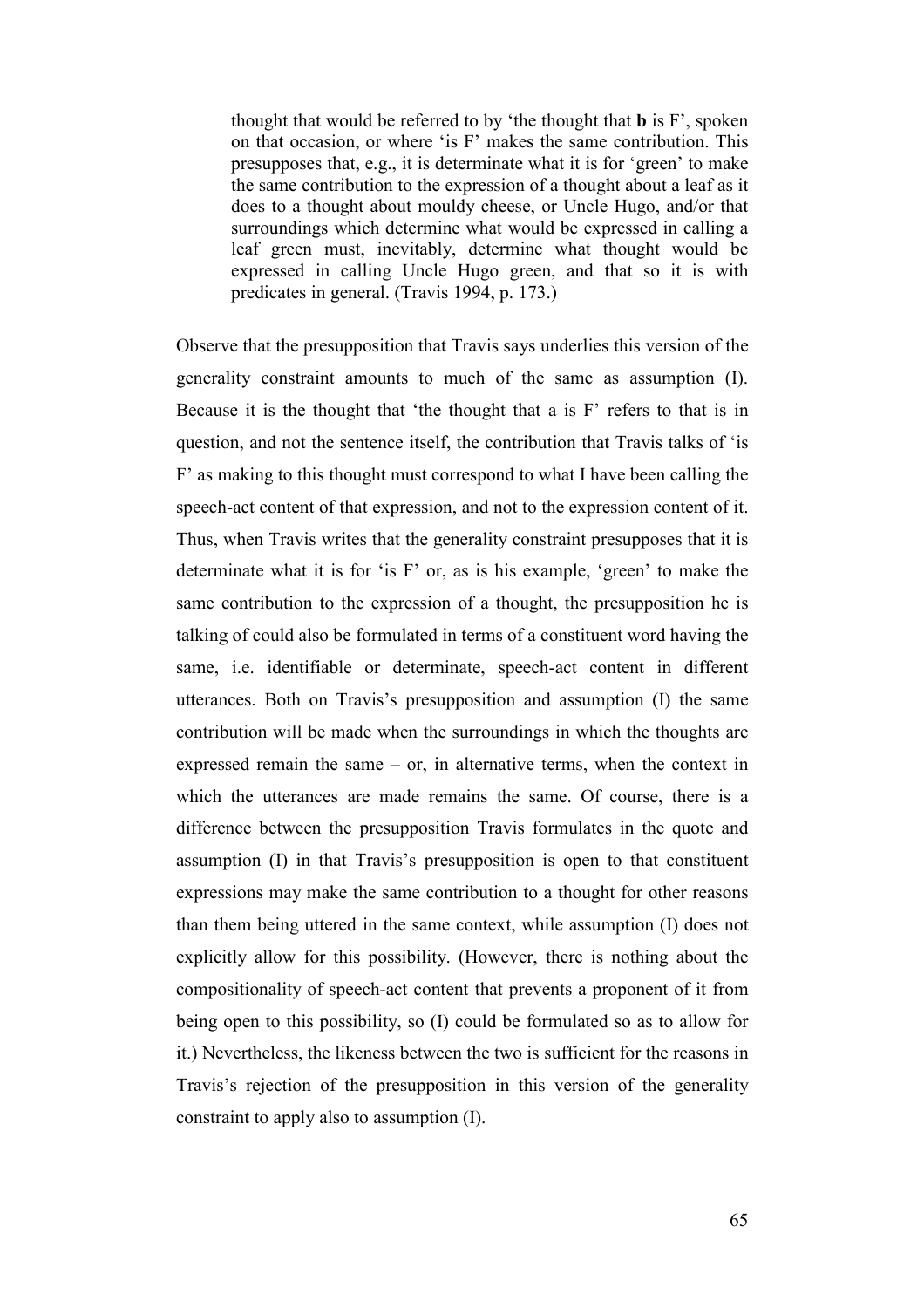Travis's rejection of the generality constraint as understood above consists in an appeal to that it just is not plausible that there is a determinate contribution the word 'green' makes to an utterance of 'The leaves (on my tree) are green' and 'Uncle Hugo is green', even if these utterances should be made on the same occasion, in the same surroundings. Why is this not plausible? Travis's point is that we well may understand what it would be for the leaves on a certain tree to be green, what it would be for someone's bedroom walls to be green, and what it would be for a cheese that has been left in the refrigerator to be green, but still not understand what it would be for Uncle Hugo to be green (ibid., p. 168). It need not help at all to understand what it is for leaves to be green in order to understand what it is for Uncle Hugo to be the same, since for him to be so it not necessarily the same at all as what it is for a leaf. As Travis writes,

'[a] capacity which consists in a suitable sensitivity to the surroundings of words is *both object- and surroundings-specific*. ... [O]ne may know, within given surroundings, a leaf to be counted as green or not, without grasping what it would be to 'go on in the same way', in those surroundings, in so classifying uncles.' (Ibid., p. 177, my emphasis.)

So when we on a certain occasion understand what would have to be the case in order for a certain thing to be green, our understanding is not of what would have to be the case in order for just anything to be green on that occasion. The thought seems to be that we do not have an independent grasp of how things would have to be in order to be green in certain surroundings, although we do grasp in a particular context what would have to be the case for a leaf to be green. But only if we had an independent grasp of this would we, as the generality constraint says, be able to grasp a thought expressed by applying the predicate to any object.

Proponents of the indexical analysis could respond to the observation Travis makes by claiming that the fact that we do not seem to grasp independently what it would be to be green, but always grasp this in accordance with what object is said to be green, can be explained by semantic analysis. Geach (1956) was early to observe the phenomenon that there are what he called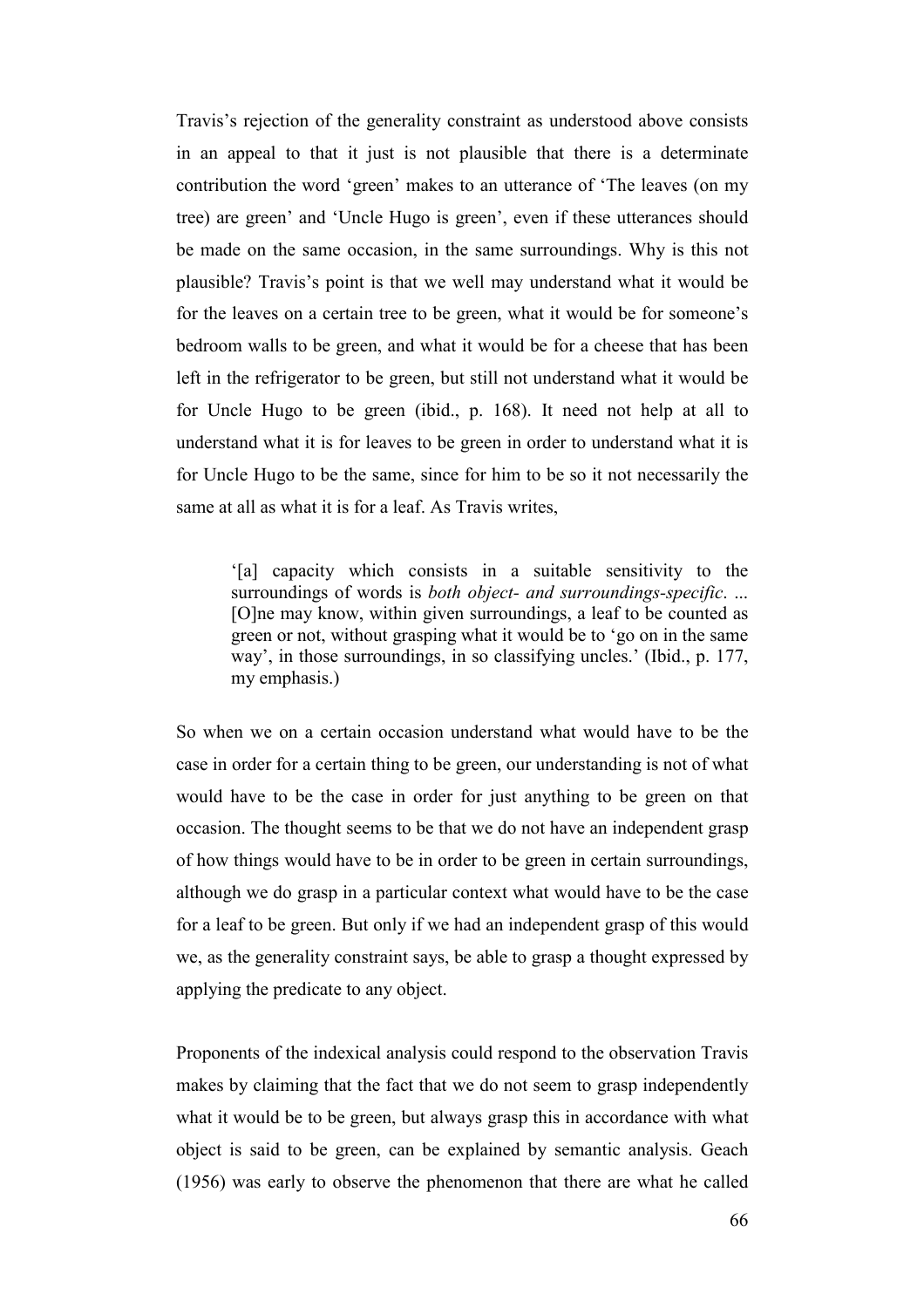'attributive' adjectives which are such that in a phrase 'an A B', where 'A' is an adjective and 'B' is a noun, the predication does not logically split up into 'is A' and 'is B'. In contemporary generative semantics, it is thought that adjectives for which this holds, which in this discourse are called 'nonintersective adjectives', can be accounted for semantically by the adjective combining with different nouns such that the speech-act content of it is influenced by which noun it is used to modify (see Heim and Kratzer, pp. 63-70). A typical example is the adjective 'small', where what it is to be a small animal is not the same as what it is to be a small elephant. However, the general idea seems to be that there is a parameter inside the adjective that needs to be satisfied by the noun that the adjective is used to modify in the context. This means that the explanation of nonintersective adjectives just is the parameterised indexical explanation we saw that Sainsbury and Szabó want to give of the case. In fact, in Szabó's discussion, where the insight from Geach is sought explained, it seems that the comparison class that Szabó claims 'green' has in its logical form, where the comparison class is the *kind* of objects that the adjective 'green' is used about, does the same work as does specifying the noun that the adjective is used to modify on the mentioned semantic analysis. But if the suggestion is to explain the observation Travis makes in this way, then the account faces the same problem as we saw Sainsbury's and Szabó's accounts face with the argument from indefiniteness presented in the previous section. Another problem with the semantic analysis would be that it only takes into account the object-specificity that Travis mentions in the quotation, and not the surroundings-specificity (which may be why it on the mentioned semantic analysis is thought that nonintersective adjectives face additional problems because they are 'vague and heavily context-dependent' (ibid., p. 70)).

Irrespectively of the suggested semantic explanation, however, the decisive problem that Travis's rejection of the generality constraint poses for all of the indexical analyses is that it means that assumption (I) must be rejected. However, the rejection of assumption (I) that follows from Travis's considerations is not the assertion of the negation of (I). As we saw, Travis's observation shows that it cannot be the case that we have an independent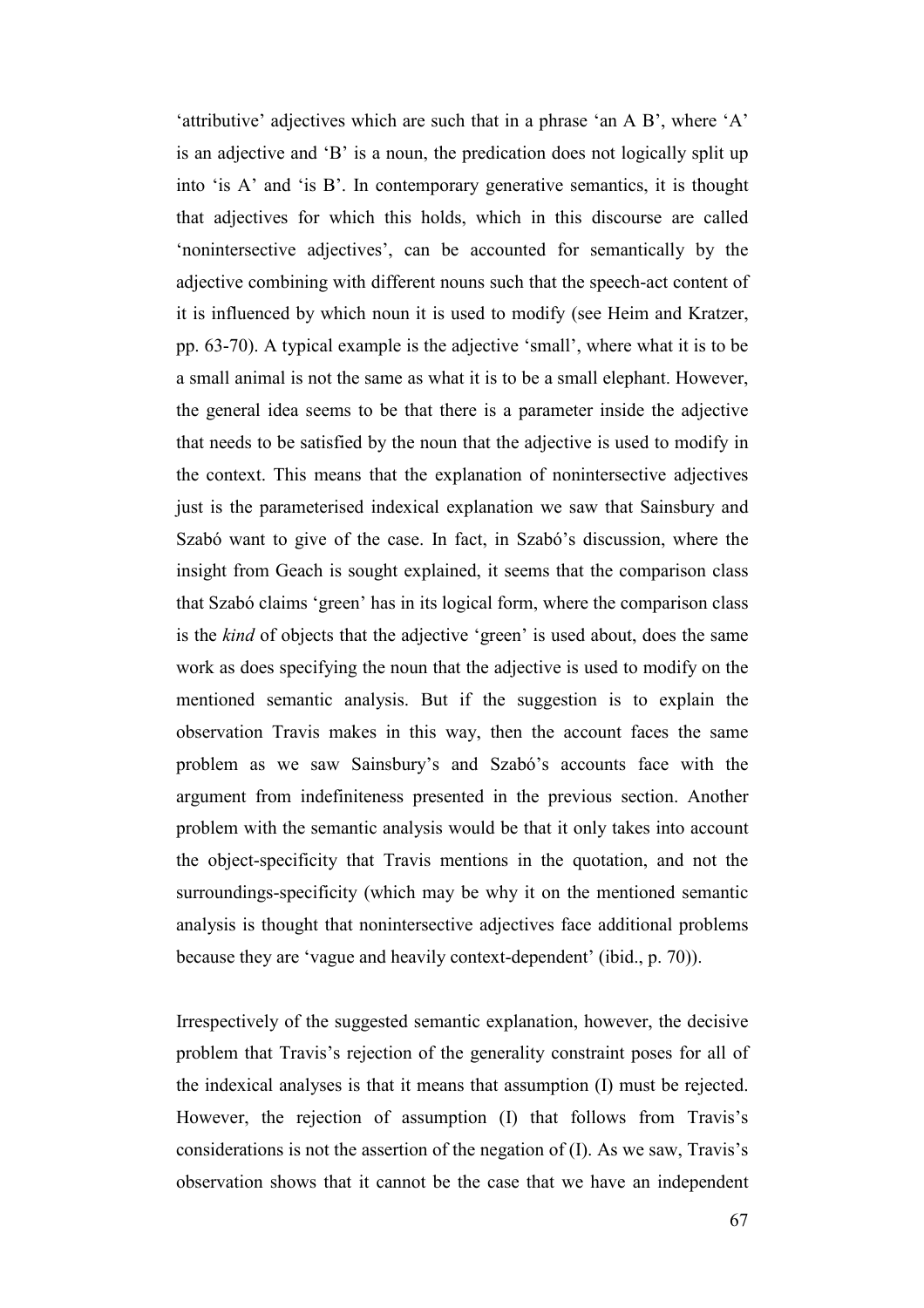grasp of how things would have to be in order to be, for instance, green on a given occasion. But in that case, it cannot be the case that there is a speechact content of the constituent 'green' in an utterance of 'The leaves are green' that we can identify and compare to a speech-act content that the constituent has in an utterance of 'Uncle Hugo is green', or in a different utterance of 'The leaves are green' for that matter. To know how things would have to be in order to be green, I here assume, is to know what the speech-act content of 'green' is on the occasion. And this is just what Travis's observation shows that we cannot determine, even though we can determine what it is for a leaf to be green on the occasion. So his observation can also be put as being that, although we can determine the speech-act content of a sentence, we cannot necessarily determine a speechact content of its constituents. Hence, I think we can conclude that the speech-act of a constituent expression in an utterance cannot be separated from the speech-act content of the utterance as a whole.

In asserting assumption (I), it is that such a separation can be made that needs to be presupposed, so it is in this way that the rejection of the generality principle is a rejection of (I). This means that neither assumption (I) nor its negation can be formulated without running into problems. (They can only be formulated by altering the content of it slightly, as Travis does when he formulates the presupposition implicit in the generality constraint as being that 'it is determinate what it is for 'green' to make the same contribution to the expression of a thought'). However, as I explained, assumption (I) is necessary for formulating a principle about the compositionality of speech-act content, as well as the negation of it. What is rejected is therefore that the way in which Travis cases can be counterexamples to the principle about compositionality of speech-act content can be thought of as a negation of the principle itself.<sup>29</sup> However, Szabó's, Sainsbury's and Rothschild and Segal's analyses presuppose that it can. This is manifest in that their analyses, as we saw in section one, must presuppose that the equivalent of Travis's assumption (2) concerns speech-

<sup>&</sup>lt;sup>29</sup> We should note that the considerations do not necessarily have any bearing upon whether a principle about the compositionality of expression content can be formulated.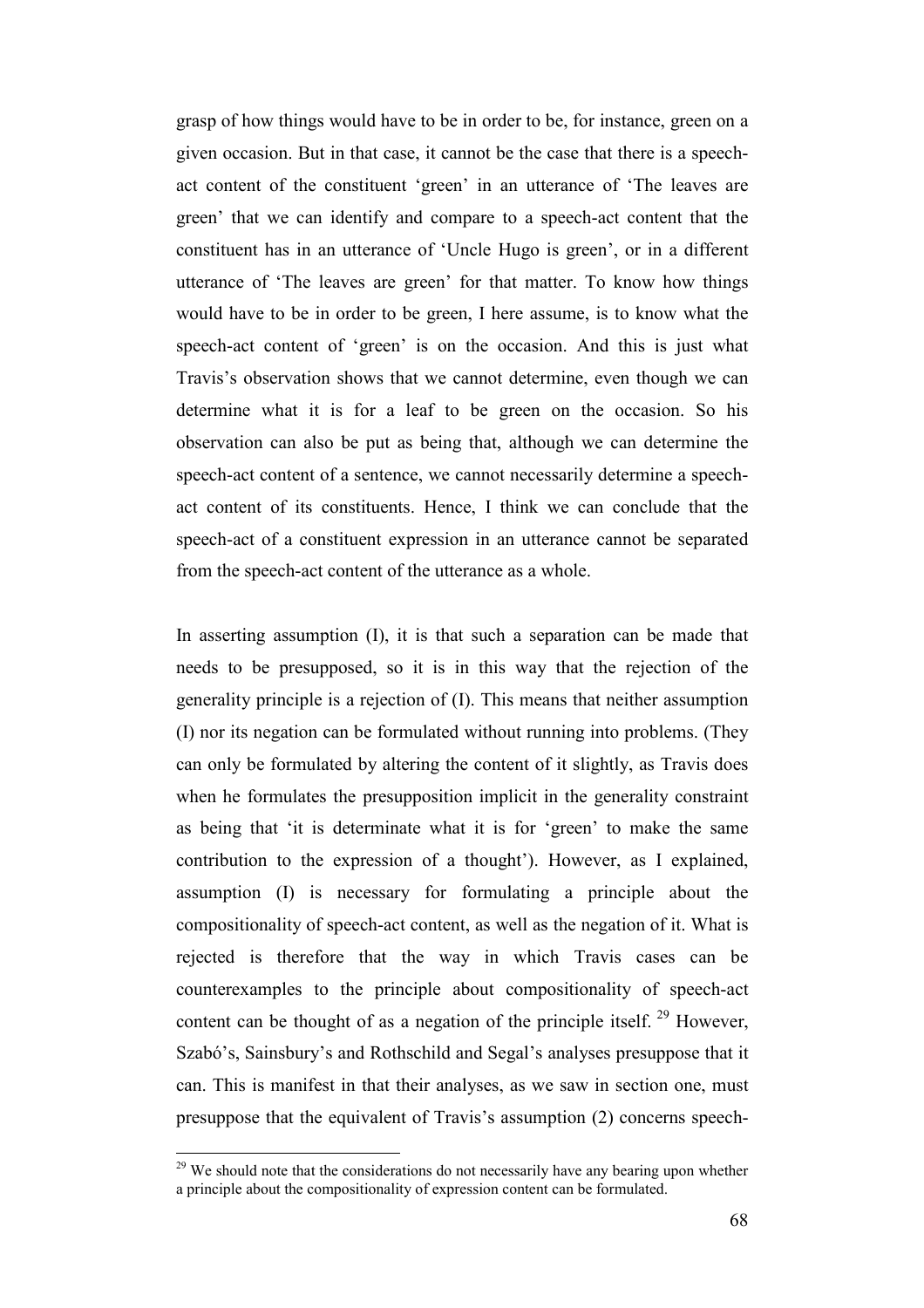act content and not expression content. Their analyses argue that the expression content of a constituent can stay the same, but the speech-act content vary. They seek to explain Travis cases by locating the difference in speech-act content between the utterances in just one constituent of the utterances. But with Travis's rejection of the generality constraint it is clear that we cannot separate the speech-act content of a constituent of the utterance from the speech-act content of the utterance as a whole. Hence, the way in which the indexical analyses presuppose that the Travis case can be a counterexample to the compositionality of speech-act content cannot be presupposed.

#### **3.4 Conclusion**

In this chapter we have seen that indexical analyses of the Travis case have in common that they reject assumption (2) of Travis's analysis, although only on a reading that Travis himself cannot be presupposing. The indexical analyses reject that there is no variation in the semantics of the words used, in the sense that speech-act contents of the constituent words 'green' are the same on both occasions. Szabó's and Sainsbury's accounts of how this happens were deemed wrongheaded on the basis of the argument from the indefiniteness of the number of possible understandings. It appeared that the logical form of 'green' would have to contain indefinitely many parameters, and both a complex account and a disjunctive account of the logical form faced the problem that there could be no determinate logical form if there are indefinitely many parameters. Rothschild and Segal's account of how the speech-act content of 'green' varies between occasions, on the other hand, would not necessarily be problematic due to the argument from indefiniteness. However, because they, like Szabó and Sainsbury, read assumption (2) in a way that presupposes that speech-act contents of constituents of utterances can be compared and judged to be identical or different, Travis's observation that it is not determinate what it is for a constituent 'green' to make the same contribution to an understanding of a sentence in which it occurs has a fatal consequence for all of the analyses. For with this observation, it becomes clear that a speech-act content of a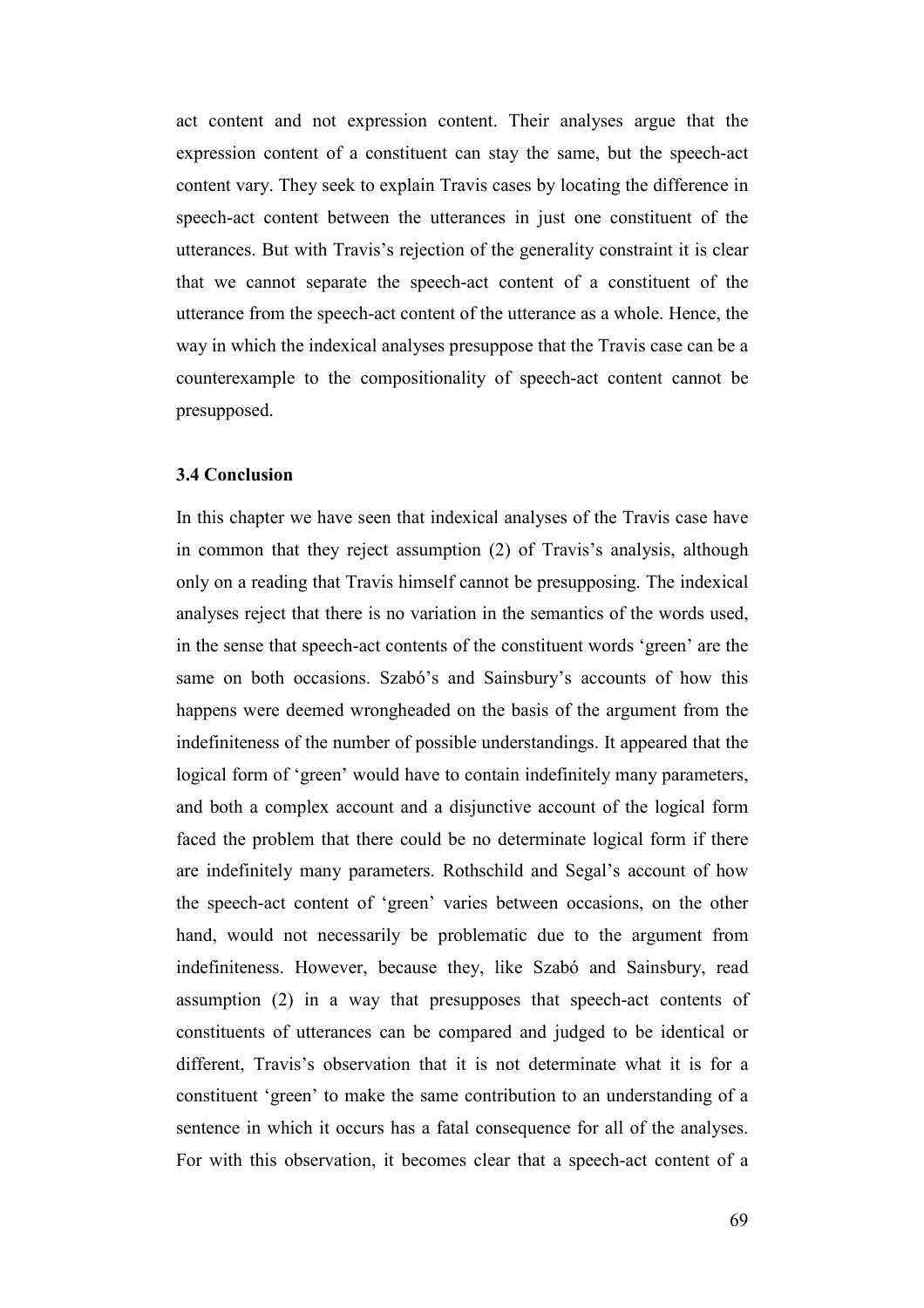constituent of an utterance cannot be separated from the speech-act content of the utterance as a whole. We saw that a possible comeback for proponents of indexical analyses was to try to explain the interconnectedness of the speech-act contents of constituents semantically, but that this attempt would face the same problem as Szabó's account does with the argument form indefiniteness. Hence, the way of thinking about the Travis case that the indexical analyses presuppose must be rejected, and with this follows a rejection of the analyses themselves.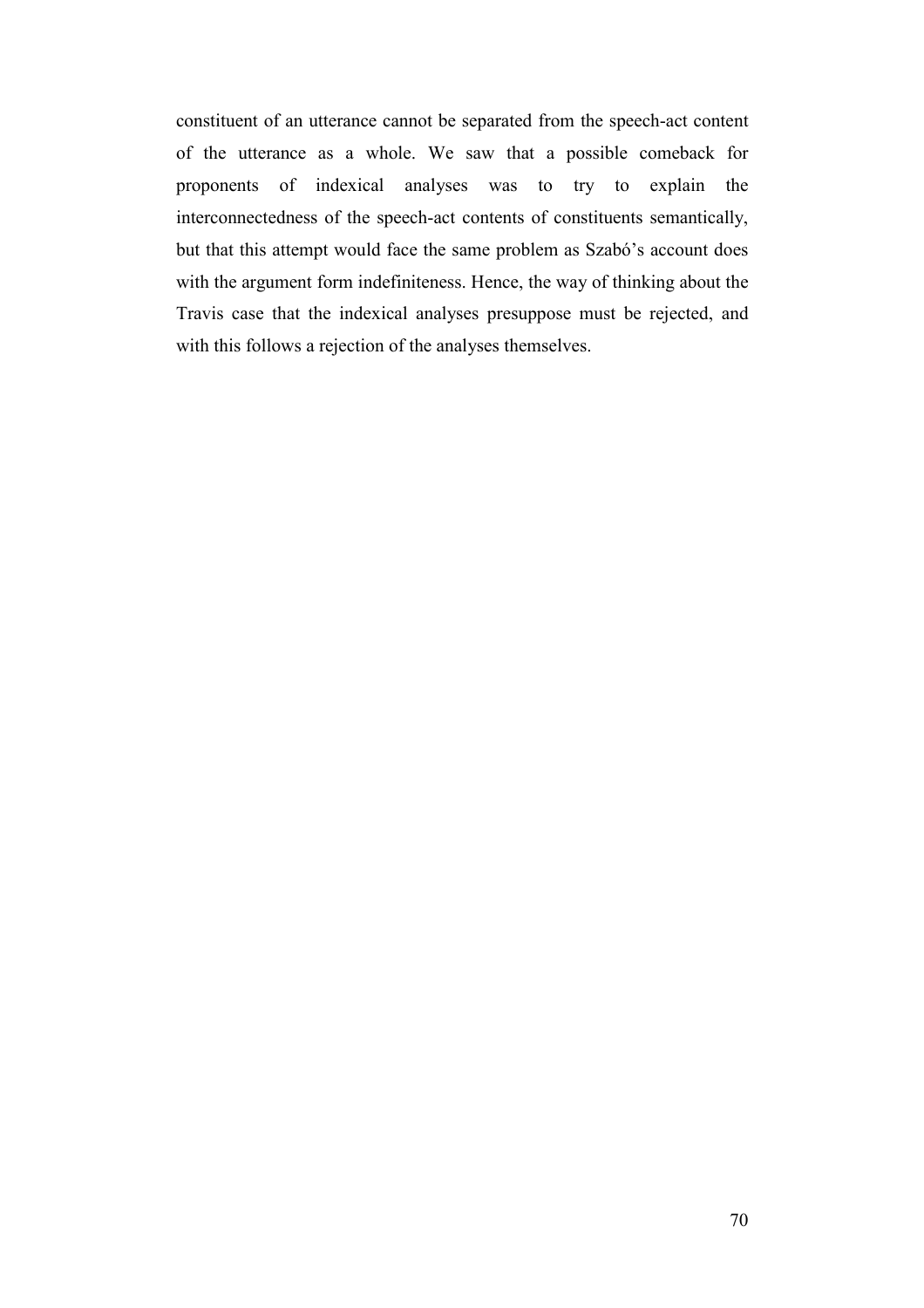## **Overall Conclusion**

The general aim of this thesis has been to present and explain Travis's version of contextualism, and to defend it against two alternative views on context-sensitivity, namely semantic minimalism and indexicalism. The way in which I have sought to do this is by arguing that the analyses proponents of these views give of a Travis case are not viable alternatives to Travis's own analysis of it. Of course, there may be objections that minimalists and indexicalists have to Travis's view independently of what is right to think about Travis cases. In addition, there is one important general view of context-sensitivity that I have not discussed as a possible analysis of Travis cases; this is the view I, following Recanati (2007), called 'circumstancerelativity'. Thus, there are several objections to Travis's view I have not given any defence against. What follows if my arguments are accepted, therefore, is only a partial defence of Travis's position. But in so far as Travis's analysis is accepted, the conclusion he draws from it must be too, which would mean that it is agreed that the same semantics is compatible with several distinct truth-conditions, or admits of several understandings. This is a corner stone of Travis's version of the radical view.

However, alongside the aim of defending Travis's analysis from other alternatives, my hope was also that doing so could increase insight into his position. What I will try to do by way of conclusion and summary, therefore, is to note how the aspect I emphasised of Travis's view in chapter one, which concerned that the understanding of an expression is derived from a sensitivity to things being as they are, can be seen as a foundation for, and, as such, also an explanation of, the conclusions from the arguments in chapter two and three. Although I think the conclusions argued for can stand on their own feet and are not in need of further justification, I think that seeing how they connect to Travis's view may enhance our understanding of it, as well as assure us that the conclusions are not problematic on Travis's view.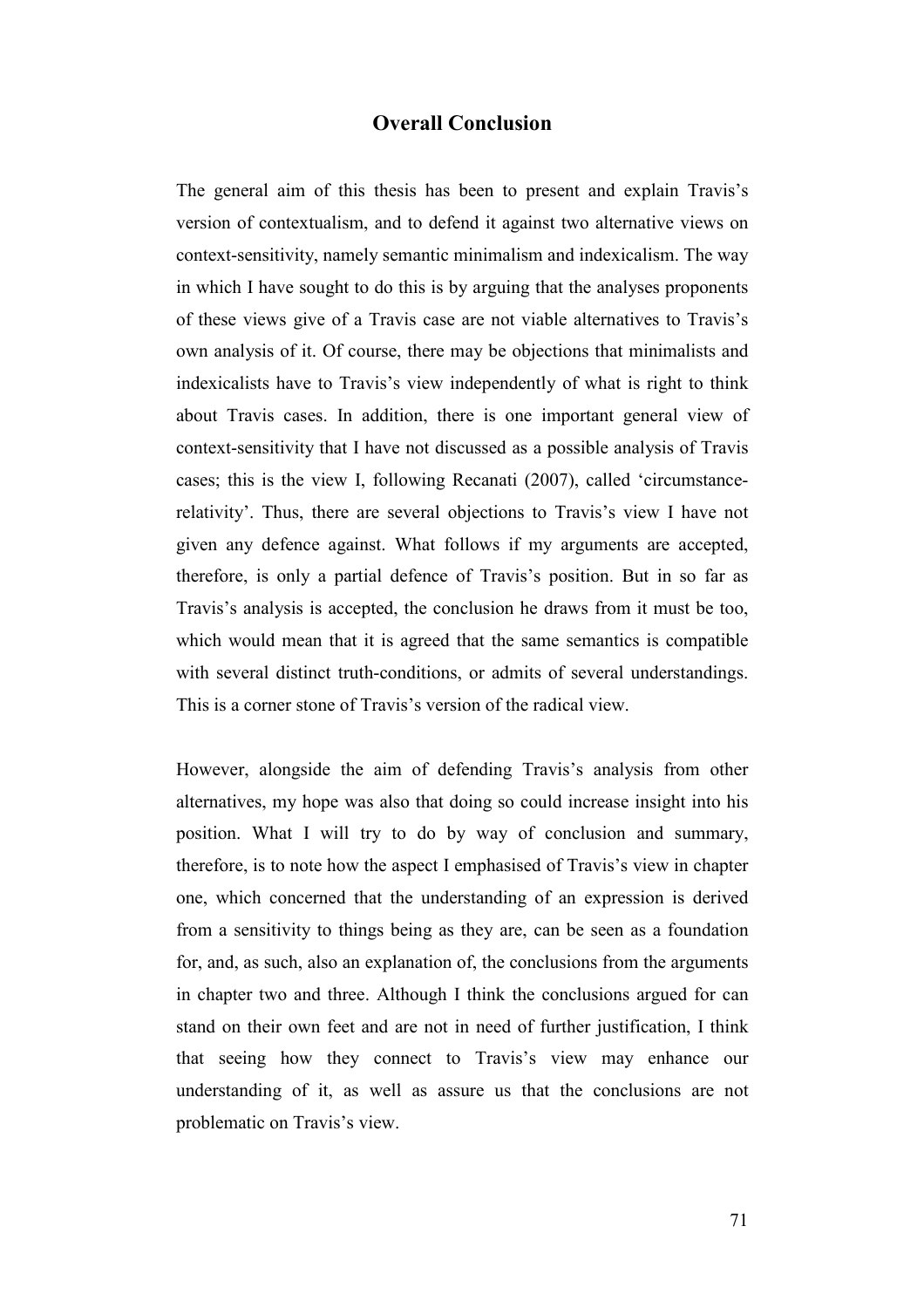Let us first look at how the point about the derivation of understandings relates to the argument in chapter two. The argument in chapter two was focused around rejecting the principle that I called the sufficiency principle. The idea was that there are several ways in which an utterance can be made true, and that it is sufficient that it is made true in one of these ways, even though that might not be the way that we would assume that the utterance would have to be made true. However, if it is thought that we arrive upon understandings of words in the way that I presented Travis as thinking, this way of thinking about truth-making cannot be accepted. For the understandings of words are always derived from a sensitivity to the *particular* state of the world that the words are used to speak of. The understanding we have of words as they are used on an occasion is therefore not of what it is to, say, be green as such. Rather, the understanding of a given use of the words 'The leaves are green' is an understanding of what it is for the particular leaves in question to be in the particular state that they are spoken of as being in on the occasion. A general condition for what it is to be green as such is therefore entirely beside the point to what the sentence 'The leaves are green' is used to speak of and thereby say, and to whether it is used to say something true or false. But it is such a general condition that it must be presupposed to be involved in the understanding of the words if it is to be sufficient for the truth of the utterance that it is made true in a way that it in general can be made true that things are green. Thus, if it is recognised that the words 'The leaves are green' when used on a given occasion are not used to speak of what it is for leaves to be green in general, but what it is for the particular leaves to be in the state that they are, the sufficiency principle must be recognised as false as well.

Travis's view that understandings of words are derived from a sensitivity to that which they are used to speak of can also be seen as a foundation for the conclusion of the argument from indefiniteness in chapter three. With respect to the argument from indefiniteness, the important point is that Travis thinks that it is things being as they are, or the state of things which the words are used to speak of, that facilitates the understanding of the words. For if this is so, we can see why it makes sense that the space of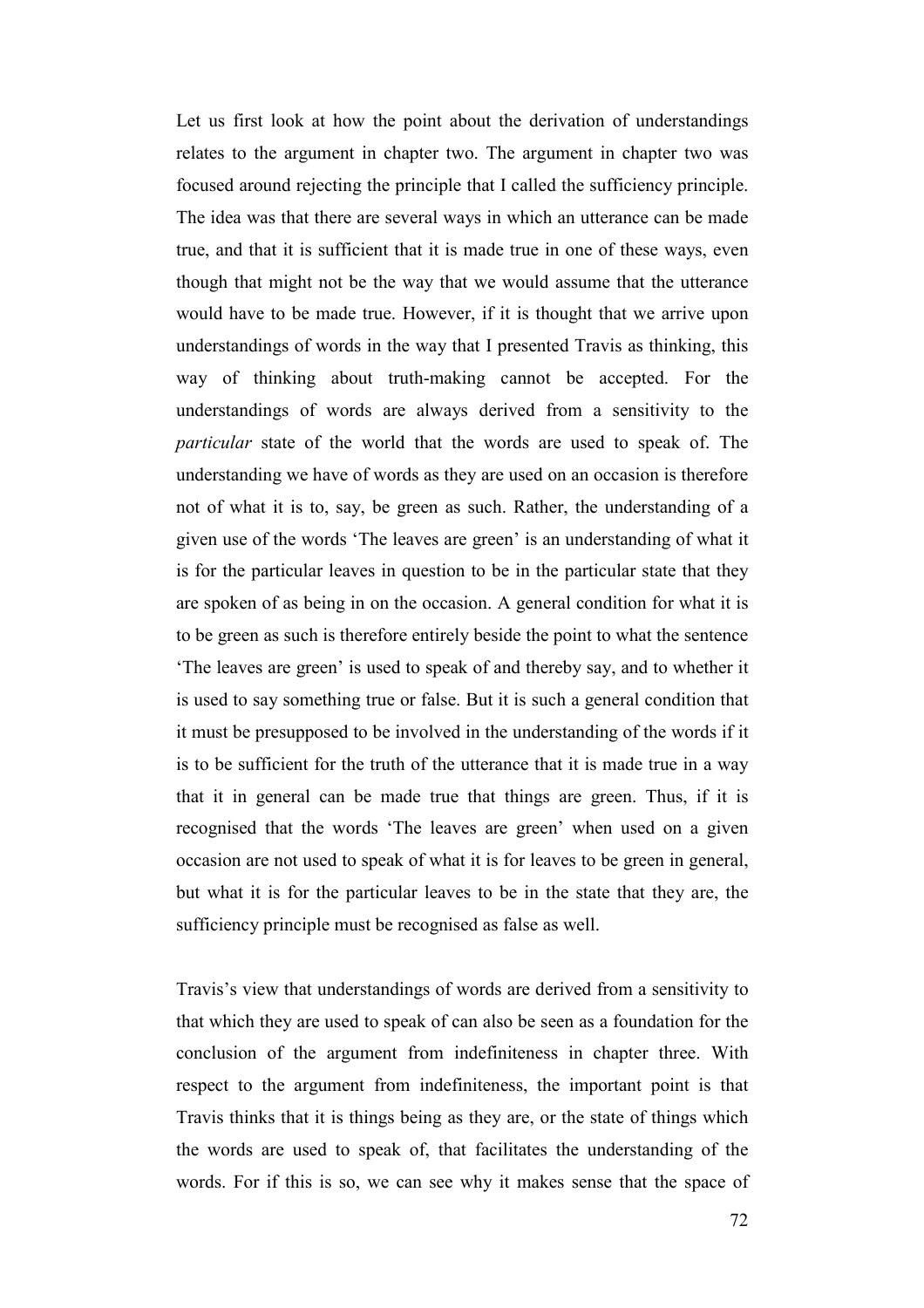possible understandings is indefinitely large. It is indefinitely large, because that which the understanding is derived from, i.e. the states of the world, are indefinitely many. The number of states of the world, or the number of things being as they are, are indefinitely many because the world can continue for indefinitely long, so given a way things were before, there can be a new state of the world, and, as we saw that Travis thinks in chapter one, we can 'use old descriptions ... to new ends' (Travis 2008a, p. 136), by using the same sentence such that it bears an understanding which has certain truth-conditions. If one objects against the conclusion drawn in the argument from indefiniteness that we can run out of imagination – impressive, though, as Travis's imagination in coming up with different cases is – and that there might be an end to the possible understandings words can admit of, this foundation of the point can be brought to mind. The idea that there are indefinitely many possible understandings does not rely on how imaginative we are, but on how many 'things being as they are' there can be.

Also the second argument from chapter two has a foundation in the view that all understandings are derived from things being as they are. The conclusion from the rejection of the generality constraint is that we cannot separate the speech-act content of a constituent word from the speech-act content of the utterance as a whole. With Travis's view in mind we can see why this must be so. As I discussed in chapter one, the fact that Travis seems to think understandings are arrived upon in this way suggests that we need to know what the words are used to speak of, or, as I called it, what the reference of the speaking is, before we have an understanding of the words on the occasion. We also saw that the reference of the speaking could not be understood as a conjunction of the referents of the referring terms, but must rather be a certain part of the world, so that the speaking refers to that part as a whole. This means that the understanding of a sentence as it is used on an occasion proceeds from the *whole* that the sentence is used to refer to. In this regard, it makes sense that the understanding the words bear is an understanding of what the words *together* are used to refer to, and that it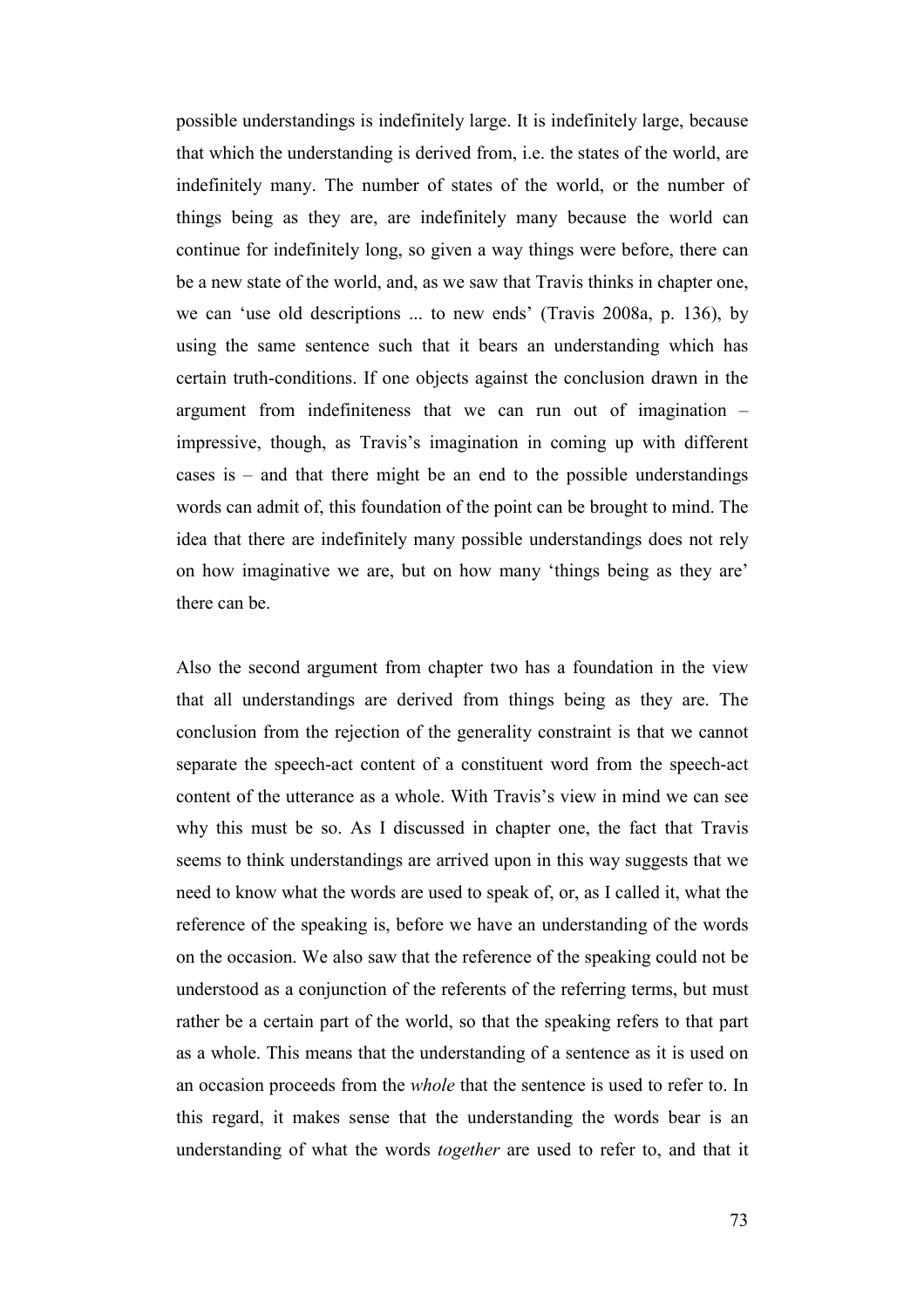cannot necessarily be done to separate the understanding of one word from the understanding of the other.

In these three ways, Travis's view can serve as an explanation of the conclusions with regard to the sufficiency principle, the argument from indefiniteness, and the observation in response to the generality constraint. However, I do not think that the only virtue of Travis's view is that it can serve thus. The most striking advantage of Travis's view, as I see it, is that it provides a unified explanation of the context-sensitivity of sentences that, on other views, needs to be accounted for by different mechanisms, so that it may seem as if they are instances of different phenomena. Because we have mainly been focusing on one single example throughout, the contextsensitivity of predicates, since all of accounts we have looked at locate the problem with the sentence 'The leaves are green' in the word 'green'. Also, the views that have been in focus – minimalism and indexicalism – account for context-sensitivity in a uniform way, namely as indexicals. But there are many sentences that can be used so that it seems as if features of the context needs to be drawn upon in order to determine whether they are used to say something true or false, and for which it may seem difficult or strange to give an explanation by postulating words functioning as indexcials. One can, of course, deny that context-sensitivity comes into question with these sentences, but if one does not, as on versions of the moderate view, it is often thought that for different expressions or classes of expressions different explanations of context-dependence must be given, so that one gives a different kind of explanation of the context-dependence of, say, quantifiers than the kind of explanation one would give of the contextdependence of the possessive morpheme '-s' or 'knows that'.

Travis's account has the advantage that the same explanation can be given for all of these cases, as well as for new cases that may come up. The explanation is that the understanding we have of words as used on an occasion depends on what the occasion is and what the words are used to speak of. The same explanation can be given, I think, for figurative speech, and hence there is no need to distinguish between literal and figurative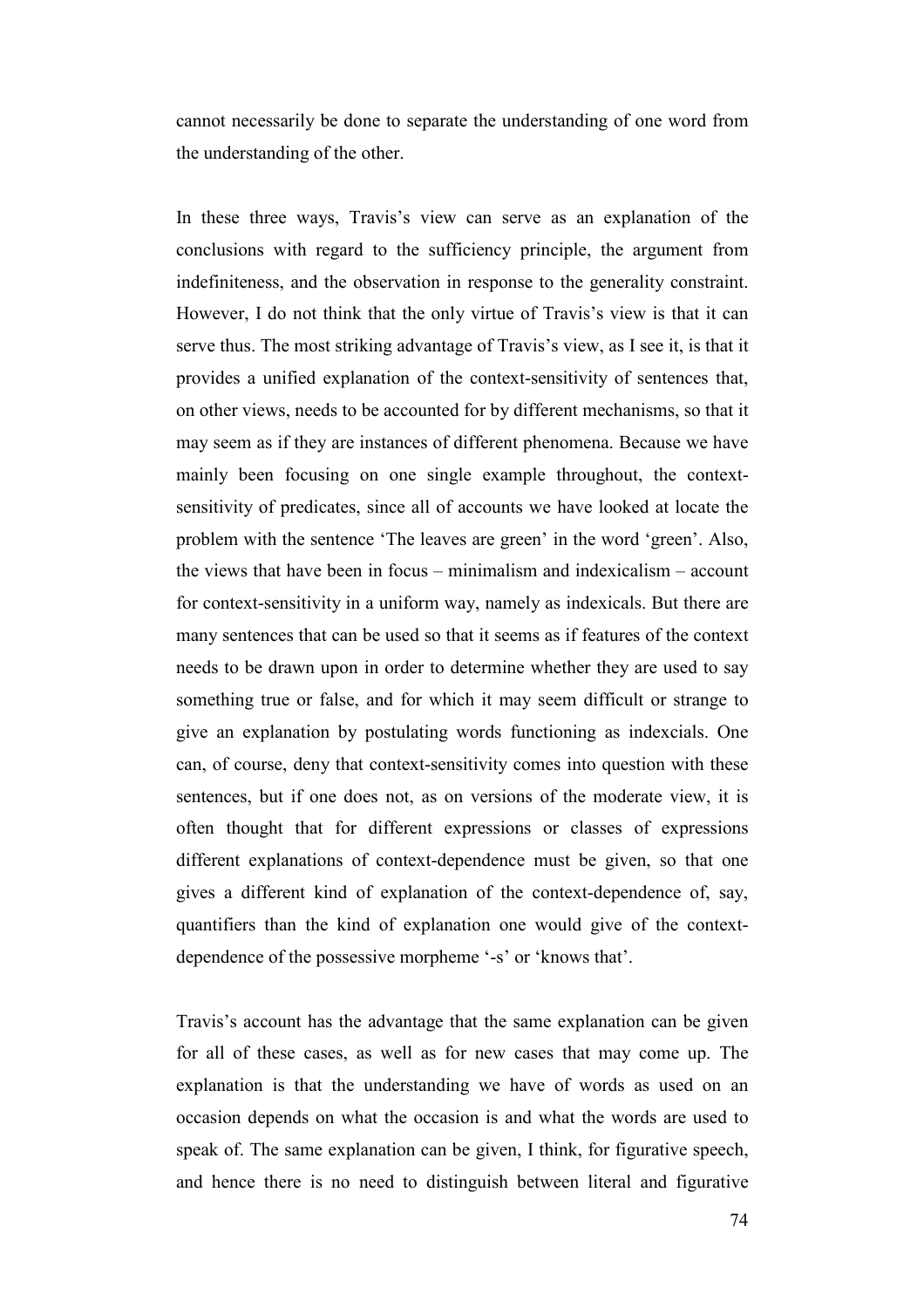speech on Travis's account, which is an advantage since this distinction can often create problems. The reason as to why the same explanation can be given for all of these cases is that, on Travis's account, it is not expressions or classes of expressions as such that are thought to be context-sensitive, but the *use* of them as they are put together in sentences on various occasions. This feature of the account came clear with the rejection of the generality constraint, as we saw that we must be acquiring an understanding of the words as they are used *together* rather than that an understanding of individual words can be grasped independently. Because it is the use of words that gives rise to the phenomenon of context-sensitivity on Travis's account, it is possible to say that all words are context-sensitive on his view. But we should be careful to point out that this does not mean that all words require completion from context, or that all words are like simple indexicals, since it is not the individual words as such, but their use in sentences on occasions, that is responsible for the phenomenon of context-sensitivity.

As an end to this conclusion, I would like to note a few points that I either think Travis would not agree to or that I am not certain of whether he would agree to. However, these are points that I think are ways to extend Travis's view, but I will not substantiate this in detail here. Firstly, it seems to me that if understandings of words are derived from that which the words are used to speak of, or the reference of the speaking, then what we do when we communicate is that we refer to different bits of the world, where the bits of the world that we refer to are individuated as bits by the fact that we use certain words to refer to them. This may seem too restrictive, especially if the reference of a speaking must be a concrete or material part of the world. But as I see it, there is no reason as to why only material parts of the world can be referred to. For instance, a part of the world can be words. As Austin writes about that which words are used to communicate about: '[t]here is no reason why the world should not include the words, in every sense except the sense of the actual statement itself which on any particular occasion is being made about the world' (Austin 1979, p. 121). In fact, I think we could include whatever words are used to speak of as the referents of speakings, where this can be any of such kinds of things as thoughts, ideas, problems,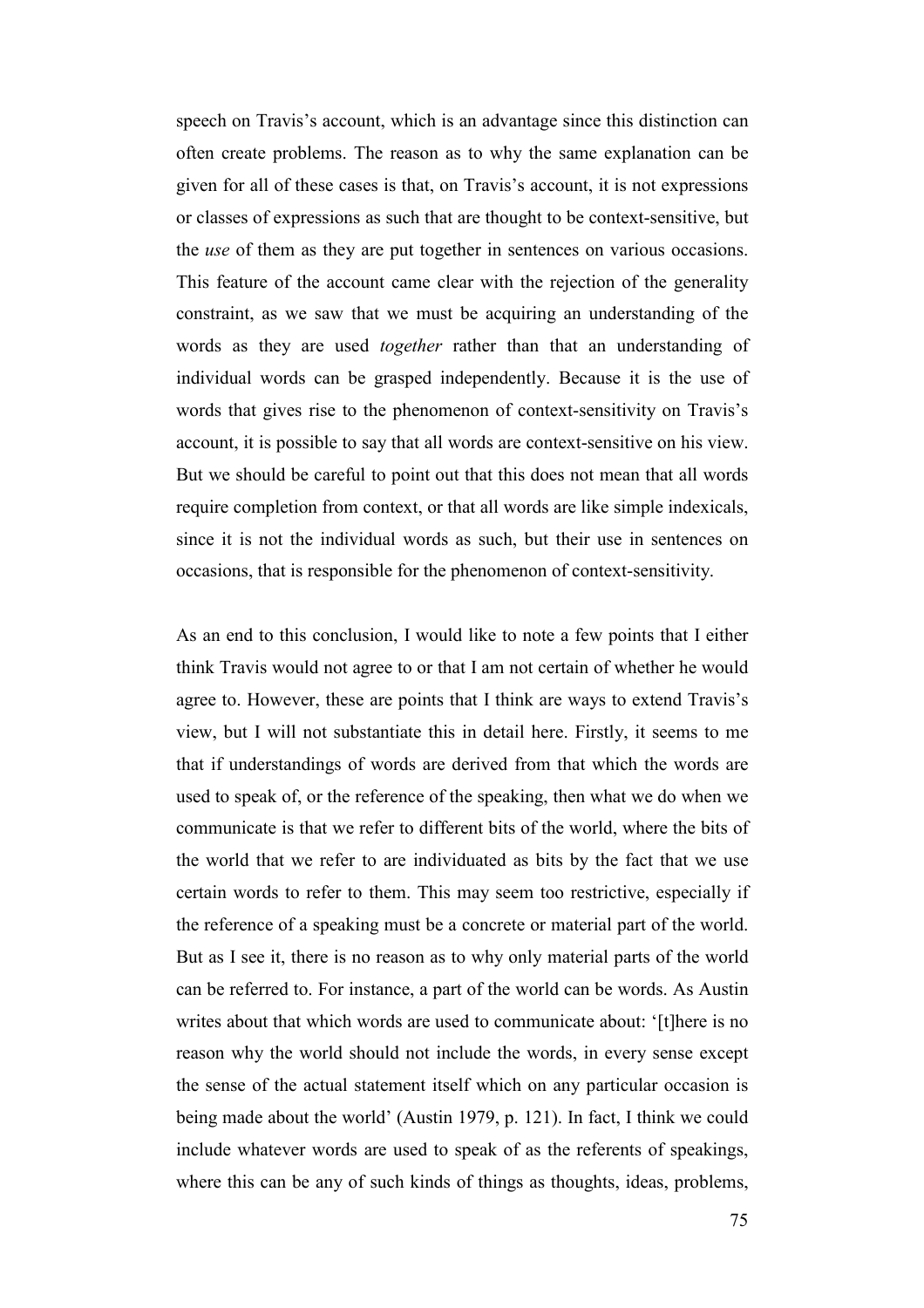institutions, fictional characters, numbers, qualities, and much more – and complexes of these.

A further aspect of the view that communication functions by speakers referring to different bits of the world, is, I think, that when we say that someone said the same as someone else, what we compare are not the speakings, but what the speakings refer to. This would mean that restating or reporting is not a matter of speakings having the same truth-conditions, but a matter of referring to the same state of things in the world. And if it is taken on board that what we compare in speech reports are the referents of speakings, then there seems to me to be no reason or need to say that understandings of words are the same or different. So the question of whether we can have the same understanding from speakings that use different words – although it is a question one might be tempted to answer by comparing the truth-conditions of the speakings – would not be something that needs to be answered. Instead, we could treat all understandings as unique. As I said, the views mentioned in these two last paragraphs are not views I will substantiate here, but I hope to be able to do so elsewhere.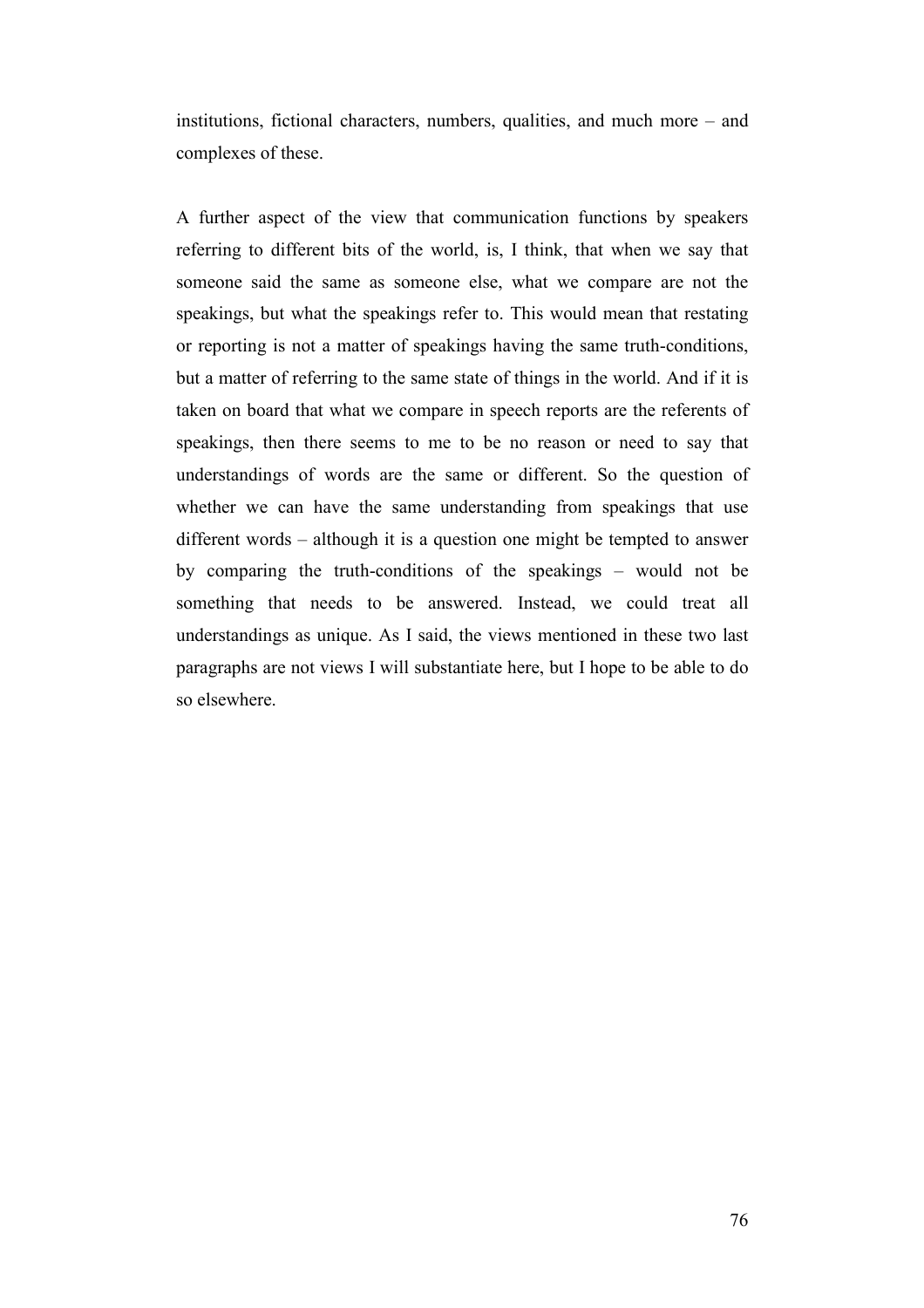## **References**

- Austin, J. L. 1964 [1962]. *Sense and Sensibilia*. Reconstructed from the manuscript notes of G. J. Warnok. New York: Oxford University Press.
- Austin, J. L. 1979 [1950]. 'Truth'. In J. O. Urmson and G. J. Warnok (eds.) *Philosophical Papers.* New York: Oxford University Press.
- Barwise, J. and J. Etchemendy. 1987. *The Liar. An Essay on Truth and Circularity*. New York: Oxford University Press.
- Barwise, J. and J. Perry. 2001. 'Semantic Innocence and Uncompromising Situations'. In A. P. Martinich (ed.) *The Philosophy of Language*. New York: Oxford University Press.
- Borg, E. 2004. *Minimal Semantics*. New York: Oxford University Press.
- Borg, E. 2010. 'Meaning and Context: A Survey of a Contemporary Debate'. In D. Whiting (ed.) *The Later Wittgenstein on Language*. Hampshire: Palgrave Macmillan.
- Cappelen, H. and E. Lepore. 2005. *Insensitive Semantics*. Oxford: Blackwell.
- Carston, R. 2002. *Thoughts and Utterances*. Oxford: Blackwell.
- Frege, G. 1979a [1914]. 'Logic in Mathematics'. In H. Hermes, F. Kambartel, F. Kaulbach, eds. *Gottlob Frege. Posthumous Writings*. Oxford: Basil Blackwell.
- Frege, G. 1980 [1950]. *The Foundations of Arithmetic*. English translation by J. L. Austin. Oxford: Basil Blackwell.
- Geach, P. T. 1956. 'Good and Evil'. *Analysis* 17(2):33-42.
- Heim, I. and A. Kratzer. 2007. *Semantics in Generative Grammar*. Oxford: Blackwell.
- MacFarlane, J. 2009. 'Non-indexical Contextualism'. *Synthese* 166(2):231- 250.
- MacFarlane, J. 2007. 'Semantic Minimalism and Nonindexical Contextualism'. In Preyer, P. and P. Georg (eds.) *Context-Sensitivity and Semantic Minimalism. New Essays on Semantics and Pragmatics*. Oxford: Oxford University Press.